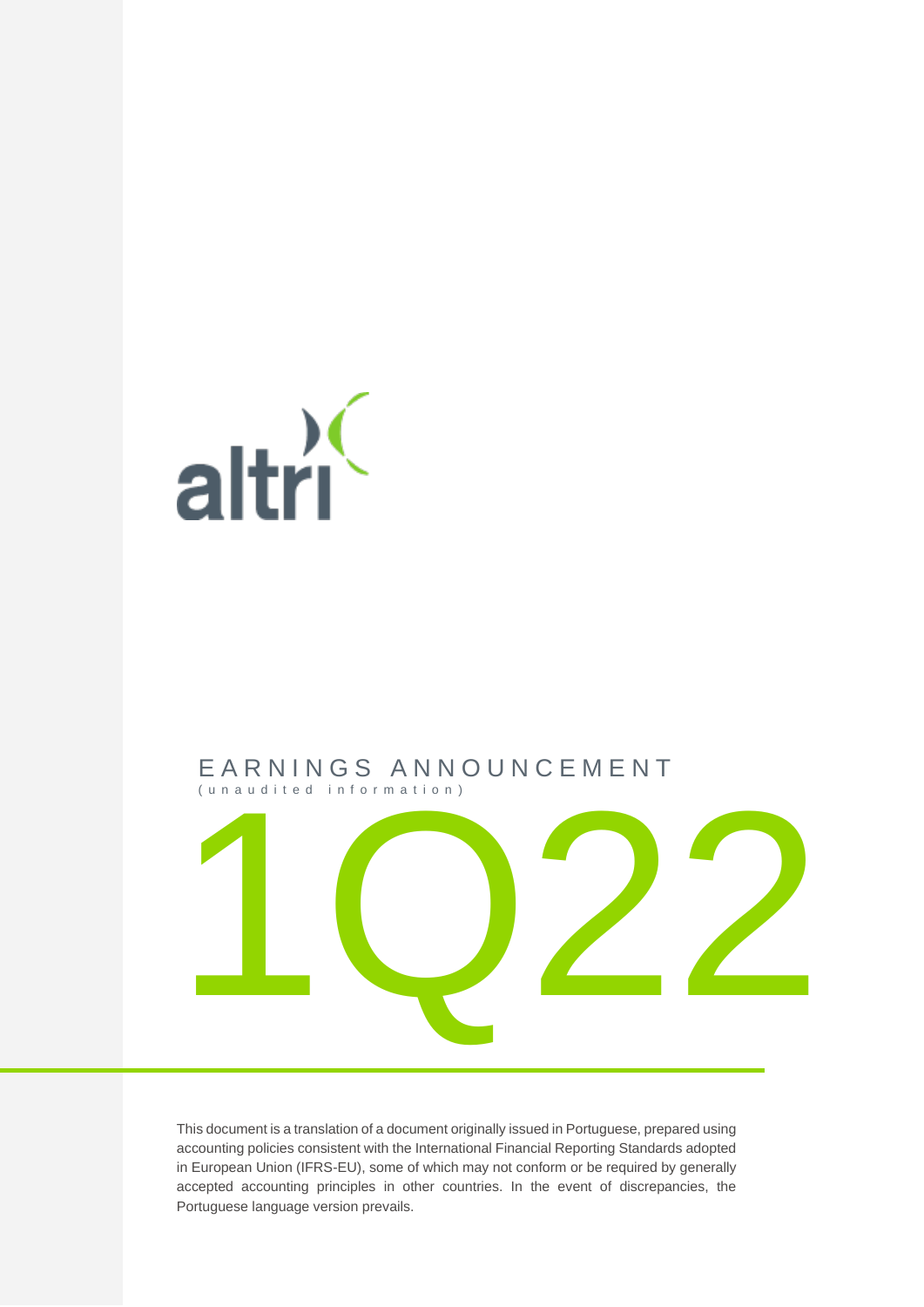

# **Index**

| <b>Highlights of 1Q22</b>                                                                                                                                                                                               | 3                                |
|-------------------------------------------------------------------------------------------------------------------------------------------------------------------------------------------------------------------------|----------------------------------|
| Message from the CEO                                                                                                                                                                                                    | $\overline{4}$                   |
| <b>Operational and Financial Performance</b>                                                                                                                                                                            | 5                                |
| <b>Pulp Segment</b><br><b>Altri Group</b>                                                                                                                                                                               | 5<br>6                           |
| <b>Sustainability</b>                                                                                                                                                                                                   | 8                                |
| <b>Perspectives</b>                                                                                                                                                                                                     | 9                                |
| <b>Annexes</b>                                                                                                                                                                                                          | 10                               |
| Description of Altri Group<br><b>Pulp Mill's Maintenance Downtime Schedule</b><br><b>Financial Debt Maturity Profile</b><br>Income Statement of 1Q22<br>2030 Commitment – Current status by the end of 2021<br>Glossary | 10<br>11<br>11<br>12<br>13<br>14 |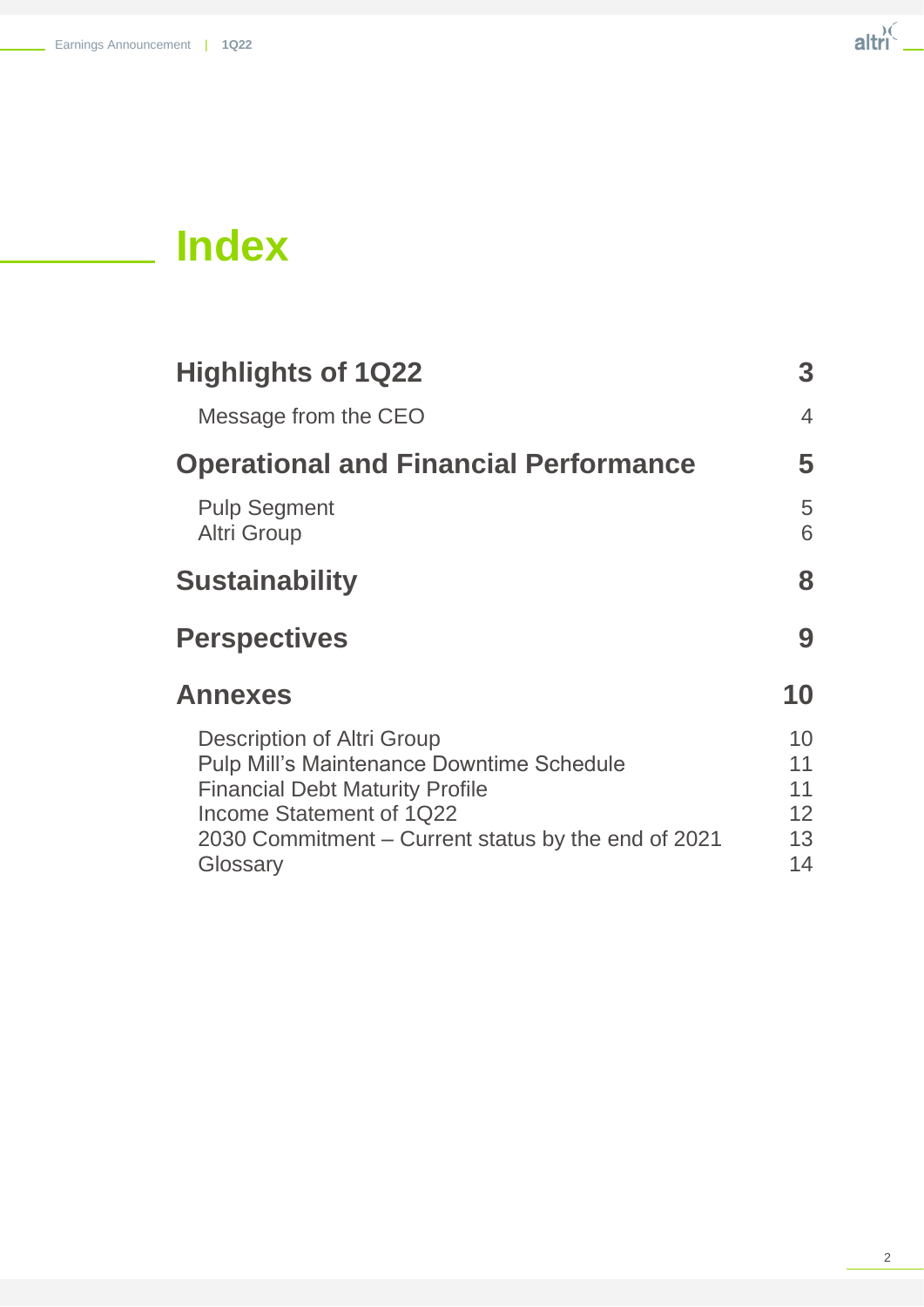# **Highlights of 1Q22**

# Pulp Segment

**Total revenues for Altri Group reached € 249.2 M during 1Q22, an increase of 46.5% vs 1Q21 and a sequential increase of 19.8% vs 4Q21,** benefiting from the favorable pulp price environment.

**The level of EBITDA in the 1Q22 increased by 85.6% to € 61.0 M vs 1Q21,** which implies a margin improvement of 5.1 p.p. to 24.5%. On a sequential basis, EBITDA rose by 22.9%, an improvement in margin of 0.6 p.p. vs 4Q21. This performance shows the continuous search for efficiency improvement in the various plants of the Altri Group, in a challenging cost inflation environment.

**Altri Group's Net Profit (Continued operations) reached € 29.8 M in 1Q22, an increase of 144.8%** when compared to 1Q21.

The Net Debt of the Altri Group at the end of 1Q22 was  $\epsilon$  303.3 M, which compares to  $\epsilon$  344.0 M at the end of 2021. This evolution, once again, shows the strong cash flow generation capacity of the Altri Group, leading to a reduction in the **Net Debt/EBITDA LTM ratio to 1.2x**.

In April, the Altri Group announced the area of Palas de Rei, in the province of Lugo in the autonomous community of Galicia, as **the location where it intends to build a greenfield industrial unit with an annual production capacity of 200,000 tons of dissolving pulp and sustainable textile fibers.** After this important milestone, several steps can move forward at an accelerated pace to allow an investment decision by the end of 2022.

**Since April, the Altri Group began to include environmental information in the invoices sent to its customers.** By sharing values per ton of greenhouse gas emissions, water consumption and renewable energy consumption, the Altri Group intends to increase transparency to customers and society, as well as to position itself in a higher level of continuous improvement in terms of sustainability.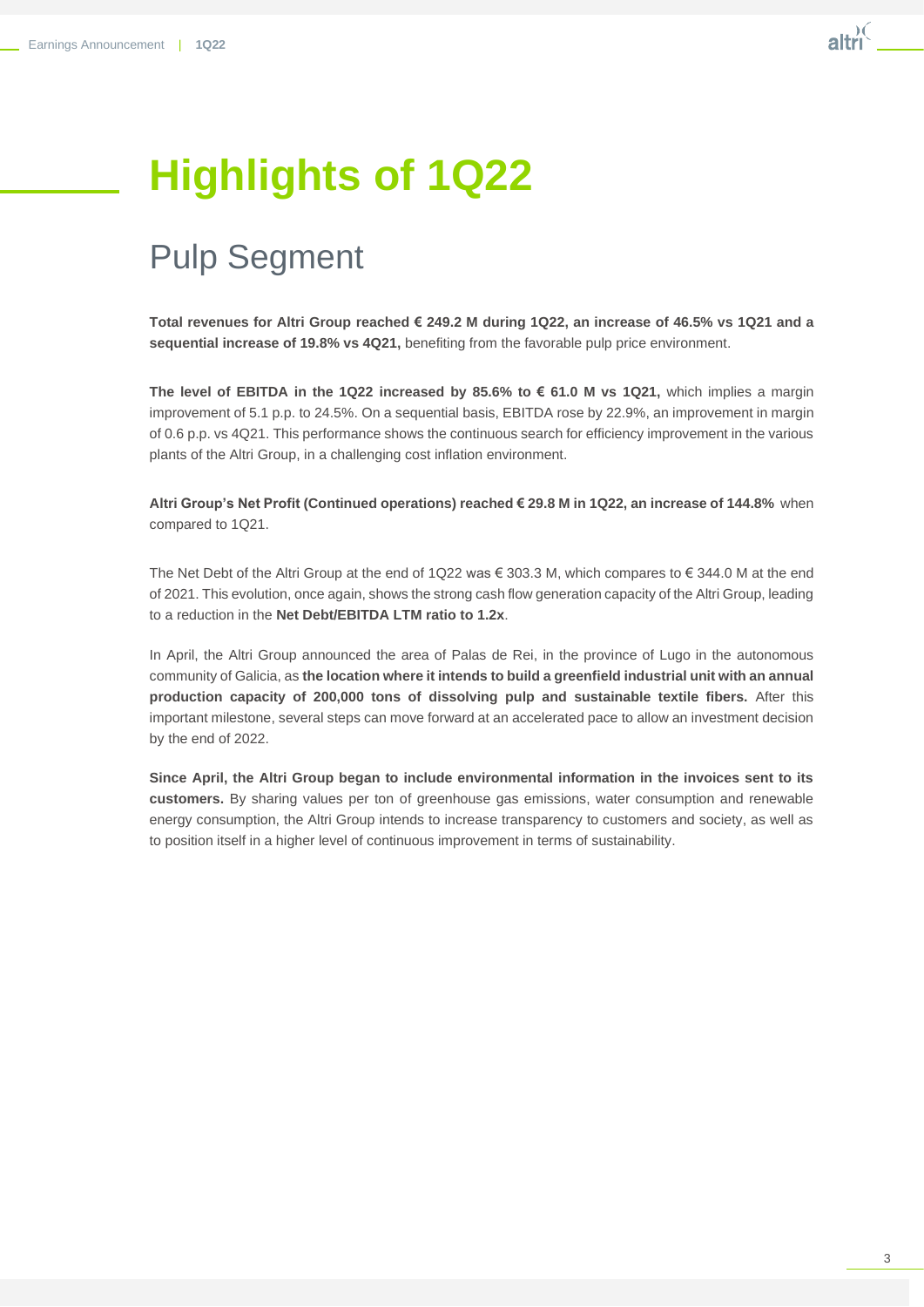## Message from the CEO

*Altri Group maintained a strong performance in the first three months of this year, continuing the work of excellence carried out in 2021. We presented a high level of production of cellulosic fibers, ultimately*  benefiting from the strong demand, but also from the continuing upward trend of prices in international *markets.*

*The demand for cellulosic fibers continues to show a very positive dynamic, in most geographies, with the exception of China. There is a strong increase in the American continent, being particularly important the acceleration of demand in Western Europe.* 

*This context, combined with low stocks, has led to successive price increases. The price reached 1,200 dollars per ton at the end of the first quarter, but since then, several updates totaling 100 dollars have been announced to the market. This result allowed the growth of our revenues as well as our EBITDA and net income.*

*This operational and financial performance, the result of the daily commitment of our people, but also of our partners, suppliers, and customers, becomes more relevant in the face of the adverse context we have faced, and will continue to face, of strong increases in the prices of energy and raw materials, especially chemicals and wood.*

The inflationary pressures that are being felt are a reflection of the disruptions in the logistics chains that were already being felt last year, but are now exacerbated by Russia's invasion of Ukraine, a reprehensible *act on all levels. And this is a reality that will be with us in the near future, requiring from all of us an increasingly prudent management.*

*The Altri Group is already an example in the efficiency of its operations, the result of constant investments that prove it is possible to achieve a balance between profitability and sustainability.* 

This is the right formula to make the Altri Group's business grow. And it is based on this careful analysis that *we are progressing in the preparation of the Gama project in Galicia. In this sense, we recently took an important step by choosing Palas de Rei, in Lugo, as meeting the appropriate conditions for the location of the sustainable fiber complex. We are confident that we are taking the necessary steps to create the right conditions for a unique project for the production of sustainable cellulosic-based textile fibers.*

José Soares de Pina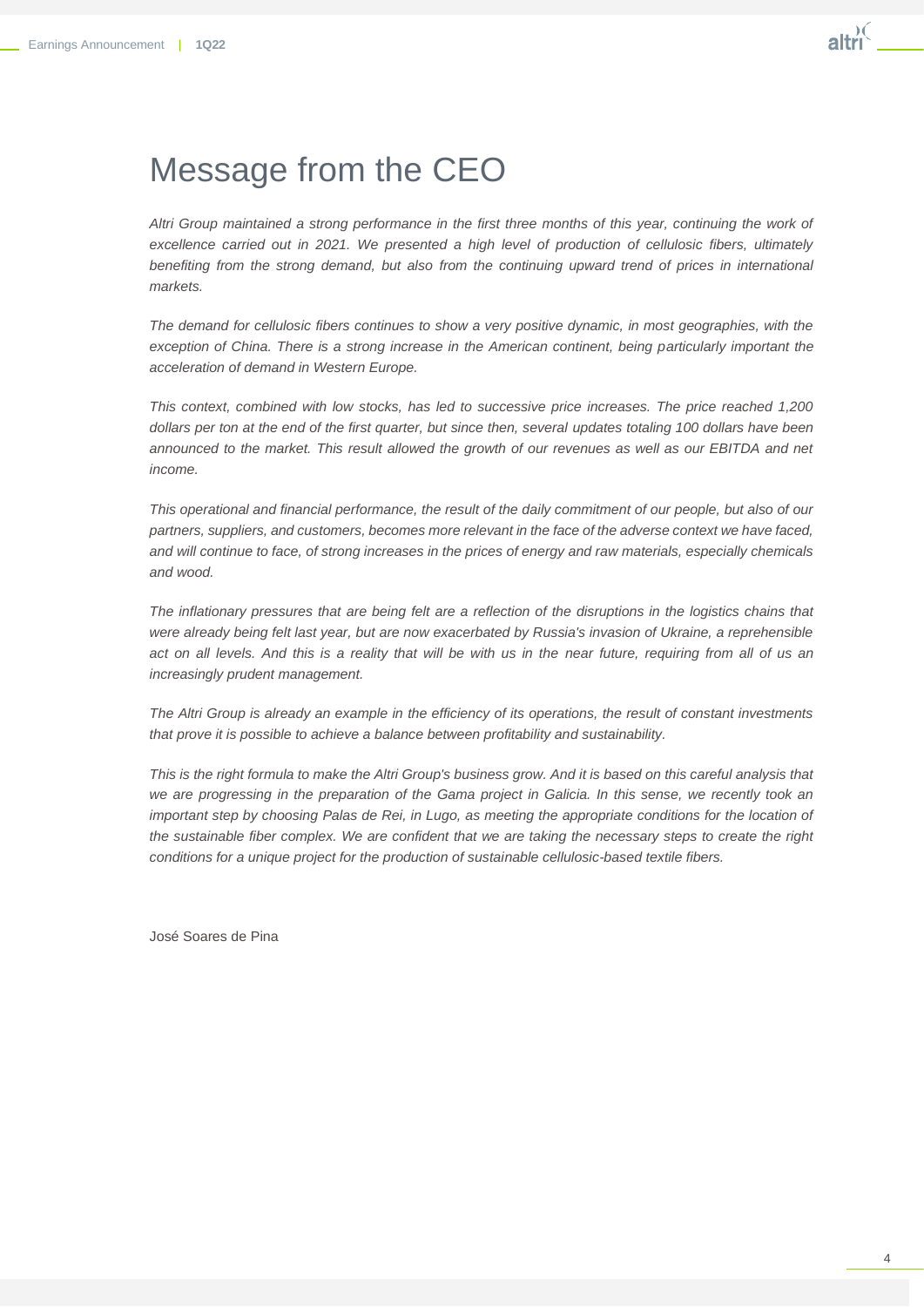

# **Operational and Financial Performance**

# Pulp Segment

The global demand for Pulp showed an increase of 0.6% until February 2022, with the demand for Hardwood Pulp increasing by around 2.1% compared to the same period of 2021, according to the *PPPC (World Chemical Market Pulp Global 100 Report- February 2022).* 

Altri Group is essentially exposed to the Hardwood market, so when looking at the regional demand it should be noted that most geographical areas show a positive dynamic in early 2022. The main highlights are North America (+10.8%), Latin America (+3.7%) and Western Europe (+3.0%), which maintain the positive evolution already seen in 2021. China continues to show a decrease (-4.1%), being still affected by factors already identified in 2021 and which continue to restrict many of the economic relations with the Asian country, namely logistical factors (availability of ships and freight costs) and health factors (Zero Covid policy). Given the restrictions mentioned, exports of various types of paper from China to Europe are ultimately affected, strengthening the position of local paper producers and their suppliers of raw materials.

| <b>000' Tons</b>                    | Jan-Feb 22 Jan-Feb 21 |        | YoY     |
|-------------------------------------|-----------------------|--------|---------|
|                                     |                       |        |         |
| <b>Bleached Hardwood Sulphate</b>   | 6,010                 | 5,887  | 2.1%    |
| <b>Bleached Softwood Sulphate</b>   | 3,920                 | 3,979  | $-1.5%$ |
| Unbleached Sulphite                 | 463                   | 464    | $-0.2%$ |
| Sulphite                            | 20                    | 21     | $-4.8%$ |
| <b>Pulp Global Demand</b>           | 10,413                | 10,351 | 0.6%    |
|                                     |                       |        |         |
| <b>Bleached Hardwood per region</b> |                       |        |         |
| North America                       | 551                   | 497    | 10.8%   |
| <b>Western Europe</b>               | 1,366                 | 1,327  | 3.0%    |
| Eastern Europe                      | 255                   | 258    | $-1.2%$ |
| Latin America                       | 426                   | 410    | 3.7%    |
| Japan                               | 170                   | 147    | 15.4%   |
| China                               | 2,258                 | 2,355  | $-4.1%$ |
| Rest of Asia/Africa                 | 944                   | 865    | 9.1%    |
| Oceania                             | 42                    | 28     | 50.7%   |
| <b>Total</b>                        | 6,010                 | 5,887  | 2.1%    |

## Pulp Global Demand by Region

Source: PPPC (World Chemical Market Pulp Global 100 Report- February 2022).

One of the important factors to confirm the balance of demand and supply of Pulp in the European market is the level of stocks in European Ports. We see that this level of stocks has continued to decline monthly since September 2021, and in March 2022 it is close to historic lows. The level of stocks recorded in March 2022 is the lowest level of the quarter, representing a 20% decrease when compared to the same period last year and about 29% below the average level of the last three years. These stock levels continue to show strong demand in the European pulp market.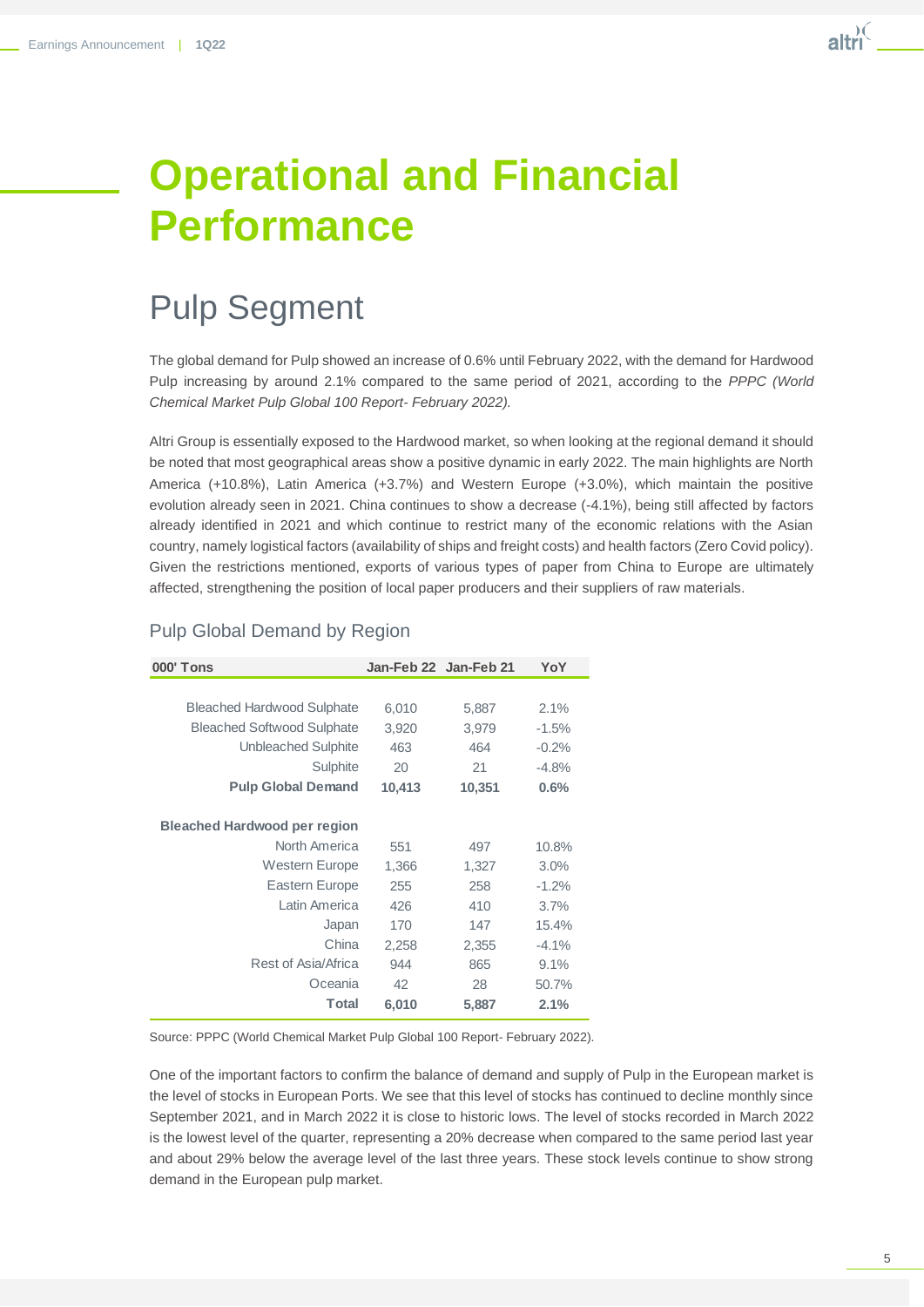## Pulp Stocks in European Ports

| <b>Mil Tons</b>   | $Mar-22$ | Feb-22 | Jan-22 | 2021  | 2020  | 2019  |
|-------------------|----------|--------|--------|-------|-------|-------|
| Stocks (EU Ports) | 1.108    | 1.152  | 1.113  | 1.198 | 1.542 | 1.912 |

Note: Monthly end-of-period stocks. Monthly average for annual values. Source: Europulp (Federation of the National Associations of Pulp Sellers in Europe).

At the end of 1Q22, the price of Pulp (BHKP) in Europe was at 1,200 USD/ton, after two consecutive increases of 30 USD/ton, announced for February and March. This rise in Pulp prices had been initiated in 4Q21 in China, contributing to the price differential between the two regions narrowing significantly. The strong demand for pulp that continues to be felt in the European market, combined with a very low level of stocks, has already led to two additional announcements of pulp price increases of 50 USD/ton for April and May.

## BHKP Average Pulp Price Evolution in Europe (2017 to 1Q22)

| US\$/ton               | 2022  | 2021  | 2020 | 2019 | 2018  | 2017 |
|------------------------|-------|-------|------|------|-------|------|
|                        | 1Q22  |       |      |      |       |      |
| Avg. Pulp Price (BHKP) | 1.151 | 1.014 | 680  | 858  | 1.037 | 819  |

Source: FOEX.

Dissolving Pulp (DP), targeted for textile use and used mainly in Asia, started the year 2022 (until February) with a global demand increase of 1.6%, after a strong recovery of 14% in the year 2021, according to the Pulp and Paper Products Council (PPPC), Global DP Demand Report - February 2022. DP prices have followed the general upward movement in pulp prices in 2022, continuing to perform very strongly.

# Altri Group

## Operational Performance

Total volume of Pulp produced in 1Q22 achieved 280.3 thousand tons, a level almost equal to the same period in the previous year. In terms of Pulp sales, the volume reached approximately 298.1 thousand tons in 1Q22, a slight decrease of 2.1% when compared to 1Q21. In relation to the previous quarter, the evolution of pulp production (+7.9%) and sales (+10.9%) has a more positive evolution, essentially due to Celbi's scheduled shutdown in the previous quarter (October 2021).

## Operational Indicators (Quarters)

| <b>000' tons</b>            | <b>1Q22</b> | <b>1Q21</b> | 1Q22/1Q21 | 4Q21  | 1Q22/4Q21 |
|-----------------------------|-------------|-------------|-----------|-------|-----------|
|                             |             |             |           |       |           |
| <b>Production Pulp BHKP</b> | 256.5       | 256.5       | $0.0\%$   | 235.8 | 8.8%      |
| Production Pulp DWP         | 23.8        | 23.9        | $-0.5%$   | 23.9  | $-0.7%$   |
| <b>Total Production</b>     | 280.3       | 280.4       | $-0.1%$   | 259.8 | 7.9%      |
|                             |             |             |           |       |           |
| <b>Pulp Sales BHKP</b>      | 264.0       | 273.2       | $-3.4\%$  | 255.9 | 3.2%      |
| Pulp Sales DWP              | 34.1        | 31.4        | 8.5%      | 12.8  | 167.1%    |
| <b>Total Sales</b>          | 298.1       | 304.6       | $-2.1%$   | 268.7 | 10.9%     |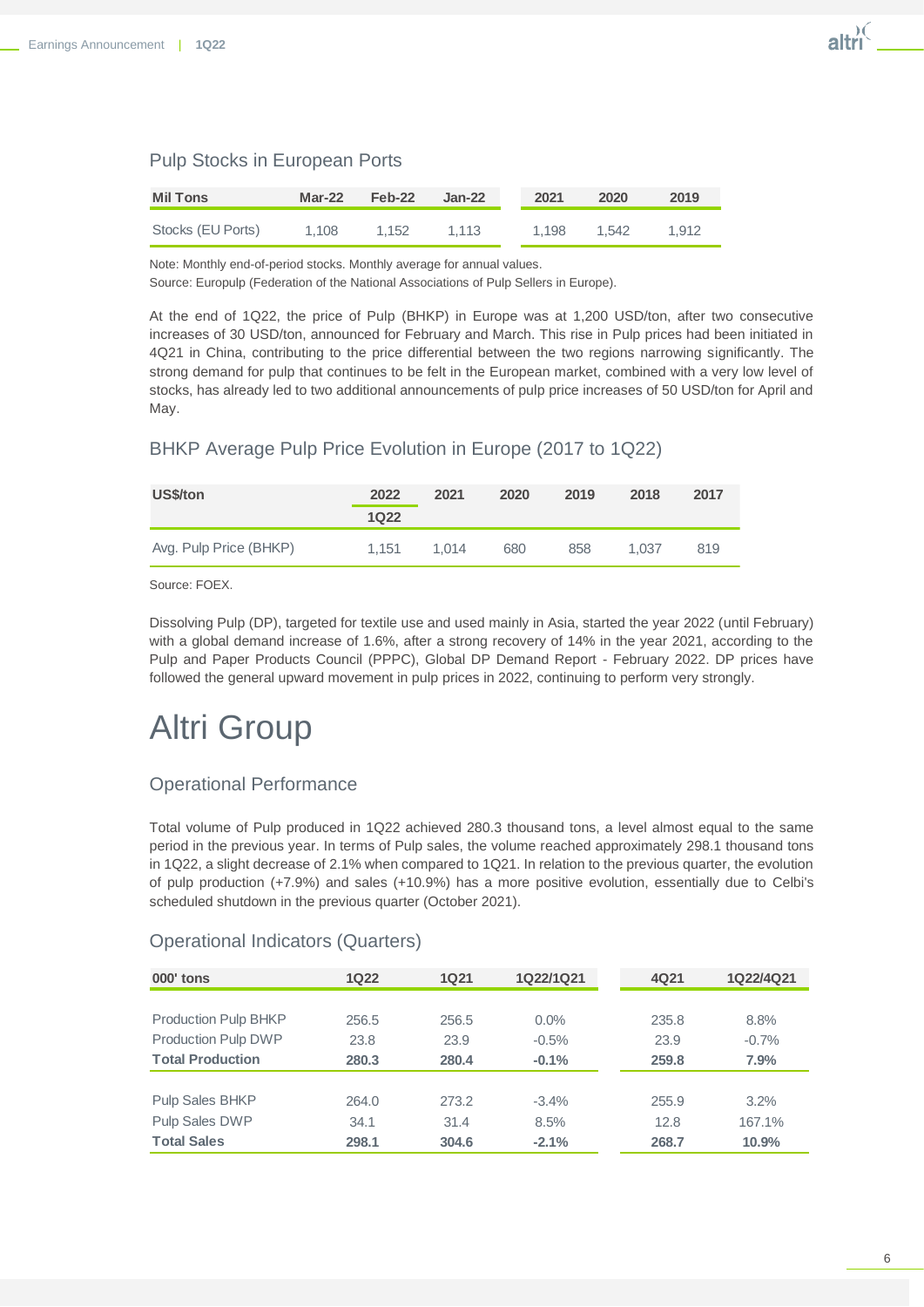### Economic and Financial Performance

As mentioned in the 2021 Earnings Announcement, Altri Group considers the activity of GreenVolt as a 'Discontinued Operation' in terms of reporting financial information. As such, and already since the last quarter of 2021, the financial information presented is essentially focused on the Pulp activity.

Total revenues of Altri Group amounted to around € 249.2 M during 1Q22, a 46.5% increase vs 1Q21, as a result of the favorable evolution of pulp prices during the last year. EBITDA reached € 61.0 M, +85.6% vs 1Q21 with an EBITDA margin of 24.5%, +5.1 p.p. when compared to the same period in the previous year. The net profit of the Altri Group, excluding GreenVolt, achieved € 29.8 M, a significant increase of 144.8% comparatively to the € 12.2 M recorded in 1Q21.

| €M                                                   | <b>1Q22</b> | 1Q21* | 1Q22/1Q21 | 4Q21**     | 1Q22/4Q21 |
|------------------------------------------------------|-------------|-------|-----------|------------|-----------|
|                                                      |             |       |           |            |           |
| Pulp                                                 | 200.0       | 135.4 | 47.7%     | 173.6      | 15.2%     |
| Other                                                | 49.2        | 34.7  | 42.0%     | 34.5       | 42.7%     |
| <b>Total Revenue</b>                                 | 249.2       | 170.1 | 46.5%     | 208.1      | 19.8%     |
| <b>EBITDA</b>                                        | 61.0        | 32.9  | 85.6%     | 49.6       | 22.9%     |
| <b>EBITDA</b> margin                                 | 24.5%       | 19.3% | $+5.1$ pp | 23.9%      | $+0.6$ pp |
| <b>EBIT</b>                                          | 44.5        | 16.8  | 165.4%    | 34.1       | 30.5%     |
| <b>EBIT</b> margin                                   | 17.9%       | 9.9%  | $+8.0$ pp | 16.4%      | $+1.5$ pp |
| Net profit from Continued operations                 | 29.8        | 12.2  | 144.8%    | $33.3^{2}$ | $-10.4%$  |
| Net profit from Discontinued operations <sup>1</sup> | 3.7         | 1.0   | 267.4%    | 1.6        | 135.8%    |
| Consolidated Net Profit <sup>1</sup>                 | 33.6        | 13.2  | 154.2%    | 34.9       | $-3.8%$   |

#### Income Statement Highlights of the 1Q22

\* 1Q21 restated according to IFRS 5. \*\* 4Q21 restated according to IFRS 3

<sup>1</sup> attributable to equity holders of the parent company

 $2$  The net profit in 4Q21 includes the recognition of tax benefits and other effects (reversal of provisions for tax processes, etc.)

Total Revenue are now presented by nature, namely, i) Pulp - refers to revenues directly from the sale of pulp and ii) Others - refers essentially to the sale of biomass, the rendering of operation and maintenance services of GreenVolt's biomass plants and the sale of energy (directly related to the production process of cellulosic fibers) to the national grid.

#### Investment

The total net investment made by the Altri Group during the first quarter of 2022 was € 6.8 M, which compares with the € 5.9 M in 1Q21.

## Financial Net Debt

The Altri Group's Net Debt at the end of 1Q22 was € 303.3 M, a reduction from € 344.0 M at the end of 2021. This level of debt is equivalent to a Net Debt/EBITDA LTM ratio of 1.2x. The Total Net Debt level, when adding Lease Liabilities, was € 375.6 M at the end of 1Q22 vs € 417.1 M at the end of 2021.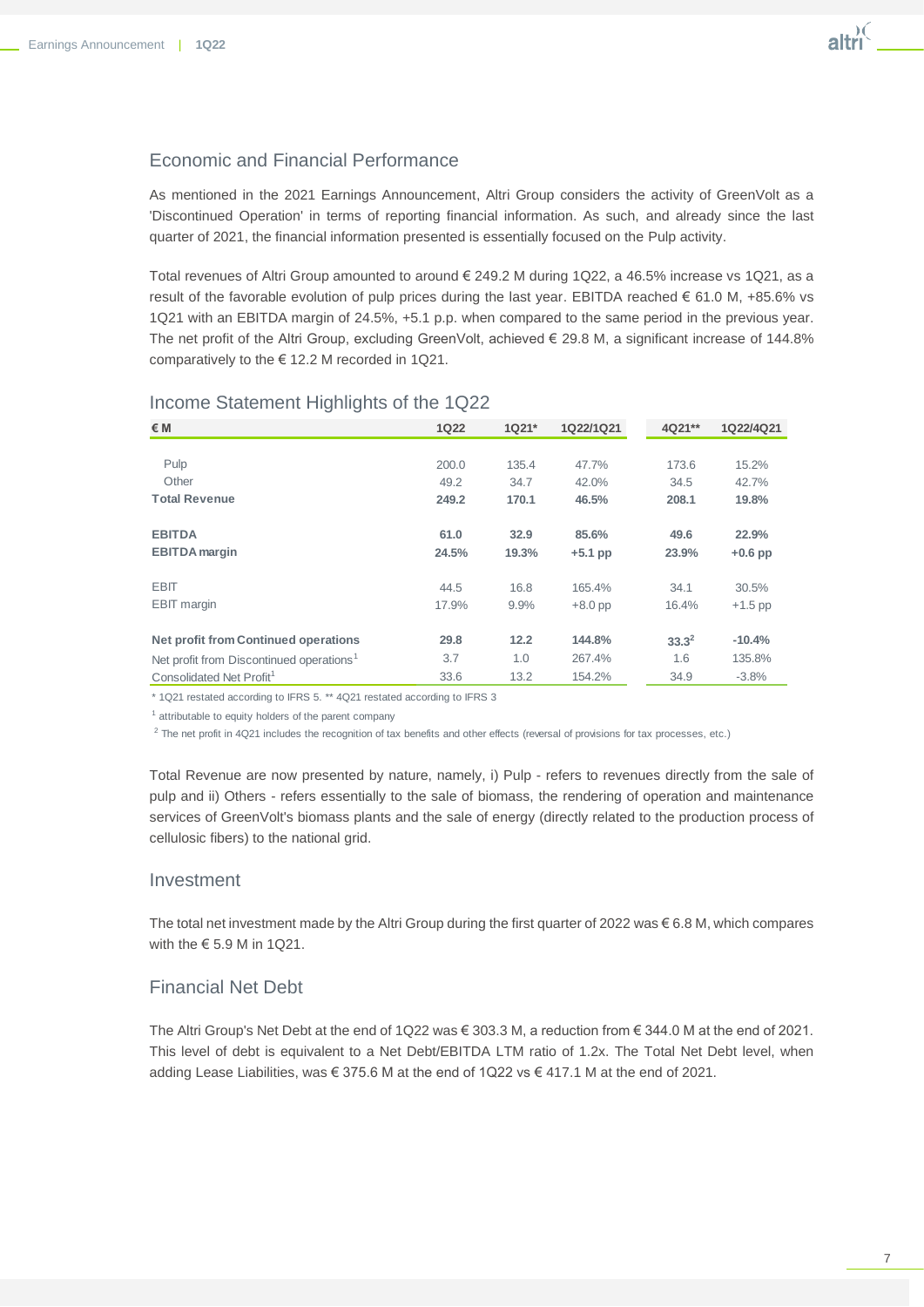# **Sustainability**

The Altri Group has defined four strategic development vectors that focus its activity and its future investments:

- To Value the People
- Develop and Enhance the Forest
- Focus on Operational Excellence and Technological Innovation
- Affirming Sustainability as a Competitiveness Factor

Based on this strategy, the main sustainability objectives for the Group were identified, in line with the Sustainable Development Goals (SDGs) of the United Nations, and with the expectations of our stakeholders, resulting in the definition of the "2030 Commitment" of the Altri Group. Every quarter we see progress towards a more sustainable Group, of which we would highlight the following initiatives in 1Q22:

• **The Altri Group is a global pioneer in integrating environmental information in the invoices**  sent to its customers. The documents sent to customers now present information regarding i) emissions of greenhouse gases, ii) the use of water and iii) the consumption of renewable energy, per ton of cellulosic fiber produced. This information is audited by an independent external entity.



- **EU taxonomy to meet the requirements of the regulation (EU) 2020/852.** In compliance with legal requirements, and with reference to December 31, 2021, the Altri Group publicly disclosed in the Sustainability Report, information about the eligibility of its economic activities regarding climate objectives, materialized by the size of their weight in income (turnover), operating expenses (OpEx) and capital expenditures (CapEx).
- **2030 Commitment – Current status by the end of 2021.** Altri Group achieves an excellent evolution of its environmental metrics, having accomplished more than 90% of the internally required goals at the end of 2021, in 10 of the 12 SDGs (Sustainable Development Goals) assumed with the United Nations. We include the table with the evolution mentioned in the annex.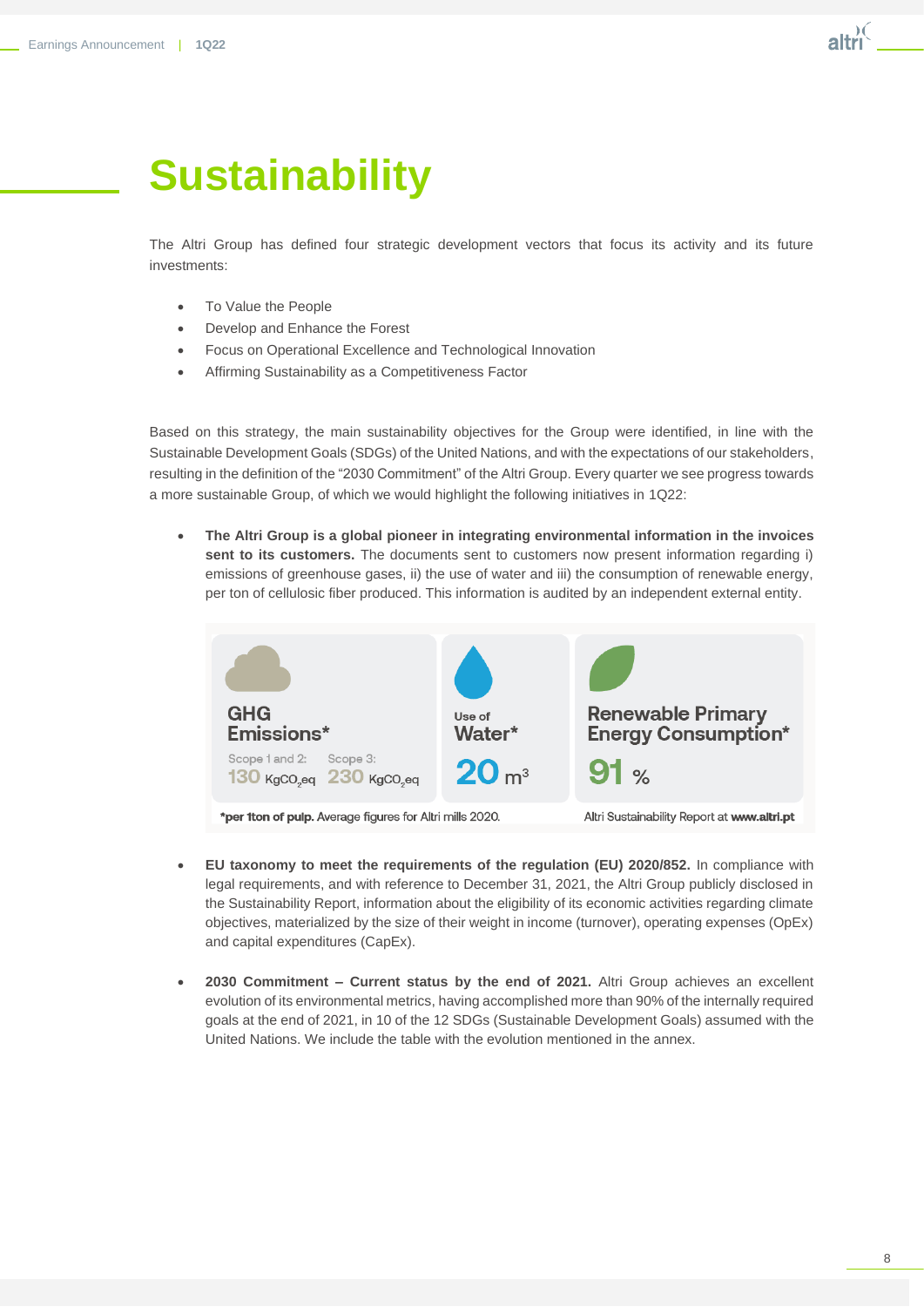# **Perspectives**

Pulp demand in Europe in 2022 maintains the strong momentum seen at the beginning of the year, especially for printing and writing paper (P&W) as well as Tissue end use segments. Strong demand for Pulp coupled with low availability, visible by historically low stock levels at European ports, led to the announcement of two additional Pulp (BHKP) price increases, announced for April (US\$50) and May (US\$50), to US\$1,300/ton.

Supply continues to be influenced by global logistics constraints, to which were added, during the quarter, additional challenges arising from the conflict in Ukraine and consequent difficulties in several value chains. China's restrictive health policy (Zero Covid) continues to be an important factor influencing the dynamics of global logistics as well as domestic demand. Given this context, the various regional markets end up operating in a more isolated manner, with North America being the most dynamic of the current markets, followed by Europe, Latin America and Rest of Asia/Africa.

The inflation of variable costs in the sector, and also for Altri Group, is one of most serious challenges for 2022 to which the Group is trying to manage in the best way. The increase in costs such as natural gas, chemicals as well as a higher level of wood imports ends up leading to a relevant increase in production costs per ton. On the other hand, the change from regulated energy regime to market regime during the 1Q22 improved significantly the energy balance of the Group. If is our belief that these factors support the maintenance or even the possible increase of pulp prices.

The Gama project in Galicia continues to move forward at a high pace, now with the potential location announced in April. The sustainable fiber plant is to be located in the Palas de Rei area in the province of Lugo, Autonomous Community of Galicia in Spain. After this important milestone, we are moving on to the next steps that include the environmental impact study, the detailed engineering and economic feasibility project, as well as the definition of the financing structure. We remind you that the Gama project stems from a Memorandum of Understanding (MoU) signed with Impulsa, a public-private consortium from the region of Galicia, to study exclusively the construction of a greenfield industrial plant with an annual production capacity of 200,000 tons of soluble pulp and sustainable textile fibers and for which a final investment decision is expected during the fourth quarter of 2022.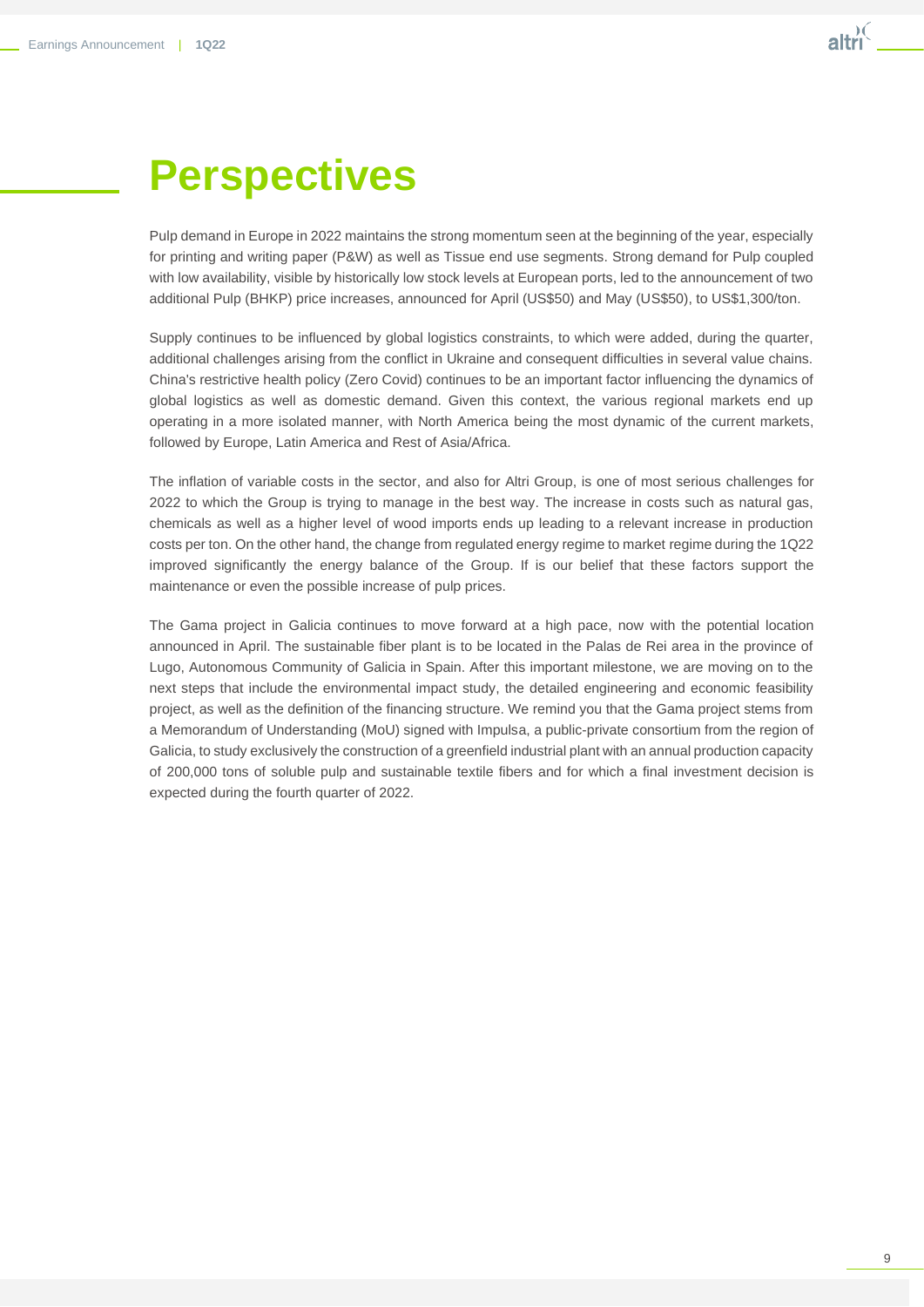# **Annexes**

## Description of Altri Group

Altri is a reference in European eucalyptus cellulosic fibers producers. In addition to pulp production, the Group is also present in the renewable power production business from forest base sources, namely industrial cogeneration through black liquor and biomass through its subsidiary GreenVolt. The forestry strategy is based on the full use of all the components provided by the forest: pulp, black liquor and forest wastes.

Currently, Altri manages around 88.3 thousand hectars of forest in Portugal, entirely certified by the Forest Stewardship Council® (FSC® -C004615) and by Programme for the Endorsement of Forest CertificationTM (PEFCTM), two of the most acknowledged certification entities worldwide.

Currently, Altri has three pulp mills in Portugal, with an installed capacity that, in 2021, reached more than 1.1 million tonnes/year of eucalyptus cellulosic fibers.

Altri's current organic structure at the end of March 2022 can be represented as below.



*(a)* Presented in this consolidated financial information as a Group of assets classified as held for distribution to shareholders, with reference to March 31, 2022.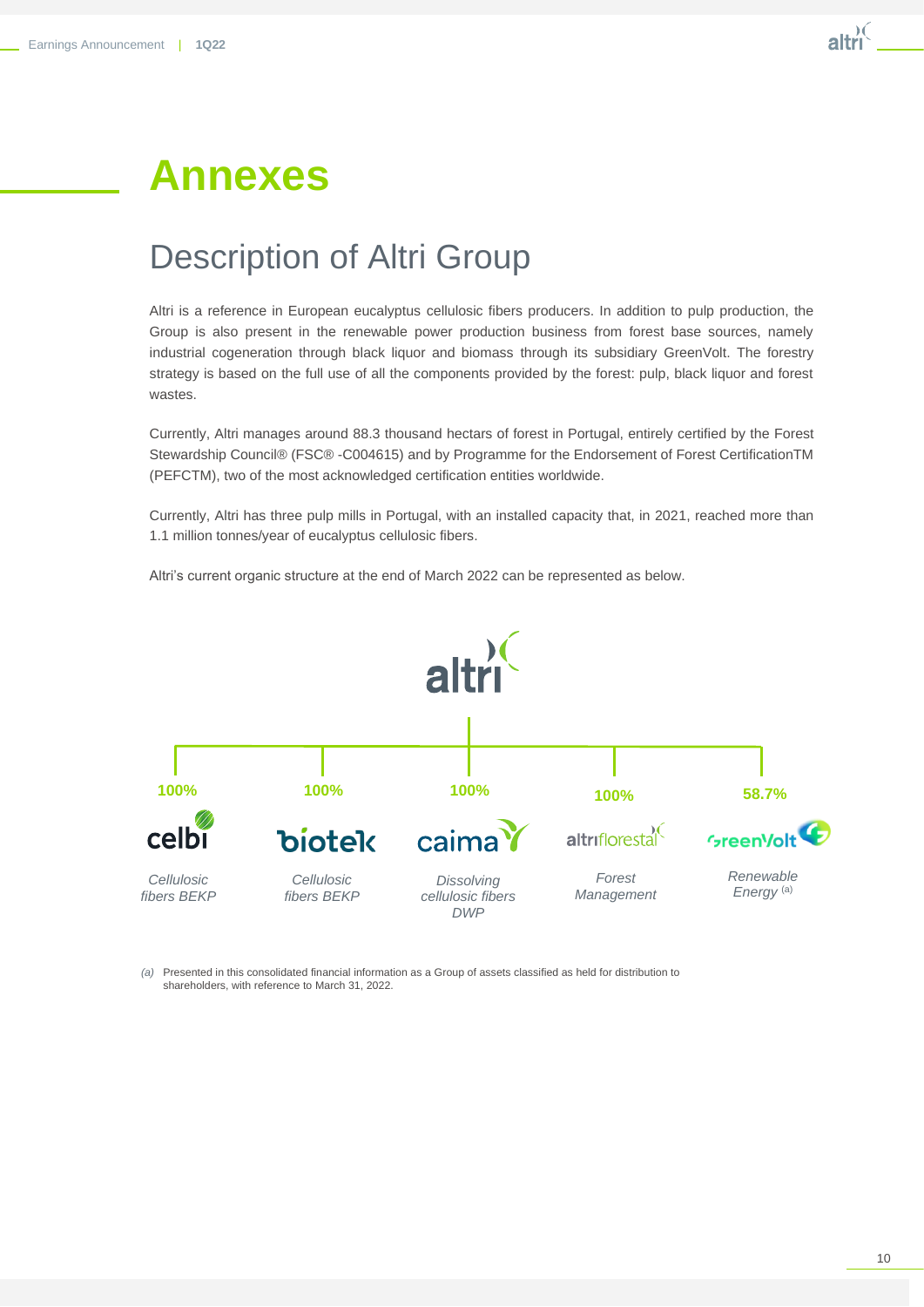# Pulp Mill's Maintenance Downtime **Schedule**

In terms of stoppages for maintenance during 2022, the schedule is as follows:

| Mill           | 2022        | <b>Status</b> |
|----------------|-------------|---------------|
| Celbi          | No downtime | ۰             |
| <b>Biotek</b>  | May         | Scheduled     |
| Caima          | October     | Scheduled     |
| Source: Altri. |             |               |

## Financial Debt Maturity Profile



Source Altri. Amounts in € M. Note: Commercial Paper renewable with multi-year maturity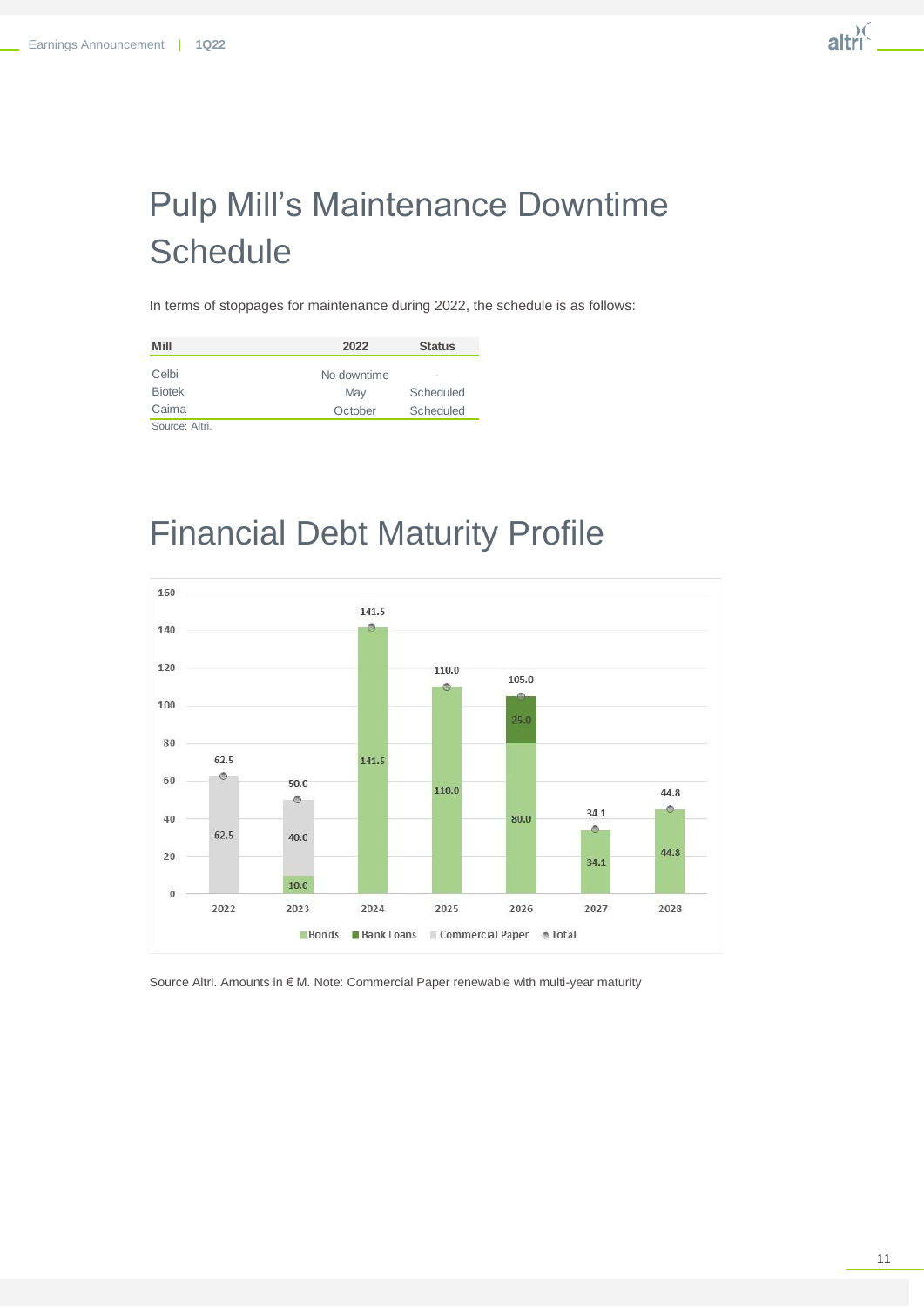## Income Statement of 1Q22

| €M                                                           | <b>1Q22</b> | 1Q21*   | 1Q22/1Q21 | 4Q21**     | 1Q22/4Q21 |
|--------------------------------------------------------------|-------------|---------|-----------|------------|-----------|
| Pulp                                                         | 200.0       | 135.4   | 47.7%     | 173.6      | 15.2%     |
| Other                                                        | 49.2        | 34.7    | 42.0%     | 34.5       | 42.7%     |
| <b>Total Revenue</b>                                         | 249.2       | 170.1   | 46.5%     | 208.1      | 19.8%     |
| Cost of sales                                                | 103.7       | 86.0    | 20.6%     | 84.2       | 23.1%     |
| External supplies and services                               | 71.4        | 42.1    | 69.5%     | 62.2       | 14.7%     |
| Payroll expenses                                             | 10.1        | 9.1     | 10.9%     | 14.3       | $-29.0%$  |
| Other expenses                                               | 3.0         | 0.6     | 369.0%    | 1.0        | 196.0%    |
| Provisions and impairment losses                             | 0.0         | $-0.7$  | S.S.      | $-3.4$     | S.S.      |
| <b>Total expenses</b>                                        | 188.2       | 137.2   | 37.2%     | 158.4      | 18.8%     |
| <b>EBITDA</b>                                                | 61.0        | 32.9    | 85.6%     | 49.6       | 22.9%     |
| <b>EBITDA</b> margin                                         | 24.5%       | 19.3%   | $+5.1$ pp | 23.9%      | $+0.6$ pp |
| Amortisation and depreciation                                | $-16.5$     | $-16.1$ | 2.5%      | $-15.5$    | 6.4%      |
| <b>EBIT</b>                                                  | 44.5        | 16.8    | 165.4%    | 34.1       | 30.5%     |
| <b>EBIT margin</b>                                           | 17.9%       | 9.9%    | $+8.0$ pp | 16.4%      | $+1.5$ pp |
| Results related to investments                               | 0.1         | 0.1     | S.S.      | 0.0        | S.S.      |
| <b>Financial expenses</b>                                    | $-6.0$      | $-3.0$  | 99.1%     | $-8.4$     | $-28.7%$  |
| Financial income                                             | 2.3         | 2.9     | $-18.2%$  | 1.0        | 126.4%    |
| <b>Financial results</b>                                     | $-3.5$      | $-0.1$  | S.S.      | $-7.3$     | $-52.5%$  |
| Profit before income tax and CESE of<br>continued operations | 41.0        | 16.7    | 145.8%    | 26.8       | 53.3%     |
| Income tax                                                   | $-11.1$     | $-4.5$  | S.S.      | 6.6        | S.S.      |
| Energy sector extraordinary contribution (CESE)              | $-0.1$      | 0.0     | S.S.      | 0.0        | S.S.      |
| <b>Consolidated net profit of continued</b><br>operations    | 29.8        | 12.2    | 144.8%    | $33.3^{1}$ | $-10.4%$  |
| Profit after tax from discontinued operations                | 12.5        | 1.0     | 1137.0%   | 4.8        | 161.2%    |
| Consolidated net profit for the period<br>Attributable to:   | 42.3        | 13.2    | 220.8%    | 38.1       | 11.1%     |
| Equity holders of the parent                                 | 33.6        | 13.2    | 154.2%    | 34.9       | $-3.8%$   |
| Non-controlling interests                                    | 8.8         | 0.0     | S.S.      | 3.2        | 173.8%    |

Note: Financial information in accordance with International Financial Reporting Standards as adopted by the European Union (IFRS-EU)

\* 1Q21 restated according to IFRS 5. \*\* 4Q21 restated according to IFRS 3.

<sup>1</sup> The net profit in 4Q21 includes the recognition of tax benefits and other effects (reversal of provisions for tax processes, etc.).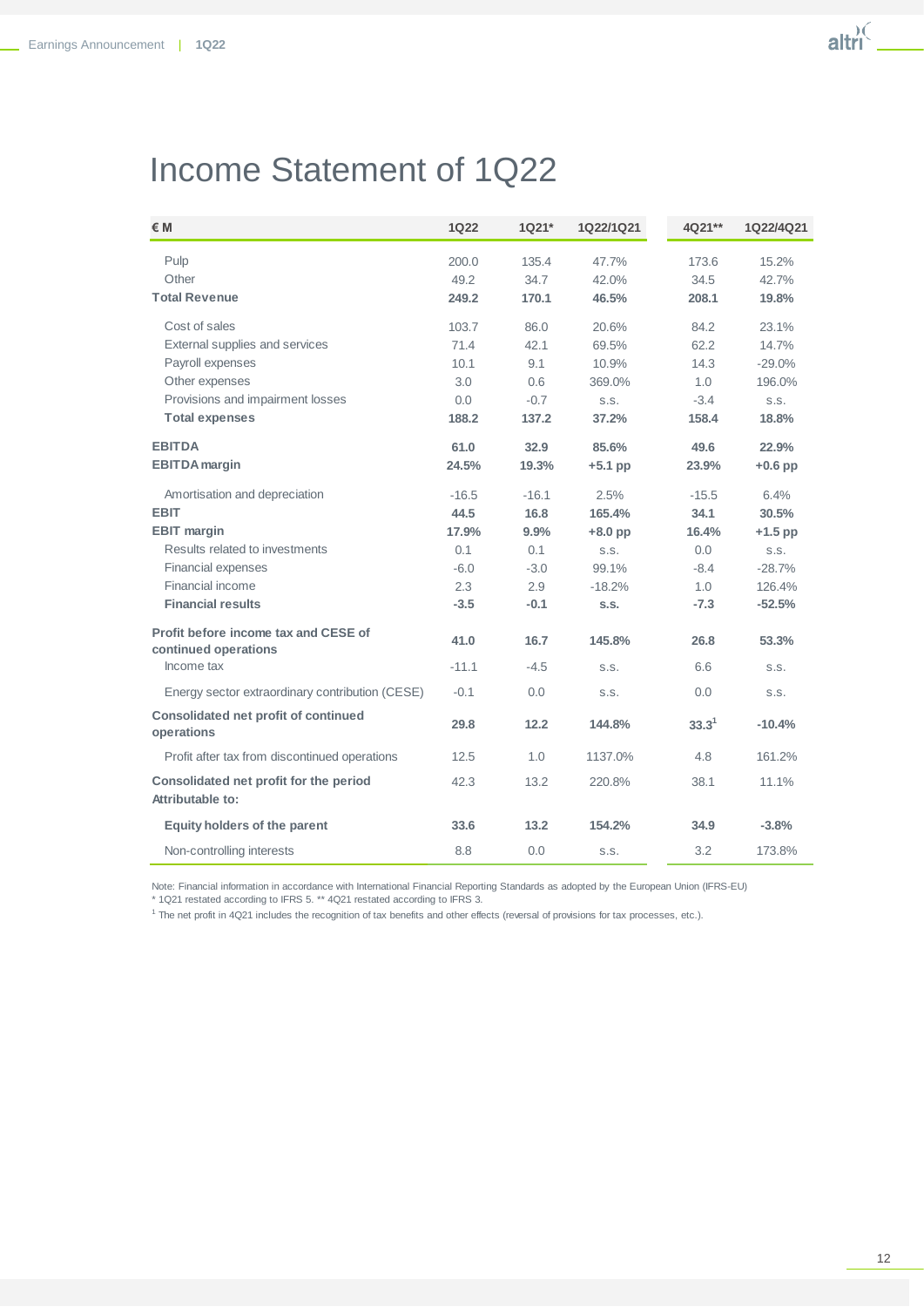

# 2030 Commitment – Current status by the end of 2021

|                | 2030 Commitment                                                                                                     | 2018<br>base year | 2021           | Degree of<br>compliance*<br>(2021) | 2030<br>Goal |
|----------------|---------------------------------------------------------------------------------------------------------------------|-------------------|----------------|------------------------------------|--------------|
| $\overline{a}$ | Reduce the specific use of water $(m^3$ /tSA) in Altri's industrial units by 50%                                    | 20                | 19             | 100%                               | 10           |
|                | Reduce the organic load (CQO,kg O <sub>2</sub> /tSA) in Altri's industrial effluents by 60%                         | 11                | 11             | 78%                                | 4            |
| ×              | Increase by at least 60% the amount of renewable electricity injected into the National Electrical<br>Network (GWh) | 625               | 896            | 99.9%                              | 1000         |
|                | 100% of the primary energy consumed in the industrial units of Altri is of renewable origin                         | 83%               | 90%            | 99%                                | 100%         |
|                | Double the number of women in leadership roles                                                                      | 19                | 24             | 92%                                | 38           |
|                | 100% of process waste recovered or reused                                                                           | 77%               | 81%            | 100%                               | 100%         |
|                | Reduce specific emissions of GHG from scope 1 and 2 by 60% (kgCO2/TSA)                                              | 192               | 131            | 98%                                | 66           |
|                | Reduce scope emissions 3 by 30% (kgCO <sub>2</sub> /TSA)                                                            | 292               | 256            | 98%                                | 202          |
|                | Increase the percentage of wood consumption with forest management certification by 40%                             | 57%               | 69%            | 102%                               | 80%          |
|                | Double the area under natural conservation management (ha)                                                          | 7980              | 9140           | 93%                                | 16000        |
|                | Develop 13 biodiversity stations and biospots                                                                       | $\overline{2}$    | $\overline{4}$ | 100%                               | 15           |
|                | Walk toward achieving zero accidents with lost days**                                                               | n.d.              | 21             | 0%                                 | $\mathbf 0$  |
|                | Dessee of compliance of the seal in relation to 2024 toposts                                                        |                   |                |                                    |              |

\* Degree of compliance of the goal in relation to 2021 targets \* \* More than 3 days lost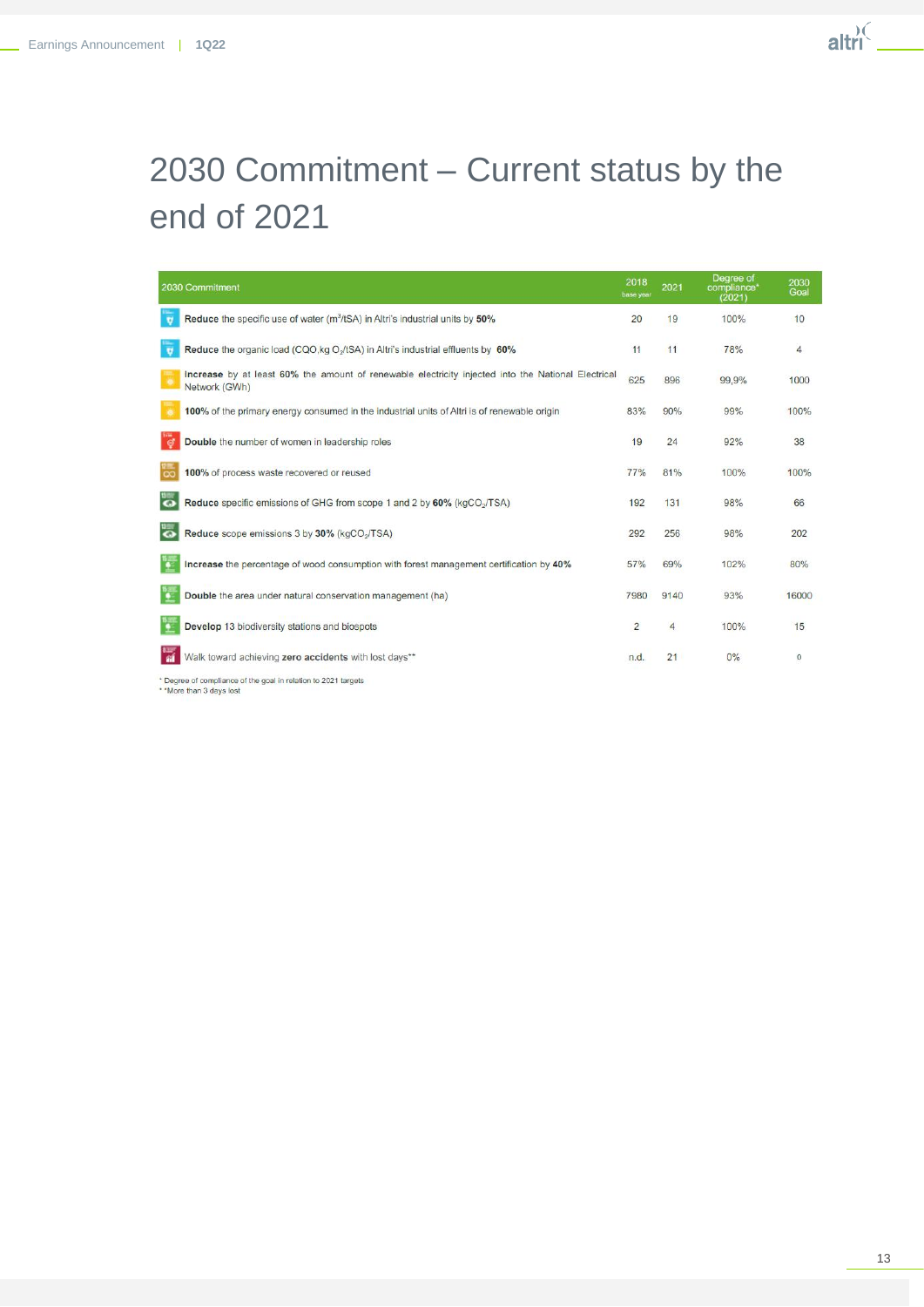## **Glossary**

**Total Revenue:** Sales + Services rendered + Other income

**EBITDA:** Profit before income tax and CESE, Financial results and Amortisation and depreciation of continued operations

**EBITDA margin:** EBITDA / Total Revenue

**EBIT:** Profit before income tax and CESE and Financial results of continued operations

**EBIT margin:** EBIT / Total Revenue

**Profit after tax from discontinued operations:** Profit after tax related to GreenVolt and its subsidiaries' activities

**Total net investment:** Payments in the period relating to acquisitions of property, plant and equipment related to the operational activity of the Pulp segment.

**EBITDA LTM:** EBITDA reported in the last twelve months

**Net Debt:** Bank loans (nominal amounts) + Other loans (nominal amounts) - Cash and cash equivalents

**Total Net Debt:** Net Debt + Lease Liabilities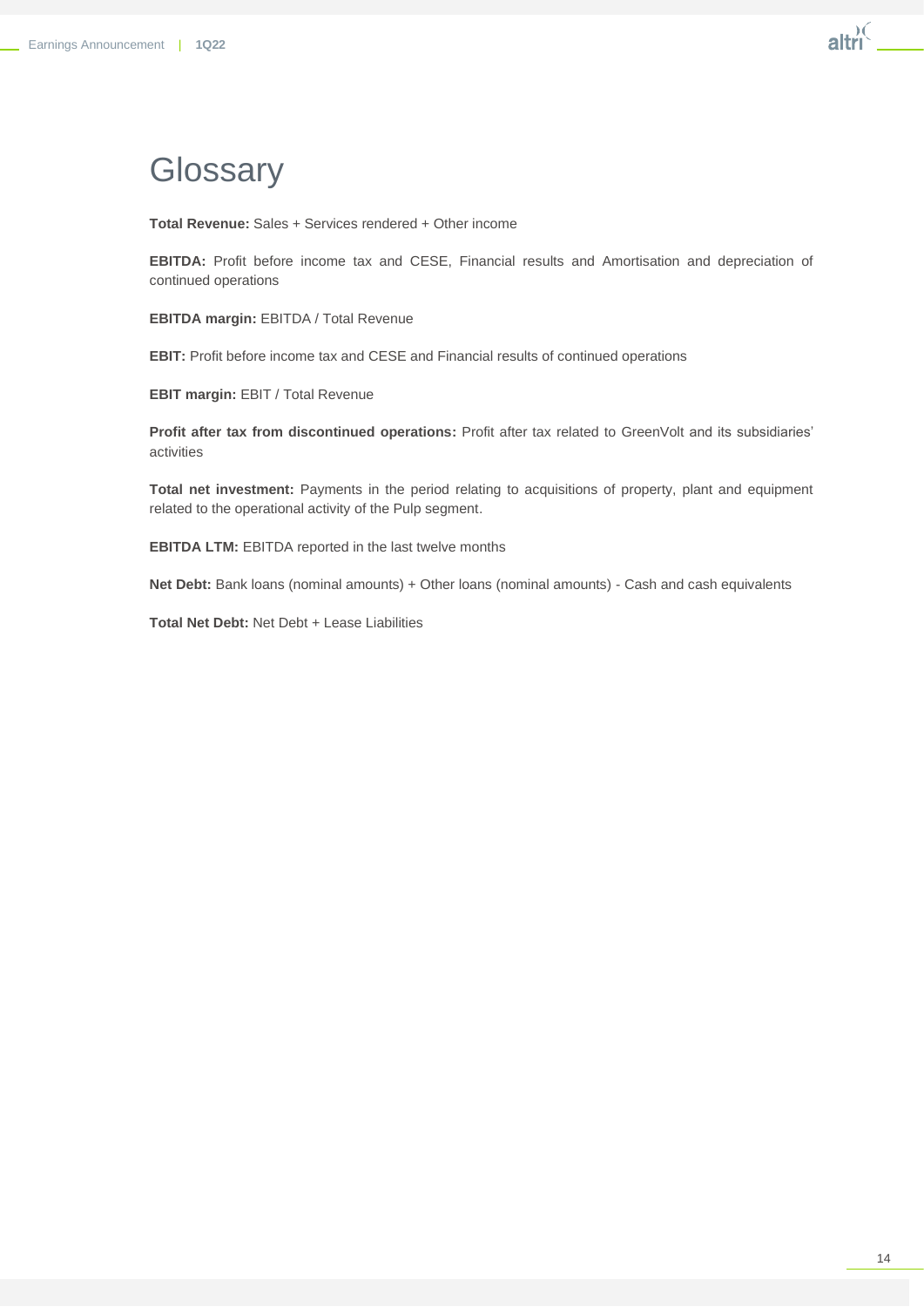

## C O N D E N S E D C O N S O L I D A T E D FIN A N C I A L S T A T E M E N T S A N D **NOTES**

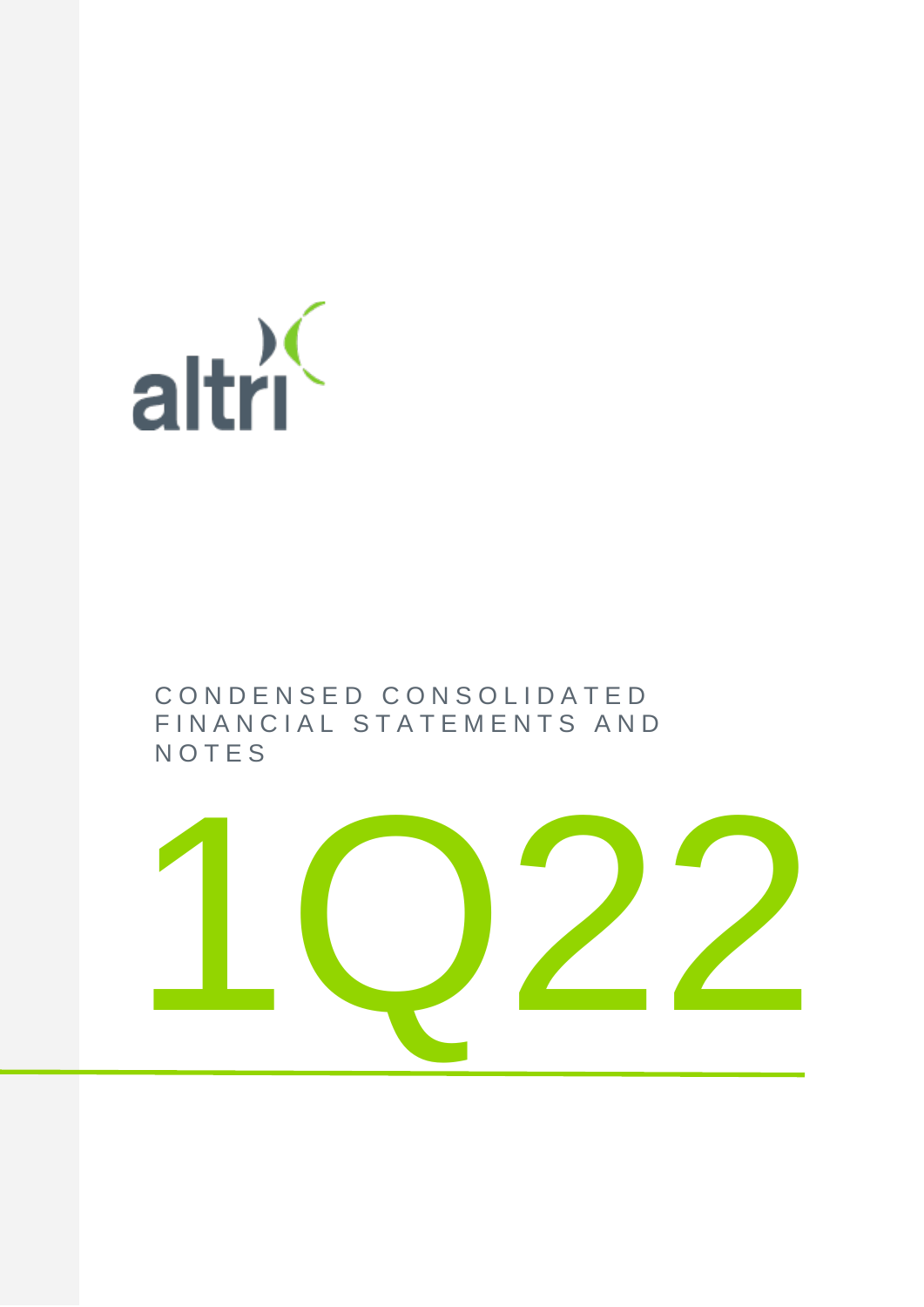

#### CONDENSED CONSOLIDATED STATEMENTS OF FINANCIAL POSITION AS AT 31 MARCH 2022 AND 31 DECEMBER 2021

(Translation of financial statements originally issued in Portuguese - Note 22) (Amounts expressed in Euros)

| <b>ASSETS</b>                                                                                                                                                |                | 31.03.2022                | 31.12.2021<br>(Restated<br>Note 5) |  |
|--------------------------------------------------------------------------------------------------------------------------------------------------------------|----------------|---------------------------|------------------------------------|--|
| NON-CURRENT ASSETS:                                                                                                                                          |                |                           |                                    |  |
| <b>Biological assets</b>                                                                                                                                     |                | 104,807,103               | 105,583,652                        |  |
| Property, plant and equipment                                                                                                                                |                | 339, 227, 828             | 341,794,191                        |  |
| Right-of-use assets<br>Investment properties                                                                                                                 |                | 62,325,618<br>24,169      | 63,961,630<br>24,169               |  |
| Goodwill                                                                                                                                                     |                | 265,630,973               | 265,630,973                        |  |
| Intangible assets                                                                                                                                            |                | 281,550                   | 367,268                            |  |
| Investments in joint ventures and associates                                                                                                                 | $\overline{4}$ | 885,547                   | 758,652                            |  |
| Other investments                                                                                                                                            |                | 327,677                   | 317,046                            |  |
| Other non-current assets<br>Derivative financial instruments                                                                                                 | 13             | 1,770,595<br>2,930,343    | 3,210,260<br>163,618               |  |
| Deferred tax assets                                                                                                                                          |                | 16,855,092                | 16,813,768                         |  |
| Total non-current assets                                                                                                                                     |                | 795,066,495               | 798,625,227                        |  |
| <b>CURRENT ASSETS:</b>                                                                                                                                       |                |                           |                                    |  |
| Inventories                                                                                                                                                  |                | 82,060,947                | 82,821,010                         |  |
| Trade receivables                                                                                                                                            |                | 133,418,801               | 100,495,090                        |  |
| Other receivables                                                                                                                                            |                | 8,596,049                 | 17,364,991                         |  |
| Income tax                                                                                                                                                   |                | 1,964,177                 | 3,361,653                          |  |
| Other current assets<br>Derivative financial instruments                                                                                                     | 13             | 4,644,273<br>754,788      | 7,716,549<br>1,130,725             |  |
| Cash and cash equivalents                                                                                                                                    | 8              | 244,568,002               | 238,937,382                        |  |
| <b>Total current assets</b>                                                                                                                                  |                | 476,007,037               | 451,827,400                        |  |
| Group of assets classified as held for distribution to shareholders                                                                                          | $\overline{7}$ | 1,103,033,805             | 1,042,658,547                      |  |
| <b>Total assets</b>                                                                                                                                          |                | 2,374,107,337             | 2,293,111,174                      |  |
| <b>EQUITY AND LIABILITIES</b>                                                                                                                                |                |                           |                                    |  |
| EQUITY:                                                                                                                                                      |                |                           |                                    |  |
| Share capital                                                                                                                                                | 10             | 25,641,459                | 25,641,459                         |  |
| Legal reserve                                                                                                                                                |                | 5,128,292                 | 5,128,292                          |  |
| Hedging reserve                                                                                                                                              |                | (1,826,894)               | (2,364,102)                        |  |
| Other reserves                                                                                                                                               |                | 521,587,003               | 393,895,052                        |  |
| Amounts recognized in other comprehensive income and accumulated in equity related to<br>group of assets classified as held for distribution to shareholders | $\overline{7}$ | (11, 726, 507)            | (7,835,311)                        |  |
| Consolidated net profit/(loss) for the period attributable to Equity holders of the parent<br>Total equity attributable to Equity holders of the parent      |                | 33,571,848<br>572,375,201 | 127,691,605<br>542, 156, 995       |  |
| Non-controlling interests                                                                                                                                    |                | 182,889,389               | 181,349,138                        |  |
| <b>Total equity</b>                                                                                                                                          |                | 755,264,590               | 723,506,133                        |  |
| LIABILITIES:                                                                                                                                                 |                |                           |                                    |  |
| NON-CURRENT LIABILITIES:                                                                                                                                     |                |                           |                                    |  |
| Bank loans<br>Other loans                                                                                                                                    | 11<br>11       | 25,000,000<br>458,398,551 | 458,218,797                        |  |
| Reimbursable government grants                                                                                                                               | 11             | 1,961,512                 | 2,288,430                          |  |
| Lease liabilities                                                                                                                                            |                | 62,081,383                | 62,858,948                         |  |
| Other non-current liabilities                                                                                                                                |                | 5,875,591                 | 6,724,855                          |  |
| Deferred tax liabilities<br>Pension liabilities                                                                                                              |                | 33,530,233<br>3,139,397   | 32, 150, 741                       |  |
| Provisions                                                                                                                                                   | 12             | 3,688,322                 | 3,271,159<br>4,082,239             |  |
| Derivative financial instruments                                                                                                                             | 13             | 715,605                   | 540,350                            |  |
| <b>Total non-current liabilities</b>                                                                                                                         |                | 594,390,594               | 570, 135, 519                      |  |
| <b>CURRENT LIABILITIES:</b>                                                                                                                                  |                |                           |                                    |  |
| Bank loans                                                                                                                                                   | 11             |                           | 27,584,583                         |  |
| Other loans<br>Reimbursable government grants                                                                                                                | 11             | 64,082,522                | 97,854,330                         |  |
| Lease liabilities                                                                                                                                            | 11             | 653,837<br>10,193,742     | 653,837<br>10,255,602              |  |
| Trade payables                                                                                                                                               |                | 145,446,311               | 134,741,292                        |  |
| Liabilities associated with contracts with customers                                                                                                         |                | 3,365,121                 | 5,347,173                          |  |
| Other payables                                                                                                                                               |                | 16.110.751                | 16,626,218                         |  |
| Income tax                                                                                                                                                   |                | 30,681,328                | 21,049,389                         |  |
| Other current liabilities<br>Derivative financial instruments                                                                                                | 13             | 35,557,634                | 30,050,829                         |  |
| <b>Total current liabilities</b>                                                                                                                             |                | 4,818,416<br>310,909,662  | 3,099,150<br>347,262,403           |  |
|                                                                                                                                                              |                |                           |                                    |  |
| Liabilities directly associated with the group of assets classified as held for distribution to<br>shareholders                                              | $\overline{7}$ | 713,542,491               | 652,207,119                        |  |
| <b>Total liabilities and equity</b>                                                                                                                          |                | 2,374,107,337             | 2,293,111,174                      |  |

The accompanying notes are an integral part of the condensed consolidated financial statements.

The Chartered Accountant **The Chartered Accountant** The Chartered Accountant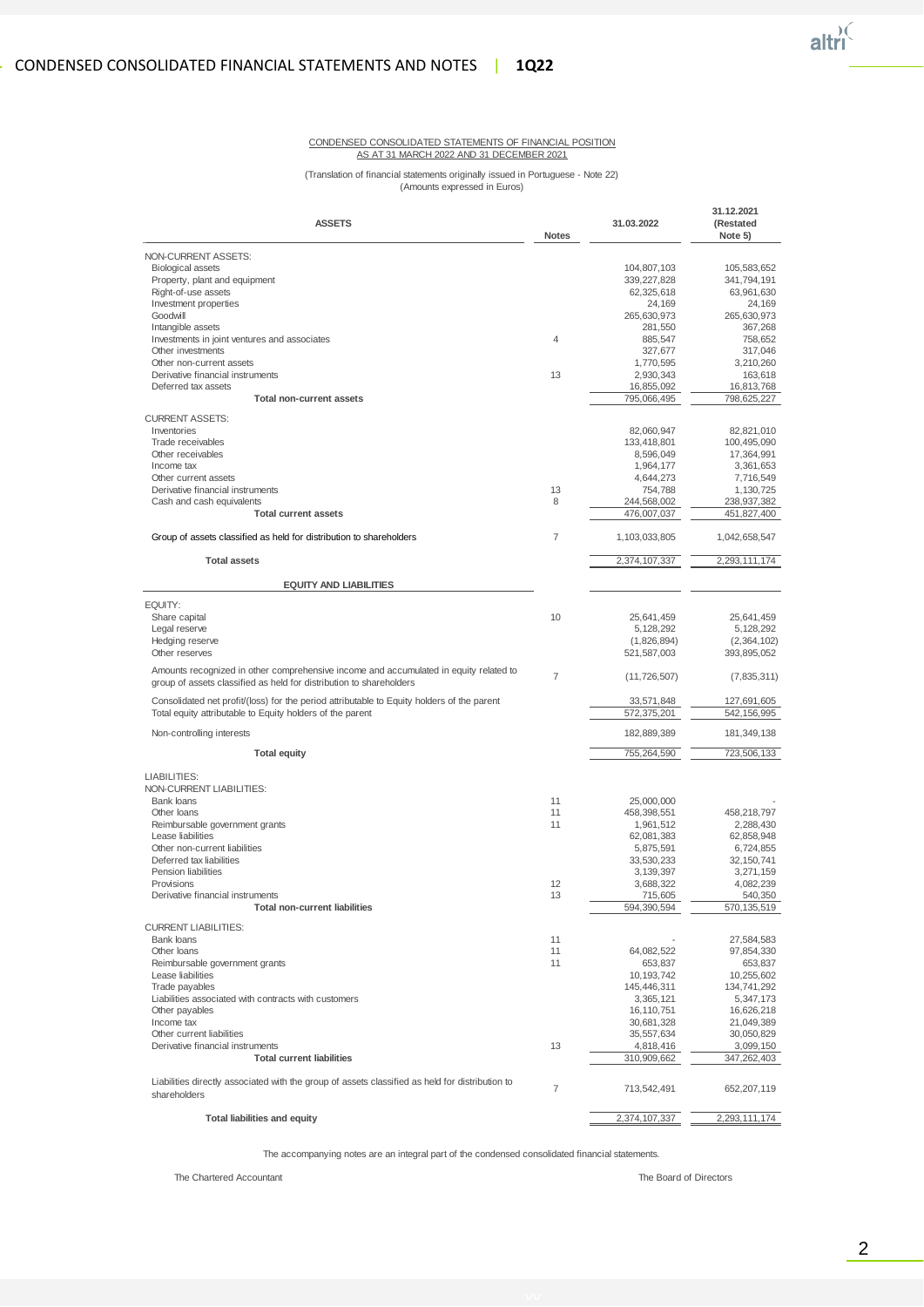#### CONDENSED CONSOLIDATED INCOME STATEMENTS FOR THE THREE MONTHS PERIODS ENDED 31 MARCH 2022 AND 2021

#### (Translation of financial statements originally issued in Portuguese - Note 22) (Amounts expressed in Euros)

|                                                                   | <b>Notes</b> | 31.03.2022      | 31.03.2021<br>(Restated<br>Note 5) |
|-------------------------------------------------------------------|--------------|-----------------|------------------------------------|
|                                                                   |              |                 |                                    |
| Sales                                                             |              | 246,284,466     | 166, 151, 905                      |
| Services rendered                                                 |              | 1,675,459       | 2,653,921                          |
| Other income                                                      | 16           | 1,289,644       | 1,281,036                          |
| Costs of sales                                                    |              | (103, 667, 037) | (85,964,051)                       |
| External supplies and services                                    |              | (71, 396, 543)  | (42, 111, 241)                     |
| Payroll expenses                                                  |              | (10, 140, 267)  | (9, 145, 117)                      |
| Amortisation and depreciation                                     |              | (16, 525, 879)  | (16, 119, 328)                     |
| Provisions and impairment losses                                  | 12           |                 | 664,129                            |
| Other expenses                                                    |              | (3,021,016)     | (644, 115)                         |
| Results related to investments                                    | 4            | 126,895         | 50,902                             |
| Financial expenses                                                | 14           | (5,957,672)     | (2,992,033)                        |
| Financial income                                                  | 14           | 2,340,551       | 2,861,062                          |
| Profit before income tax and CESE from continuing operations      |              | 41,008,601      | 16,687,070                         |
| Income tax                                                        |              | (11, 100, 250)  | (4,500,158)                        |
| Energy sector extraordinary contribution (CESE)                   |              | (74, 464)       |                                    |
| Consolidated net profit for the period from continuing operations |              | 29,833,887      | 12,186,912                         |
| Profit after tax from discontinued operations                     |              | 12,497,749      | 1,010,308                          |
| Consolidated net profit for the period                            |              | 42,331,636      | 1,010,308                          |
| Attributable to:                                                  |              |                 |                                    |
| Equity holders of the parent                                      |              |                 |                                    |
| Continued operations                                              | 15           | 29,833,887      | 12,186,912                         |
| Discontinued operations                                           | 15           | 3,737,961       | 1,017,456                          |
|                                                                   |              |                 |                                    |
| Non-controlling interests                                         |              |                 |                                    |
| Continued operations                                              | 15           |                 |                                    |
| Discontinued operations                                           | 15           | 8,759,788       | (7, 148)                           |
|                                                                   |              | 42,331,636      | 13, 197, 220                       |
| Earnings per share                                                |              |                 |                                    |
| From continuing operations                                        |              |                 |                                    |
| <b>Basic</b>                                                      | 15           | 0.15            | 0.06                               |
| <b>Diluted</b>                                                    | 15           | 0.15            | 0.06                               |
| From discontinued operations                                      |              |                 |                                    |
| <b>Basic</b>                                                      | 15           | 0.02            | 0.00                               |
| Diluted                                                           | 15           | 0.02            | 0.00                               |

The accompanying notes are an integral part of the condensed consolidated financial statements.

The Chartered Accountant The Board of Directors Chartered Accountant The Board of Directors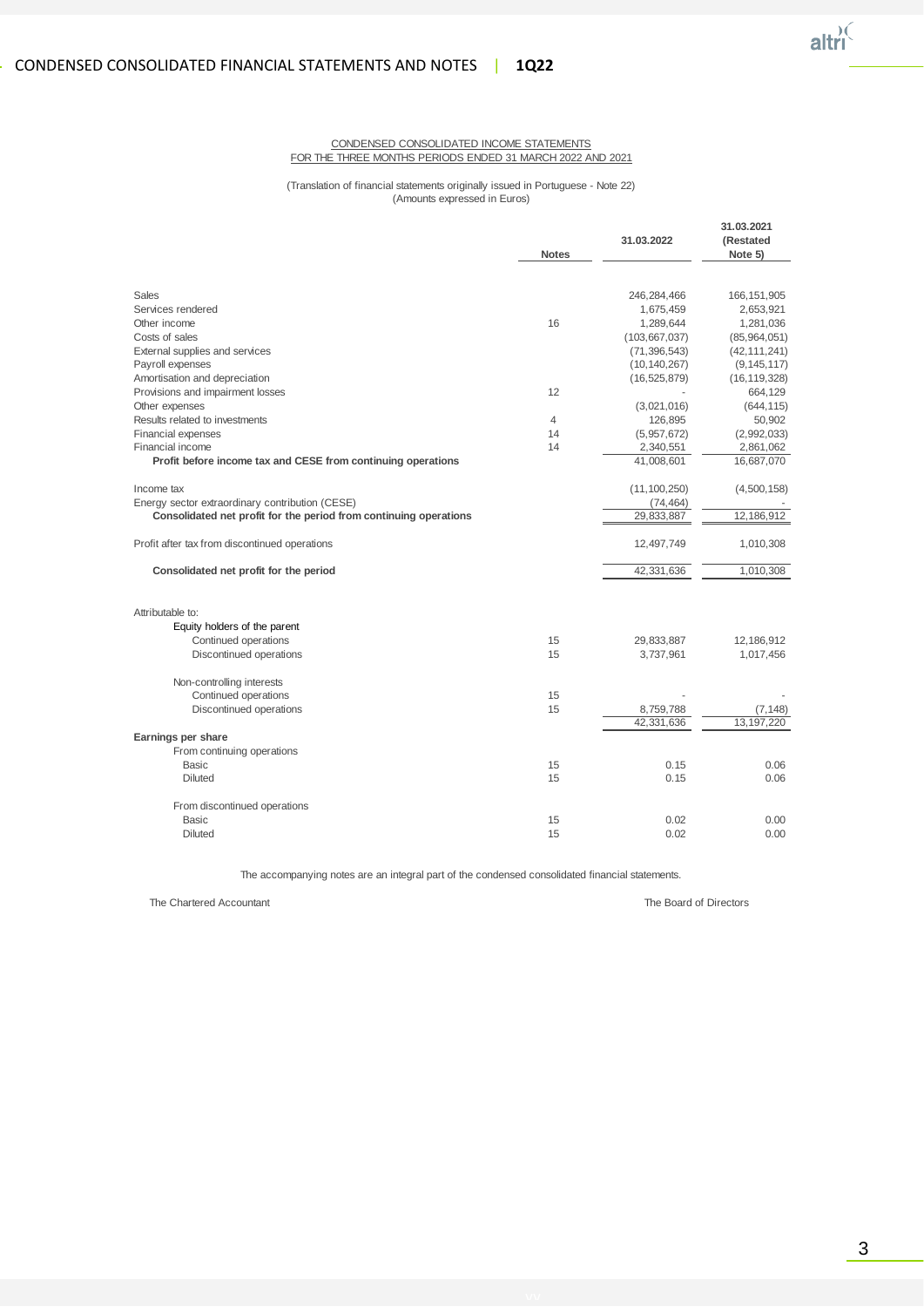#### CONDENSED CONSOLIDATED STATEMENTS OF COMPREHENSIVE INCOME FOR THE THREE MONTHS PERIODS ENDED 31 MARCH 2022 AND 2021

(Translation of financial statements originally issued in Portuguese - Note 22) (Amounts expressed in Euros)

|                                                                                         | <b>Notes</b> | 31.03.2022       | 31.03.2021<br>(Restated<br>Note 5) |
|-----------------------------------------------------------------------------------------|--------------|------------------|------------------------------------|
| Consolidated net profit/(loss) for the period                                           |              | 42,331,636       | 13, 197, 220                       |
| Other comprehensive income:                                                             |              |                  |                                    |
| Items that may be reclassified to profit or loss in the future                          |              |                  |                                    |
| Changes in fair value of cash flow hedging derivatives - gross amount                   | 13           | 742.602          | (5,323,074)                        |
| Changes in fair value of cash flow hedging derivatives - deferred tax                   |              | (205, 394)       | 1,383,171                          |
| Change in exchange rate reserve                                                         |              | 2,216<br>539,424 | (8, 544)<br>(3,948,447)            |
| Other comprehensive income:                                                             |              |                  |                                    |
| Items that may be reclassified to profit or loss in the future                          |              |                  |                                    |
| Changes in fair value of cash flow hedging derivatives - gross amount                   |              | (13, 489, 312)   |                                    |
| Changes in fair value of cash flow hedging derivatives - deferred tax                   |              | 3,372,328        |                                    |
| Change in exchange rate reserve                                                         |              | (1,655,754)      |                                    |
| Changes in comprehensive income of joint ventures and associates, net of deferred taxes |              | (183, 301)       |                                    |
|                                                                                         |              | (11,956,039)     |                                    |
| Other comprehensive income for the period                                               |              | (11, 416, 615)   | (3,948,447)                        |
| Total consolidated comprehensive income for the period                                  |              | 30,915,021       | 9,248,773                          |
| Attributable to:                                                                        |              |                  |                                    |
| Shareholders in the Parent Company                                                      |              |                  |                                    |
| Continued operations                                                                    |              | 30.373.311       | 8,238,465                          |
| Discontinued operations                                                                 |              | (153, 235)       | 1,017,456                          |
| Non-controlling interests                                                               |              |                  |                                    |
| Continued operations                                                                    |              |                  |                                    |
| Discontinued operations                                                                 |              | 694.945          | (7.148)                            |
|                                                                                         |              | 30.915.021       | 9.248.773                          |

The accompanying notes are an integral part of the condensed consolidated financial statements.

The Chartered Accountant The Board of Directors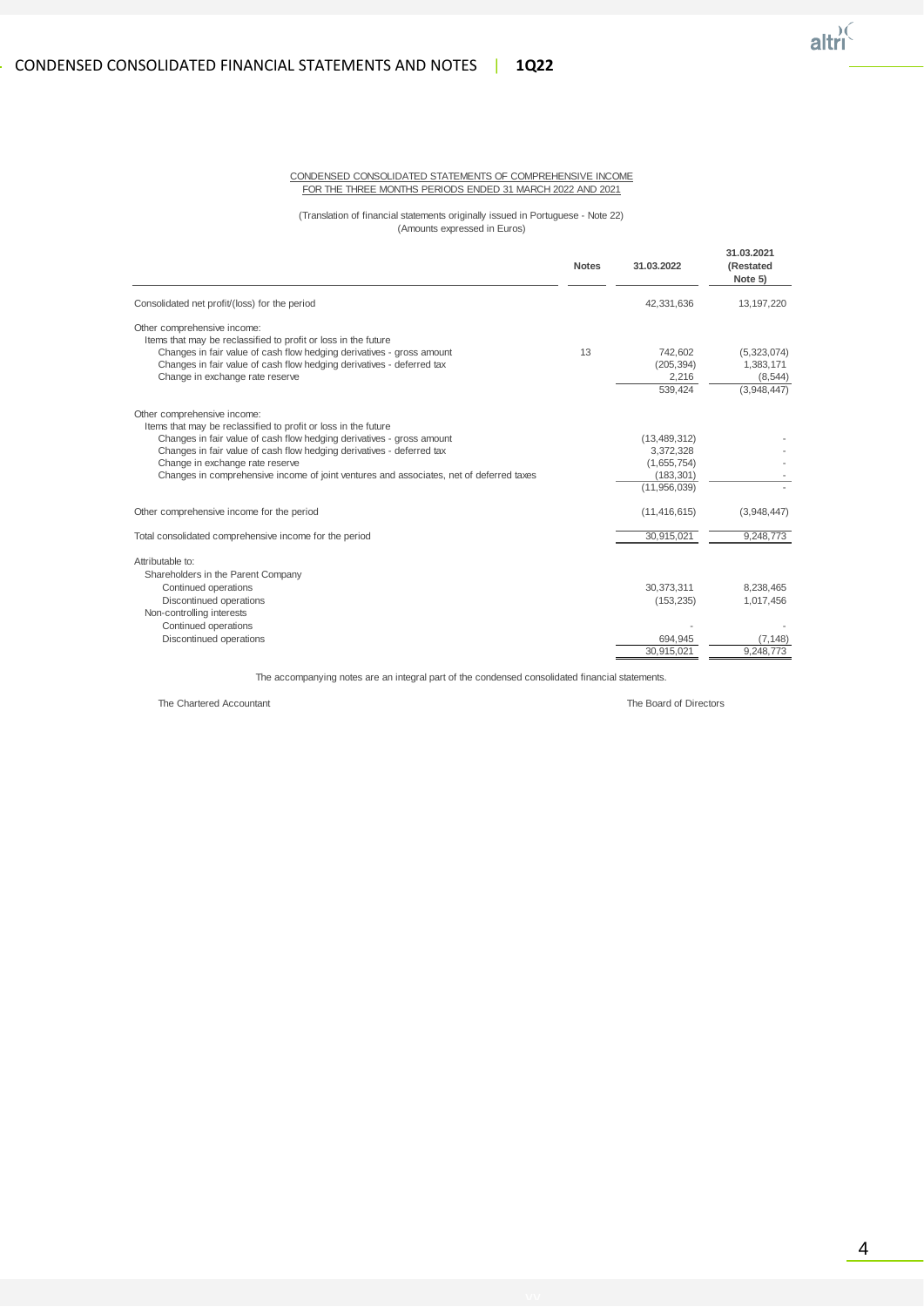#### CONDENSED CONSOLIDATED STATEMENTS OF CHANGES IN EQUITY FOR THE THREE MONTHS PERIODS ENDED 31 MARCH 2022 AND 2021

(Translation of financial statements originally issued in Portuguese - Note 22) (Amounts expressed in Euros)

|                                                                                    |              |               | Attributable to shareholders in the Parent Company |                    |                           |                                                                                                                                                                                      |                                                                                                           |                             |                                    |                         |
|------------------------------------------------------------------------------------|--------------|---------------|----------------------------------------------------|--------------------|---------------------------|--------------------------------------------------------------------------------------------------------------------------------------------------------------------------------------|-----------------------------------------------------------------------------------------------------------|-----------------------------|------------------------------------|-------------------------|
|                                                                                    | <b>Notes</b> | Share capital | Legal reserve                                      | Hedging<br>reserve | Other reserves            | Amounts<br>recognized in other<br>comprehensive<br>income and<br>accumulated in<br>equity related to<br>group of assets<br>classified as held<br>for distribution to<br>shareholders | Consolidated<br>net profit/(loss)<br>for the period<br>attributable to<br>Equity holders<br>of the parent | Total                       | Non-controlling<br>interests       | Total equity            |
| Balance as at 1 January 2021<br>Appropriation of the consolidated result from 2020 | 10           | 25,641,459    | 5,128,292                                          | 3,515,384          | 376.043.942<br>34.977.248 | ٠<br>٠                                                                                                                                                                               | 34,977,248<br>(34, 977, 248)                                                                              | 445,306,325                 | 14,584<br>$\overline{\phantom{a}}$ | 445,320,909             |
| Total consolidated comprehensive income for the period                             |              |               |                                                    | (3,939,903)        | (8, 544)                  |                                                                                                                                                                                      | 13,204,368                                                                                                | 9,255,921                   | (7, 148)                           | 9,248,773               |
| Balance as at 31 March 2021                                                        | 10           | 25,641,459    | 5,128,292                                          | (424, 519)         | 411.012.646               | ٠                                                                                                                                                                                    | 13,204,368                                                                                                | 454,562,246                 | 7.436                              | 454,569,682             |
| Balance as at 1 January 2022 - Published<br>Restatement IFRS 3                     |              | 25,641,459    | 5,128,292                                          | (2,364,102)        | 393,895,052               | (7,833,846)                                                                                                                                                                          | 127,799,449                                                                                               | 542,266,304                 | 181,273,579                        | 723,539,883             |
| Balance as at 1 January 2022 - Restated                                            | 5<br>10      | 25,641,459    | 5,128,292                                          | (2,364,102)        | 393.895.052               | (1, 465)<br>(7,835,311)                                                                                                                                                              | (107, 844)<br>127.691.605                                                                                 | (109, 309)<br>542, 156, 995 | 75,559<br>181,349,138              | (33,750)<br>723,506,133 |
| Appropriation of the consolidated result from 2021                                 |              |               |                                                    |                    | 127,691,605               | ٠                                                                                                                                                                                    | (127, 691, 605)                                                                                           |                             |                                    |                         |
| Acquisition of subsidiaries                                                        |              |               | $\overline{a}$                                     |                    |                           |                                                                                                                                                                                      |                                                                                                           |                             | 781,420                            | 781,420                 |
| Capital contributions by non-controlling interests                                 |              |               |                                                    |                    |                           |                                                                                                                                                                                      |                                                                                                           |                             | 61,633                             | 61,633                  |
| Others<br>Total consolidated comprehensive income for the period                   |              |               |                                                    | 537,208            | (1,870)<br>2,216          | (3,891,196)                                                                                                                                                                          | 33,571,848                                                                                                | (1,870)<br>30.220.076       | 2,253<br>694,945                   | 383<br>30.915.021       |
| Balance as at 31 March 2022                                                        | 10           | 25.641.459    | 5,128,292                                          | (1,826,894)        | 521.587.003               | (11.726.507)                                                                                                                                                                         | 33.571.848                                                                                                | 572.375.201                 | 182.889.389                        | 755,264,590             |

The accompanying notes are an integral part of the condensed consolidated financial statements.

The Chartered Accountant The Board of Directors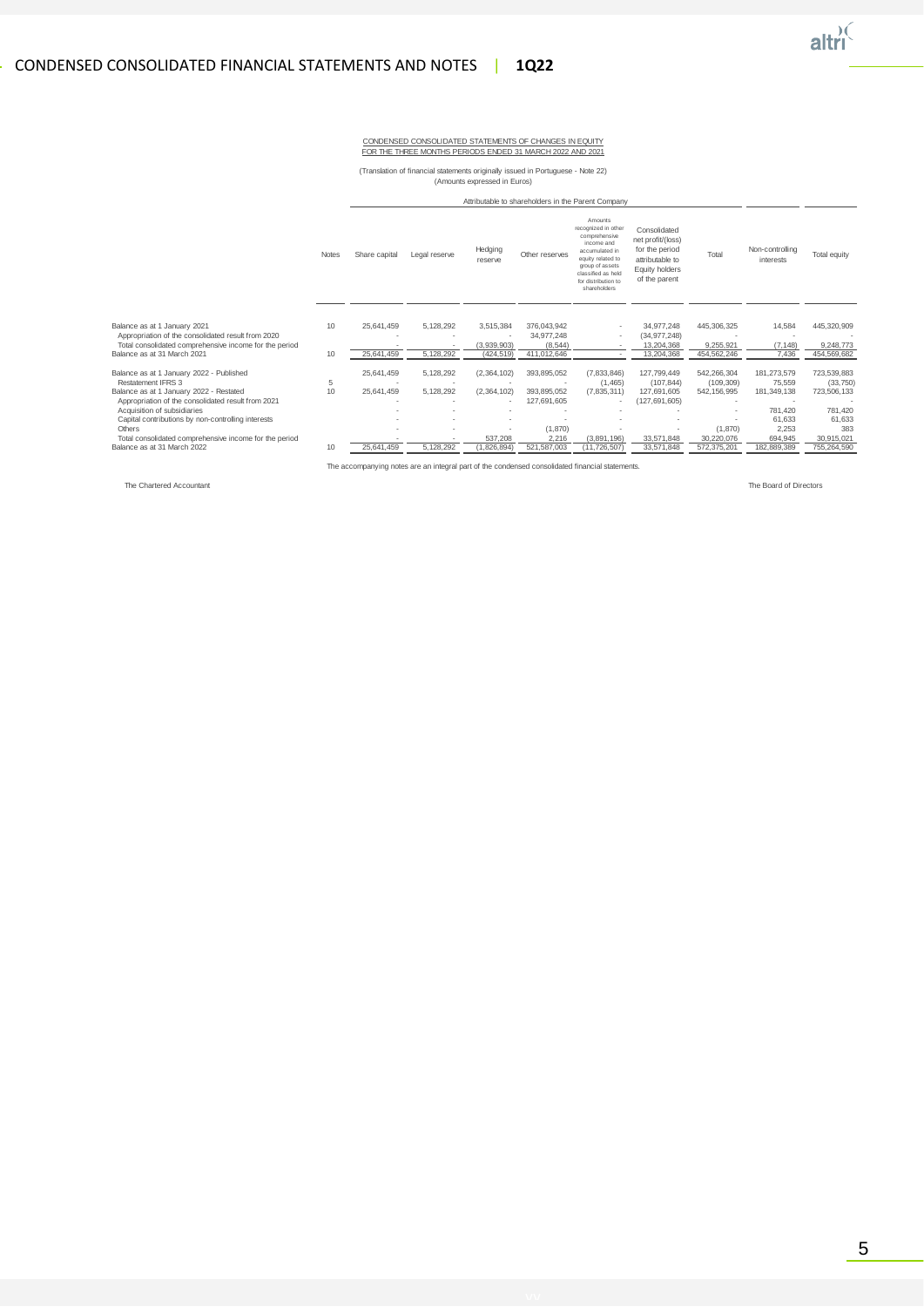#### CONDENSED CONSOLIDATED CASH FLOW STATEMENTS FOR THE THREE MONTHS PERIODS ENDED 31 MARCH 2022 AND 2021

#### (Translation of financial statements originally issued in Portuguese - Note 22) (Amounts expressed in Euros)

|                                                                       | <b>Notes</b> | 31.03.2022    | 31.03.2021     |
|-----------------------------------------------------------------------|--------------|---------------|----------------|
| Operating activities:                                                 |              |               |                |
| Cash flows generated by operating activities (1)                      |              | 60,980,409    | 35,856,076     |
| Investment activities:                                                |              |               |                |
| Receipts arising from:                                                |              |               |                |
| Property, plant and equipment                                         |              | 157.104       | 816            |
| Interest and similar income                                           |              | 141,919       | 459,433        |
| Payments relating to:                                                 |              |               |                |
| Investments in subsidiaries net of cash and cash equivalents acquired |              |               | (1,757,502)    |
| Property, plant and equipment                                         |              | (6,770,431)   | (7,085,042)    |
| Cash flows generated by investment activities (2)                     |              | (6,471,408)   | (8, 382, 295)  |
| Financing activities:                                                 |              |               |                |
| Receipts arising from:                                                |              |               |                |
| Loans obtained                                                        |              | 57,500,000    | 40,000,000     |
| Other financing transactions                                          |              |               | 1,680,275      |
| Payments relating to:                                                 |              |               |                |
| Interest and similar expenses                                         |              | (3,813,741)   | (3,769,185)    |
| Loans obtained                                                        |              | (92,500,000)  | (70,000,000)   |
| Reimbursable government grants                                        |              | (326, 919)    |                |
| Lease liabilities                                                     |              | (9, 143, 011) | (8,960,789)    |
| Other financing transactions                                          |              | (594, 772)    | (711, 856)     |
| Cash flows generated by financing activities (3)                      |              | 48,878,443)   | (41,761,555)   |
| Cash and cash equivalents at the beginning of the period              |              | 238,937,382   | 252,572,629    |
| Changes in currency exchange rate                                     |              | 62            |                |
| Cash and cash equivalents variation: $(1)+(2)+(3)$                    |              | 5,630,558     | (14, 287, 774) |
| Cash and cash equivalents at the end of the period                    | 8            | 244,568,002   | 238,284,855    |

The accompanying notes are an integral part of the condensed consolidated financial statements.

The Chartered Accountant The Board of Directors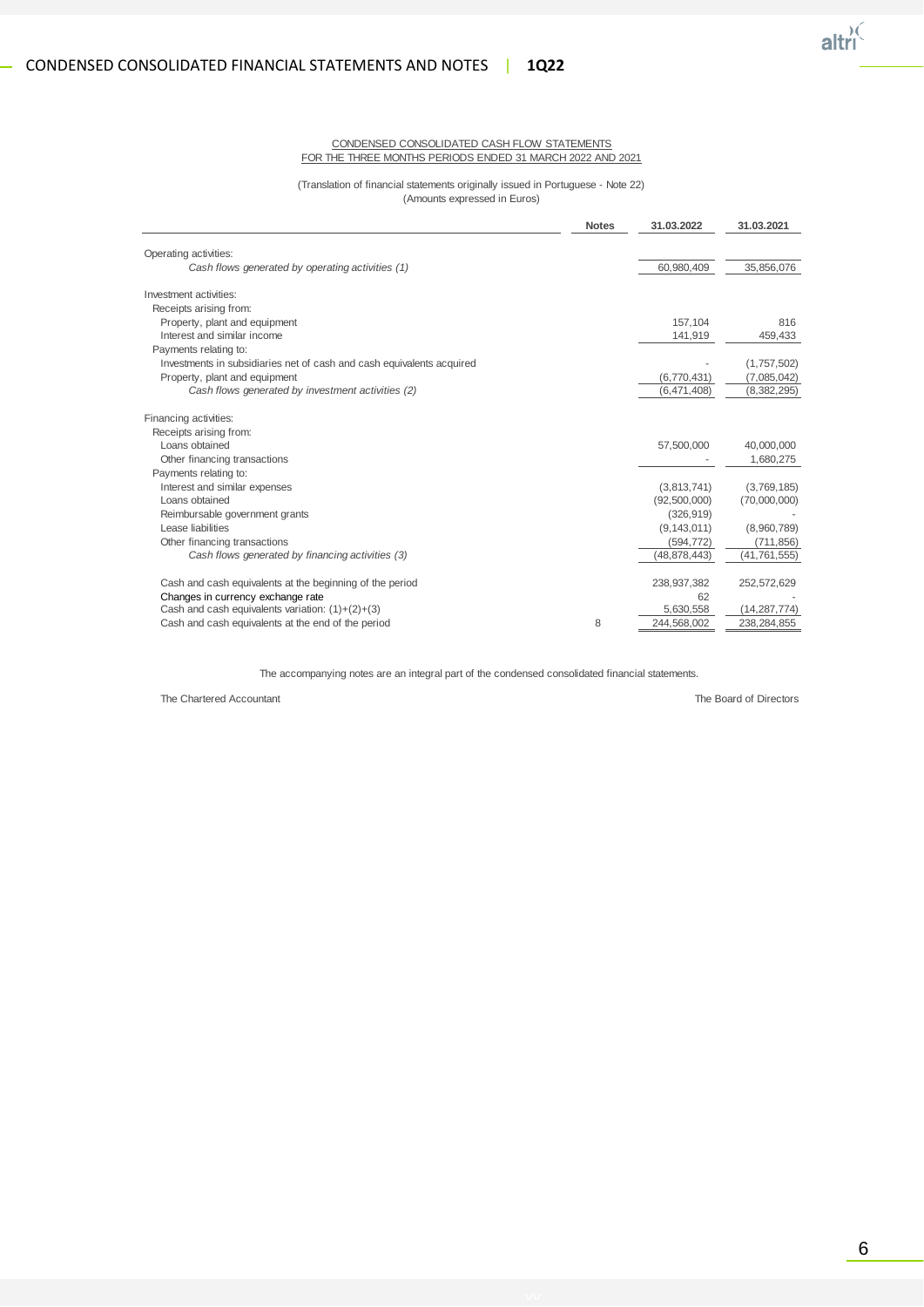

#### **1. INTRODUCTORY NOTE**

Altri, SGPS, S.A. ('Altri' or 'the Company') is a public company incorporated on 1 February 2005, whose head office is located at Rua Manuel Pinto de Azevedo, 818, in Oporto, and its main activity involves managing shareholdings, while its shares are listed at Euronext Lisbon.

Altri is dedicated to managing shareholdings primarily in the industrial sector, as the parent company of the group of companies shown under Note 4 and referred to as the Altri Group. There is no other company above it that includes these consolidated financial statements. The Altri Group's current activities focus on producing bleached eucalyptus cellulosic fibres at three production plants.

In July 2021, the subsidiary GreenVolt was listed on the stock exchange as a result of the Initial Public Offering (IPO). As a result of this operation, Altri Group now owns 58.72% of Greenvolt - Energias Renováveis, S.A. and its subsidiaries. The Altri Group carried out as well a study regarding the optimization of its shareholding in its subsidiary Greenvolt - Energias Renováveis, S.A., which, after analyzing the impacts and advantages of a full separation of the pulp and renewable energy businesses, concluded that such separation would be feasible as it would provide an adequate response to the optimized evolution of the companies concerned, adjusted to the underlying reality of their businesses and their growth perspectives. Accordingly, as of March 31, 2022, GreenVolt and its subsidiaries continue to be presented in this consolidated financial information as a Group of assets classified as held for distribution to shareholders (Notes 5 and 7). The distribution of the shares to the shareholders took place on May 25, 2022 (Notes 19 and 20).

Faced with this reality, the Board of Directors considers, with reference to March 31, 2022, there is only one business segment, namely the production and commercialization of bleached eucalyptus pulp (Note 17).

The Altri Group's condensed consolidated financial statements are presented in Euro, in amounts rounded off to the nearest Euro. This is the currency used by the Group in its operations and, as such, is deemed to be the functional currency. The exchange rates used for the conversion of balances and transactions in currencies other than Euro to Euro were as follows:

|                        |                       | 31.03.2022                                                       |  |  |  |  |
|------------------------|-----------------------|------------------------------------------------------------------|--|--|--|--|
|                        | Closing of the period | Average of the period<br>included in the<br>financial statements |  |  |  |  |
| Swiss Francs           | 1.02694               | 1.03643                                                          |  |  |  |  |
| <b>Sterling Pounds</b> | 0.84593               | 0.83636                                                          |  |  |  |  |
| Polish Zloty           | 4.65310               | 4.62435                                                          |  |  |  |  |

#### **2. MAIN ACCOUNTING POLICIES AND BASIS OF PRESENTATION**

The condensed consolidated financial statements, for the three months periods ended on 31 March 2022, were prepared in accordance with IAS 34 – Interim Financial Reporting and include the condensed consolidated statement of financial position, the condensed consolidated income statement, the condensed consolidated statement of comprehensive income, the condensed consolidated statement of changes in equity and the condensed consolidated statement of cash flows, as well as, the selected explanatory notes. These condensed consolidated financial statements do not include all the information required to be published on the annual financial statements, and should, therefore, be read together with the condensed consolidated financial statements of the Altri Group for the financial year ended 31 December 2021.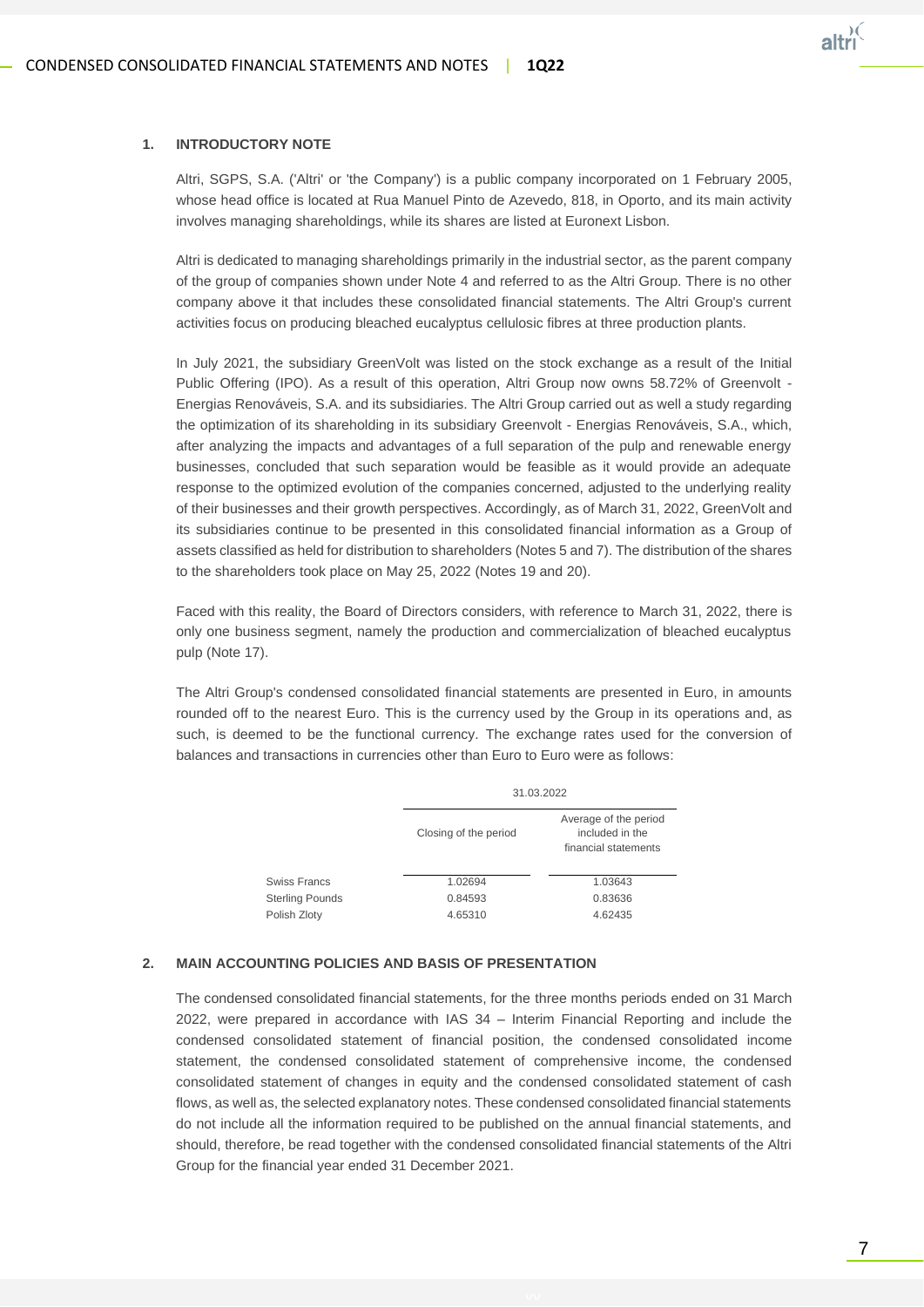

The accounting policies adopted for preparation of the attached condensed consolidated financial statements were consistently applied during the periods being compared.

The Board of Directors assessed the capacity of the Company, its subsidiaries, joint ventures and associates to operate on a going concern basis, based on the entire relevant information, facts and circumstances, of financial, commercial or other nature, including events subsequent to the condensed consolidated financial statements' reference date, as available regarding the future. As a result of the assessment conducted, the Board of Directors concluded that it has adequate resources to keep up its operations, which it does not intend to cease in the short term. Therefore, it was considered appropriate to use the going concern basis in preparing the condensed consolidated financial statements.

The attached condensed consolidated financial statements were prepared based on the accounting books and records of the company, its subsidiaries, joint ventures and associates, adjusted in the consolidation process, in the assumption of going concern basis. When preparing the condensed consolidated financial statements, the Group used historical cost as its basis, modified, where applicable, via fair value measurement of i) biological assets measured at fair value, and ii) certain financial instruments, which are recorded at their fair value.

The preparation of condensed consolidated financial statements requires the use of estimates, assumptions and critical judgements in the process of determining accounting policies to be adopted by the Group, with significant impact on the book value of assets and liabilities, as well as on income and expenses for the period. Although these estimates are based on the best experience of the Board of Directors and on its best expectations regarding current and future events and actions, current and future results may differ from these estimates. Areas involving a higher degree of judgement or complexity, or areas with significant assumptions and estimates are disclosed in Note 2.4 of the accompanying notes to the consolidated financial statements of the Group for the financial year ended 31 December 2021.

#### **3. CHANGES IN ACCOUNTING POLICIES AND COMPARABILITY OF THE CONSOLIDATED FINANCIAL STATEMENTS**

During the period, there were no changes in accounting policies. Likewise, no material errors were recognised in relation to previous financial years.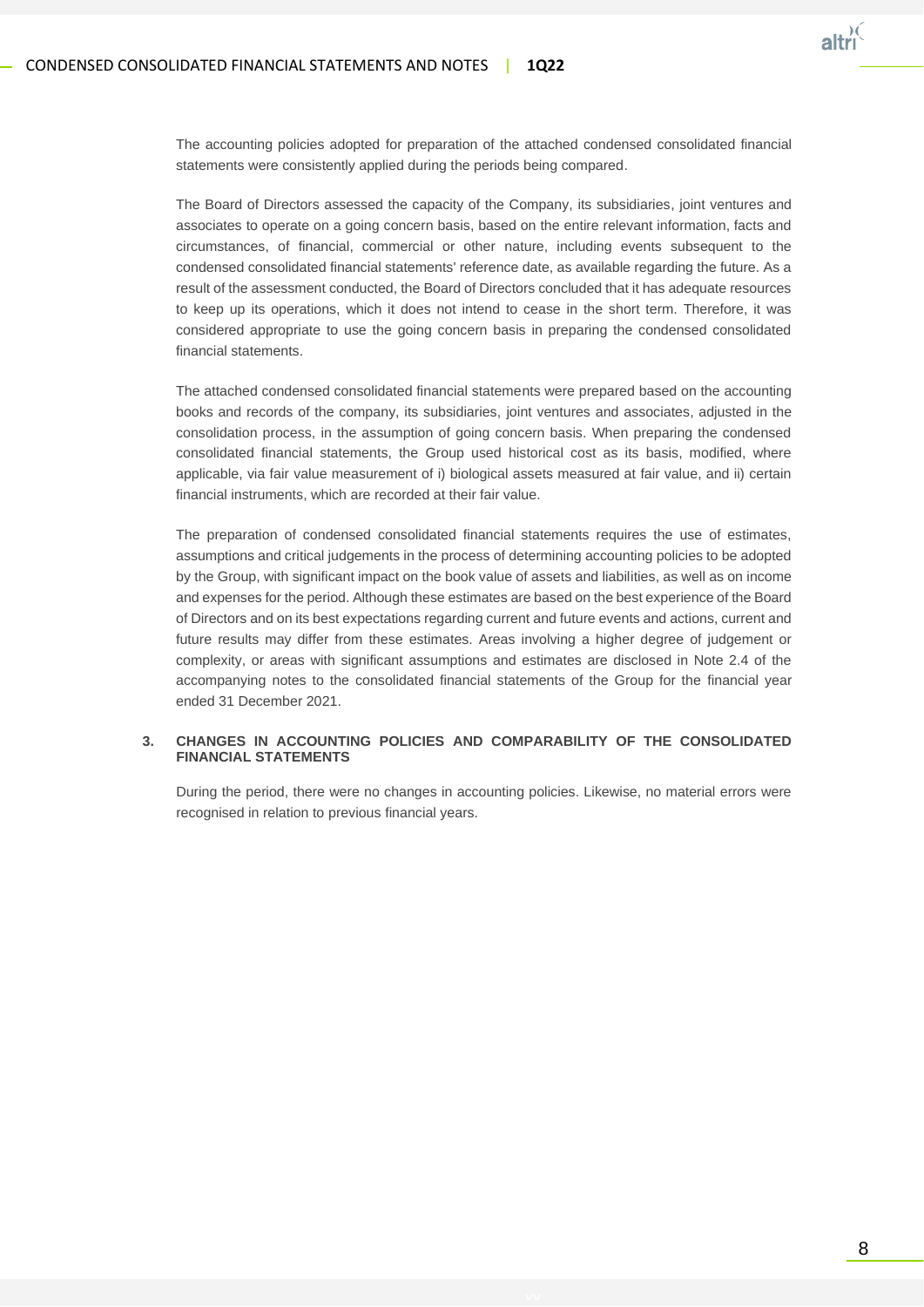

#### New accounting standards and their impact in these condensed consolidated financial statements:

Up to the date of approval of these condensed consolidated financial statements, the European Union endorsed the following accounting standards, interpretations, amendments and revisions, mandatorily applied to the financial year beginning on 1 January 2022:

|                                                                                                                                                                                                       | Effective date<br>(financial years)<br>begun on or after) |
|-------------------------------------------------------------------------------------------------------------------------------------------------------------------------------------------------------|-----------------------------------------------------------|
| Amendments to IFRS 3 Business Combinations, IAS 16 Property Plant<br>and Equipment, IAS 37 Provisions, Contingent Liabilities and<br>Contingent Assets and Annual Improvements to standards 2018-2020 | 01 Jan 2022                                               |

The adoption of these standards and interpretations had no relevant impact on the Group's condensed consolidated financial statements.

The following standards, interpretations, amendments, and revisions were endorsed by the European Union and have mandatory application in future years:

|                                                                                                                                | Effective date<br>(financial years)<br>begun on or after) |
|--------------------------------------------------------------------------------------------------------------------------------|-----------------------------------------------------------|
| IFRS 17 - Insurance Contracts, including amendments to IFRS 17<br>(some of which not approved)                                 | 01 Jan 2023                                               |
| Amendment to IAS 8: Accounting policies, Changes in Accounting<br>Estimates and Errors: Definition of Accounting Estimates     | 01 Jan 2023                                               |
| Amendment to IAS 1 Presentation of Financial Statements and<br>Statement of Practice IFRS 2: Disclosure of Accounting Policies | 01 Jan 2023                                               |

The Group did not proceed with the early implementation of these amendments in the condensed consolidated financial statements for the three months period ended 31 March 2022 due to the fact that their application is not yet mandatory. No significant impacts are expected on the financial statements resulting from their adoption.

The following standards, interpretations, amendments and revisions were not endorsed by the European Union at the date of the approval of the condensed consolidated financial statements, and therefore may not be applied in the European Union: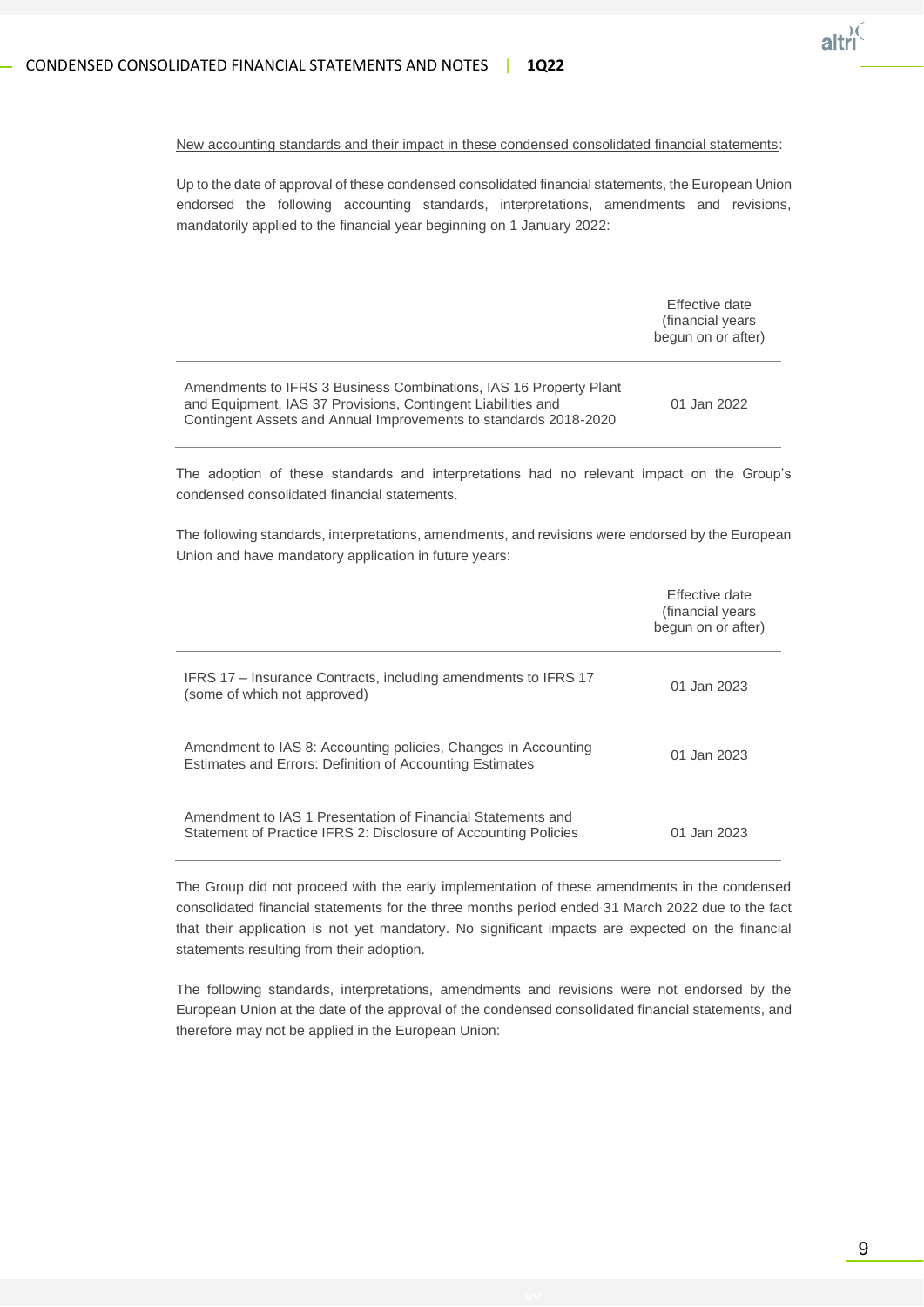

|                                                                                                                        | Effective date<br>(financial years<br>begun on or after) |
|------------------------------------------------------------------------------------------------------------------------|----------------------------------------------------------|
| Amendment to IAS 1 Presentation of financial statements -<br>Classification of liabilities as current and non-current  | 01 Jan 2023                                              |
| Amendments to IAS 12 Income Taxes: Deferred Tax related to Assets<br>and Liabilities arising from a Single Transaction | 01 Jan 2023                                              |
| Amendment to IFRS 17 Insurance Contracts - Initial application of IFRS<br>17 and IFRS 9 - Comparative Information      | 01 Jan 2023                                              |

These standards have not yet been endorsed by the European Union and, as such, the Group did not proceed with the early adoption of any of these standards in the condensed consolidated financial statements for the period ended 31 March 2022, as their application is not mandatory, and is in the process of examining the expected effects of these standards.

#### **4. INVESTMENTS**

#### 4.1 INVESTMENTS IN SUBSIDIARIES

The companies included in the consolidation by the full consolidation method, respective registered offices, proportion of capital held and main activity as at 31 March 2022 and 31 December 2021 are as follows:

| Company                                                               | Registered office | Effective held percentage |            | Main activity                                                                                 |
|-----------------------------------------------------------------------|-------------------|---------------------------|------------|-----------------------------------------------------------------------------------------------|
|                                                                       |                   | 31.03.2022                | 31.12.2021 |                                                                                               |
| Parent company:                                                       |                   |                           |            |                                                                                               |
| Altri, SGPS, S.A.                                                     | Portugal          |                           |            | Holding (company)                                                                             |
| Subsidiaries:                                                         |                   |                           |            |                                                                                               |
| Altri Abastecimento de Madeira, S.A.                                  | Portugal          | 100.00%                   | 100.00%    | Timber commercialization                                                                      |
| Altri, Participaciones Y Trading, S.L.                                | Spain             | 100.00%                   | 100.00%    | Commercialization of Eucalyptus pulp                                                          |
| Altri Sales, S.A.                                                     | Switzerland       | 100.00%                   | 100.00%    | Group management support services                                                             |
| Celulose Beira Industrial (Celbi), S.A.                               | Portugal          | 100.00%                   | 100.00%    | Production and commercialization of Eucalyptus pulp                                           |
| Altri Florestal, S.A.                                                 | Portugal          | 100.00%                   | 100.00%    | Forest management                                                                             |
| Inflora - Sociedade de Investimentos Florestais, S.A.                 | Portugal          | 100.00%                   | 100.00%    | Forest management                                                                             |
| Viveiros do Furadouro Unipessoal, Lda.                                | Portugal          | 100.00%                   | 100.00%    | Plant production in nurseries and services related with forest<br>and landscapes              |
| Florestsul, S.A.                                                      | Portugal          | 100.00%                   | 100.00%    | Forest management                                                                             |
| Caima Energia - Empresa de Gestão e Exploração de Energia, S.A.       | Portugal          | 100.00%                   | 100.00%    | Generation of thermal energy and electricity                                                  |
| Caima - Indústria de Celulose, S.A.                                   | Portugal          | 100.00%                   | 100.00%    | Production and commercialization of Eucalyptus pulp                                           |
| Captaraíz Unipessoal, Lda.                                            | Portugal          | 100.00%                   | 100.00%    | Real estate                                                                                   |
| Biotek, S.A.                                                          | Portugal          | 100.00%                   | 100.00%    | Production and commercialization of Eucalyptus pulp                                           |
| Sociedade Imobiliária Porto Seguro - Investimentos Imobiliários, S.A. | Portugal          | 100.00%                   | 100.00%    | Real estate                                                                                   |
| Biogama, S.A.                                                         | Portugal          | 100.00%                   | 100.00%    | Holding (company)                                                                             |
| Subsidiaries classified as held for distribution to shareholders:     |                   |                           |            |                                                                                               |
| Greenvolt - Energias Renováveis, S.A. and its subsidiaries (a)        | Portugal          | 58.72%                    | 58.72%     | Electricity production through biomass, solar, wind and<br>distributed electricity generation |

(a) The subsidiary Greenvolt - Energias Renováveis, S.A. and its subsidiaries were classified as Group of assets classified as held for distribution to shareholders since December 31, 2021. We present the perimeter of the companies included in the perimeter of this subsidiary in Note 7.2.

All entities above were included in the Altri Group's condensed consolidated financial statements using the full consolidation method.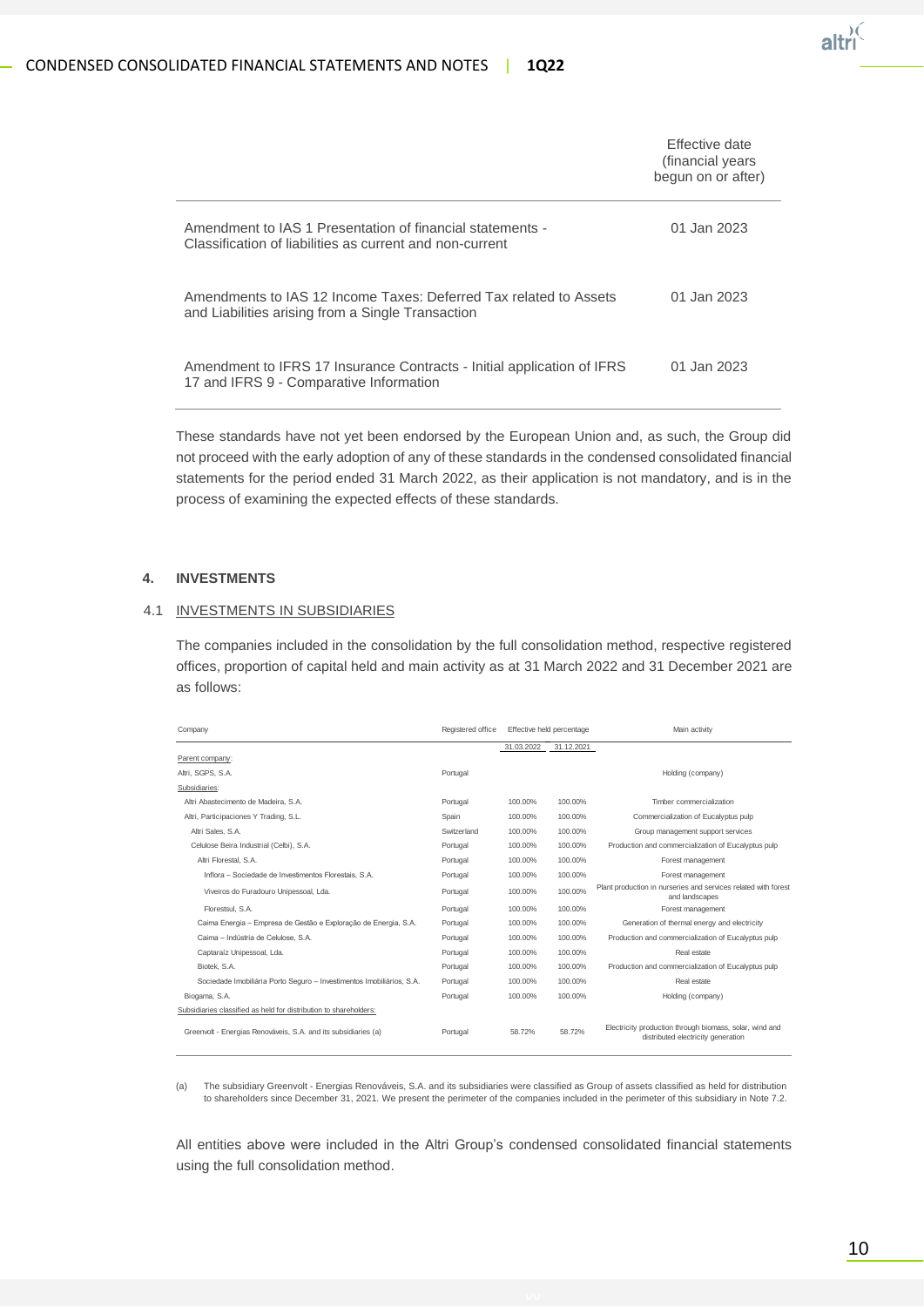#### 4.2 INVESTMENT IN JOINT VENTURES AND ASSOCIATES

Joint ventures and associates, registered offices, proportion of capital held, main activity and financial position as at 31 March 2022 and 31 December 2021 are as follows:

| Company                                                                                                                  | Registered<br>office    | Statement of financial position |                    | Effective shareholding<br>percentage |            | Main activity                                                                                               |
|--------------------------------------------------------------------------------------------------------------------------|-------------------------|---------------------------------|--------------------|--------------------------------------|------------|-------------------------------------------------------------------------------------------------------------|
|                                                                                                                          |                         | 31.03.2022                      | 31.12.2021         | 31.03.2022                           | 31.12.2021 |                                                                                                             |
| Pulpchem Logistics, A.C.E.                                                                                               | Lavos                   |                                 | ×.                 | 50.00%                               | 50.00%     | Purchases of materials, subsidiary<br>materials and services used in pulp and<br>paper production processes |
| Afocelca - Agrupamento complementar de empresas<br>para protecção contra incêndios, ACE<br>Investments in joint ventures | Herdade da<br>Caniceira | ٠                               | ٠                  | 35.20%                               | 35.20%     | Provision of forest fire prevention and<br>fighting services                                                |
| Operfoz - Operadores do Porto da Figueira da Foz,<br>Lda.<br>Investments in associates                                   | Figueira da<br>Foz      | 885.547<br>885.547              | 758.652<br>758,652 | 33.33%                               | 33.33%     | Port operations                                                                                             |
|                                                                                                                          |                         | 885.547                         | 758,652            |                                      |            |                                                                                                             |

Operfoz has its registered office at Figueira da Foz and its main activity is operation of ports.

These entities were included in the Altri Group's consolidated financial statements using the equity method.

In the investments in joint ventures presented, the resolutions at the General Meeting are taken with unanimity, and the number of members in the Board of Directors is equal or decisions are taken with unanimity, with the parties having joint control.

The movements in the balance of this caption in the periods ended 31 March 2022 and 31 December 2021 are detailed as follows:

|                                                                                              | Statement of financial position |                                            | Statement of financial position |                                 |                    |                      |  |
|----------------------------------------------------------------------------------------------|---------------------------------|--------------------------------------------|---------------------------------|---------------------------------|--------------------|----------------------|--|
|                                                                                              | 31.03.2022                      |                                            |                                 |                                 |                    |                      |  |
|                                                                                              | Operfoz                         | Total                                      | Operfoz                         | Perfecta<br>Consumer<br>Finance | V-Ridium<br>Group  | Total                |  |
| Opening balance                                                                              | 758.652                         | 758.652                                    | 755.583                         |                                 |                    | 755,583              |  |
| Acquisition of subsidiaries<br>Increases                                                     | $\overline{\phantom{a}}$        | $\overline{a}$<br>$\overline{\phantom{a}}$ |                                 | 602.589<br>571,650              | 2.169.953<br>3.207 | 2,772,542<br>574,857 |  |
| Changes in currency exchange rate                                                            |                                 | $\overline{a}$                             |                                 |                                 | (35, 649)          | (35, 649)            |  |
| Equity method:<br>Effects on gains and losses pertaining to joint<br>ventures and associates | 126.895                         | 126.895                                    | 3.069                           | 16.498                          | (292, 702)         | (273, 135)           |  |
| Transfer to discontinued activities                                                          |                                 | $\overline{a}$                             | $\overline{\phantom{a}}$        | (1, 190, 737)                   | (1,844,809)        | (3,035,546)          |  |
| Closing balance                                                                              | 885.547                         | 885.547                                    | 758,652                         |                                 |                    | 758,652              |  |

The accounting policies used by these joint ventures and associates are not significantly different from those used by the Altri Group, and as such no harmonization of the accounting policies was necessary.

#### **5. CHANGES IN THE CONSOLIDATION PERIMETER**

#### 5.1 Restatement IFRS 5 - Discontinued operations

The condensed consolidated statement of income for the year ended March 31, 2021 has been restated, in accordance with IFRS 5, as a result of the classification of Greenvolt - Energias Renováveis, S.A. and its subsidiaries as a Group of assets classified as held for distribution to shareholders (Note 7). Thus, the impacts on the condensed consolidated statement of income for the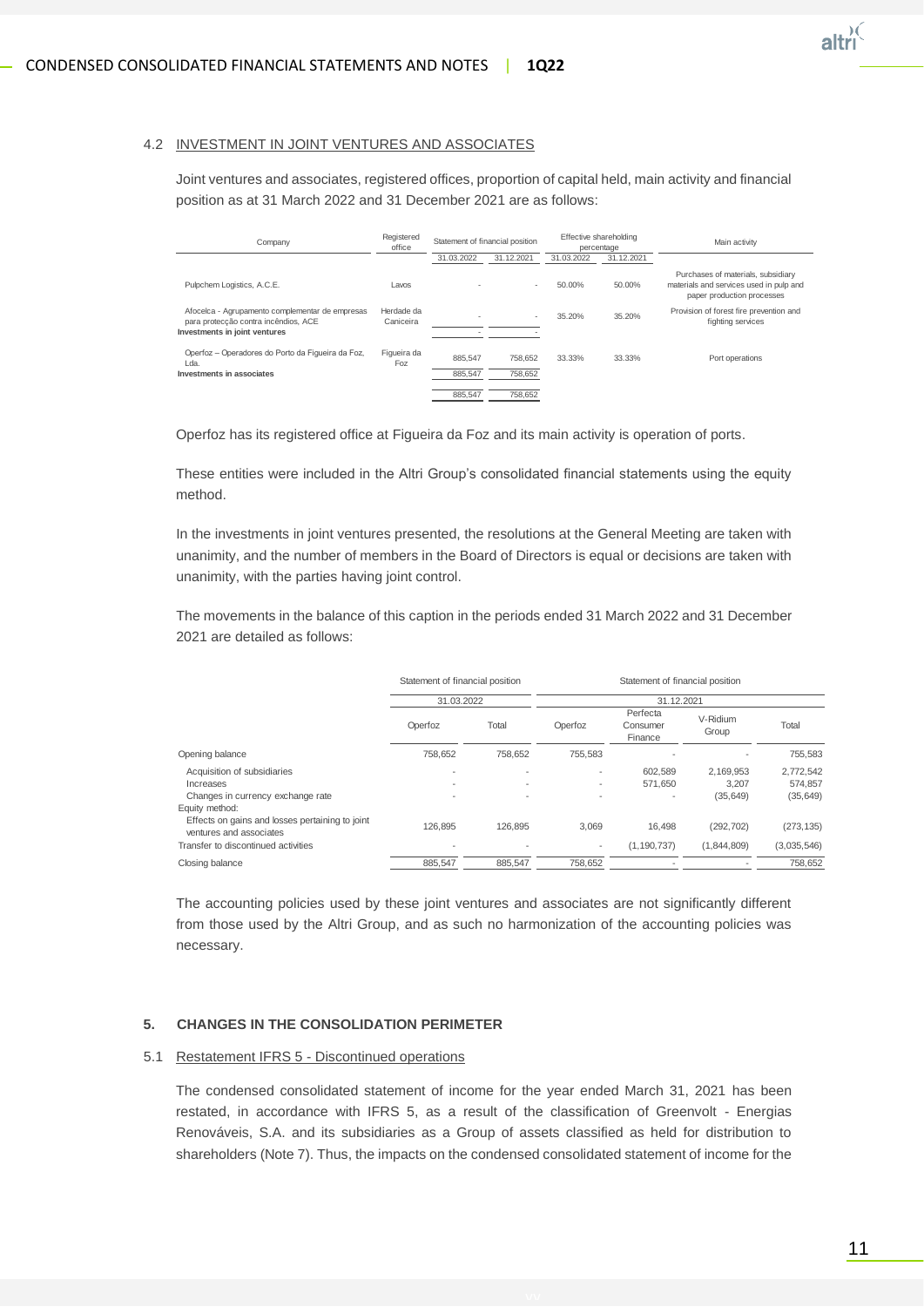

period ended March 31, 2021 are related to the reclassification of its transactions to the caption "Profit after tax from discontinued operations".

As of March 31, 2021, the impacts of the restatement of the condensed consolidated statement of income are as follows:

| (Before<br>(After<br>operations<br>Restatement)<br>Restatement)<br>Sales<br>(10, 859, 883)<br>177,011,788<br>166, 151, 905<br>Services rendered<br>986,070<br>1,667,851<br>2,653,921<br>Other income<br>1,204,751<br>76,285<br>Costs of sales<br>(86,068,422)<br>104,371<br>(85,964,051)<br>(42, 111, 241)<br>External supplies and services<br>(44, 201, 774)<br>2,090,533<br>(9,446,679)<br>(9, 145, 117)<br>Payroll expenses<br>301,562<br>Amortisation and depreciation<br>(19,780,220)<br>3,660,892<br>(16, 119, 328)<br>Provisions and impairment losses<br>663,124<br>1,005<br>Other expenses<br>30,510<br>(644, 114)<br>(674, 624)<br>Results related to investments<br>50,902<br>50,902<br>Financial expenses<br>(3, 287, 076)<br>295,043<br>(2,992,033)<br>Financial income<br>2,861,062<br>Earnings before taxes and CESE<br>19,318,902<br>(2,631,832)<br>(5, 105, 682)<br>605,524<br>(4,500,158)<br>Income tax<br>Energy sector extraordinary contribution (CESE)<br>(1,016,000)<br>1,016,000<br>Earnings after taxes and CESE<br>13, 197, 220<br>(1,010,308)<br>Profit after tax from discontinued operations<br>1,010,308<br>1,010,308<br>13, 197, 220<br>Consolidated net profit for the year<br>Attributable to:<br>Equity holders of the parent<br>Continued operations<br>13,204,368<br>12,186,912<br>(1,017,456)<br>Discontinued operations<br>1,017,456<br>Non-controlling interests<br>Continued operations<br>(7, 148)<br>7,148<br>Discontinued operations<br>(7, 148)<br>(7, 148)<br>13, 197, 220<br>13, 197, 220 | 31.03.2021 | Discontinued | 31.03.2021   |
|------------------------------------------------------------------------------------------------------------------------------------------------------------------------------------------------------------------------------------------------------------------------------------------------------------------------------------------------------------------------------------------------------------------------------------------------------------------------------------------------------------------------------------------------------------------------------------------------------------------------------------------------------------------------------------------------------------------------------------------------------------------------------------------------------------------------------------------------------------------------------------------------------------------------------------------------------------------------------------------------------------------------------------------------------------------------------------------------------------------------------------------------------------------------------------------------------------------------------------------------------------------------------------------------------------------------------------------------------------------------------------------------------------------------------------------------------------------------------------------------------------------------------------------|------------|--------------|--------------|
|                                                                                                                                                                                                                                                                                                                                                                                                                                                                                                                                                                                                                                                                                                                                                                                                                                                                                                                                                                                                                                                                                                                                                                                                                                                                                                                                                                                                                                                                                                                                          |            |              |              |
|                                                                                                                                                                                                                                                                                                                                                                                                                                                                                                                                                                                                                                                                                                                                                                                                                                                                                                                                                                                                                                                                                                                                                                                                                                                                                                                                                                                                                                                                                                                                          |            |              |              |
|                                                                                                                                                                                                                                                                                                                                                                                                                                                                                                                                                                                                                                                                                                                                                                                                                                                                                                                                                                                                                                                                                                                                                                                                                                                                                                                                                                                                                                                                                                                                          |            |              |              |
|                                                                                                                                                                                                                                                                                                                                                                                                                                                                                                                                                                                                                                                                                                                                                                                                                                                                                                                                                                                                                                                                                                                                                                                                                                                                                                                                                                                                                                                                                                                                          |            |              |              |
|                                                                                                                                                                                                                                                                                                                                                                                                                                                                                                                                                                                                                                                                                                                                                                                                                                                                                                                                                                                                                                                                                                                                                                                                                                                                                                                                                                                                                                                                                                                                          |            |              | 1,281,036    |
|                                                                                                                                                                                                                                                                                                                                                                                                                                                                                                                                                                                                                                                                                                                                                                                                                                                                                                                                                                                                                                                                                                                                                                                                                                                                                                                                                                                                                                                                                                                                          |            |              |              |
|                                                                                                                                                                                                                                                                                                                                                                                                                                                                                                                                                                                                                                                                                                                                                                                                                                                                                                                                                                                                                                                                                                                                                                                                                                                                                                                                                                                                                                                                                                                                          |            |              |              |
|                                                                                                                                                                                                                                                                                                                                                                                                                                                                                                                                                                                                                                                                                                                                                                                                                                                                                                                                                                                                                                                                                                                                                                                                                                                                                                                                                                                                                                                                                                                                          |            |              |              |
|                                                                                                                                                                                                                                                                                                                                                                                                                                                                                                                                                                                                                                                                                                                                                                                                                                                                                                                                                                                                                                                                                                                                                                                                                                                                                                                                                                                                                                                                                                                                          |            |              |              |
|                                                                                                                                                                                                                                                                                                                                                                                                                                                                                                                                                                                                                                                                                                                                                                                                                                                                                                                                                                                                                                                                                                                                                                                                                                                                                                                                                                                                                                                                                                                                          |            |              | 664,129      |
|                                                                                                                                                                                                                                                                                                                                                                                                                                                                                                                                                                                                                                                                                                                                                                                                                                                                                                                                                                                                                                                                                                                                                                                                                                                                                                                                                                                                                                                                                                                                          |            |              |              |
|                                                                                                                                                                                                                                                                                                                                                                                                                                                                                                                                                                                                                                                                                                                                                                                                                                                                                                                                                                                                                                                                                                                                                                                                                                                                                                                                                                                                                                                                                                                                          |            |              |              |
|                                                                                                                                                                                                                                                                                                                                                                                                                                                                                                                                                                                                                                                                                                                                                                                                                                                                                                                                                                                                                                                                                                                                                                                                                                                                                                                                                                                                                                                                                                                                          |            |              |              |
|                                                                                                                                                                                                                                                                                                                                                                                                                                                                                                                                                                                                                                                                                                                                                                                                                                                                                                                                                                                                                                                                                                                                                                                                                                                                                                                                                                                                                                                                                                                                          |            |              | 2,861,062    |
|                                                                                                                                                                                                                                                                                                                                                                                                                                                                                                                                                                                                                                                                                                                                                                                                                                                                                                                                                                                                                                                                                                                                                                                                                                                                                                                                                                                                                                                                                                                                          |            |              | 16,687,070   |
|                                                                                                                                                                                                                                                                                                                                                                                                                                                                                                                                                                                                                                                                                                                                                                                                                                                                                                                                                                                                                                                                                                                                                                                                                                                                                                                                                                                                                                                                                                                                          |            |              |              |
|                                                                                                                                                                                                                                                                                                                                                                                                                                                                                                                                                                                                                                                                                                                                                                                                                                                                                                                                                                                                                                                                                                                                                                                                                                                                                                                                                                                                                                                                                                                                          |            |              |              |
|                                                                                                                                                                                                                                                                                                                                                                                                                                                                                                                                                                                                                                                                                                                                                                                                                                                                                                                                                                                                                                                                                                                                                                                                                                                                                                                                                                                                                                                                                                                                          |            |              | 12,186,912   |
|                                                                                                                                                                                                                                                                                                                                                                                                                                                                                                                                                                                                                                                                                                                                                                                                                                                                                                                                                                                                                                                                                                                                                                                                                                                                                                                                                                                                                                                                                                                                          |            |              |              |
|                                                                                                                                                                                                                                                                                                                                                                                                                                                                                                                                                                                                                                                                                                                                                                                                                                                                                                                                                                                                                                                                                                                                                                                                                                                                                                                                                                                                                                                                                                                                          |            |              | 13, 197, 220 |
|                                                                                                                                                                                                                                                                                                                                                                                                                                                                                                                                                                                                                                                                                                                                                                                                                                                                                                                                                                                                                                                                                                                                                                                                                                                                                                                                                                                                                                                                                                                                          |            |              |              |
|                                                                                                                                                                                                                                                                                                                                                                                                                                                                                                                                                                                                                                                                                                                                                                                                                                                                                                                                                                                                                                                                                                                                                                                                                                                                                                                                                                                                                                                                                                                                          |            |              |              |
|                                                                                                                                                                                                                                                                                                                                                                                                                                                                                                                                                                                                                                                                                                                                                                                                                                                                                                                                                                                                                                                                                                                                                                                                                                                                                                                                                                                                                                                                                                                                          |            |              | 1,017,456    |
|                                                                                                                                                                                                                                                                                                                                                                                                                                                                                                                                                                                                                                                                                                                                                                                                                                                                                                                                                                                                                                                                                                                                                                                                                                                                                                                                                                                                                                                                                                                                          |            |              |              |
|                                                                                                                                                                                                                                                                                                                                                                                                                                                                                                                                                                                                                                                                                                                                                                                                                                                                                                                                                                                                                                                                                                                                                                                                                                                                                                                                                                                                                                                                                                                                          |            |              |              |
|                                                                                                                                                                                                                                                                                                                                                                                                                                                                                                                                                                                                                                                                                                                                                                                                                                                                                                                                                                                                                                                                                                                                                                                                                                                                                                                                                                                                                                                                                                                                          |            |              |              |
|                                                                                                                                                                                                                                                                                                                                                                                                                                                                                                                                                                                                                                                                                                                                                                                                                                                                                                                                                                                                                                                                                                                                                                                                                                                                                                                                                                                                                                                                                                                                          |            |              |              |

#### 5.2 Restatement IFRS 3 - Purchase Price Allocation

During the three-month period ended March 31, 2022 the Group, as a result of having more accurately ascertained information about the acquired assets, or having concluded valuation processes that were pending, as required by IFRS-EU, has restated the business combination processes.

In this context, the main impacts of the restatement made are detailed as follows:

(i) Purchase Price Allocation (Tilbury Green Power Holdings - acquisition date June 30, 2021)

As mentioned in the consolidated financial statements for the year ended December 31, 2021, the Group proceeded with the process of allocating the price of Tilbury's acquisition price, being that, with reference to December 31, 2021, there were technical aspects under analysis, so the calculation of the Goodwill at that date was provisional (and may be changed depending on the conclusion of the valuation analysis).

During the three-month period ended March 31, 2022, the Group completed the fair value analysis of the intangibles acquired in the aforementioned business combination, having recorded the process of allocation of the acquisition price of Tilbury in a definitive basis (the difference between the price paid and the fair value of assets acquired and liabilities and contingent liabilities assumed was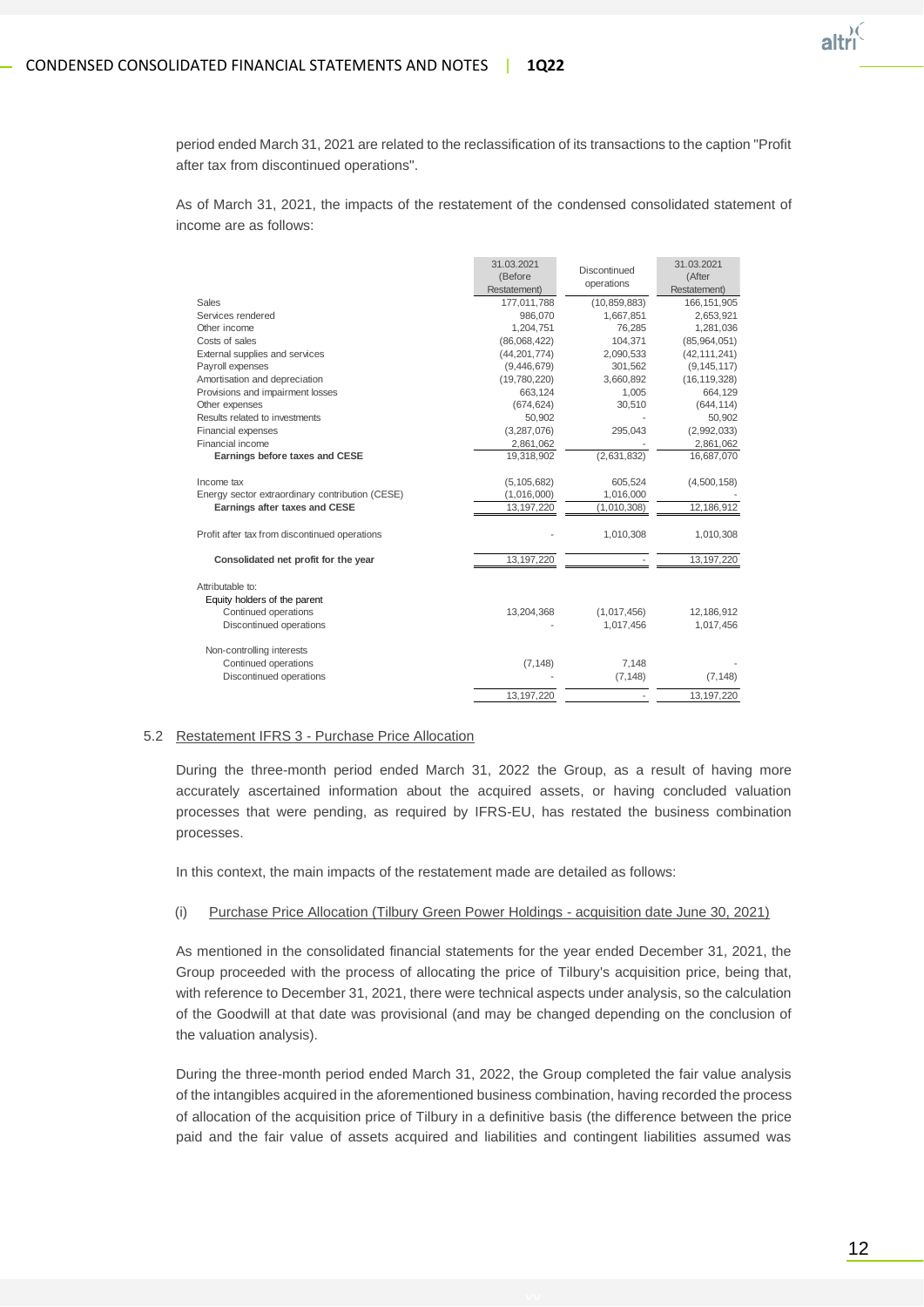

allocated to Goodwill). The conclusion of this process led to the following impacts on the consolidated statement of financial position as of December 31, 2021:

- an increase in the caption "Group of assets classified as held for distribution to shareholders" in the amount of 2,716,538 Euros (through a decrease in Goodwill from discontinued activities in the amount of 9,825,916 Euros and an increase in intangible assets from discontinued activities in the amount of 12,542,454 Euros); and
- an increase in the caption "Liabilities directly associated with the group of assets classified as held for distribution to shareholders" in the amount of 3,081,539 Euros (through an increase in deferred tax liabilities from discontinued activities in the amount of 3,081,539 Euros).

The restatement of the consolidated financial statements was made with reference to June 30, 2021, the acquisition date of the entity, and therefore were also restated:

- the "Profit after tax from discontinued operations" as of December 31, 2021, which decreased by 360,109 Euros (through an increase in amortization for the year associated with revalued intangible assets from discontinued activities and a reduction in income tax for the period from discontinued activities, reflecting the tax impact of the increase in amortization);
- the caption "Amounts recognized in other comprehensive income and accumulated in equity related to group of assets classified as held for distribution to shareholders" as of December 31, 2021, which decreased in the amount of 1,465 Euros in the component allocated to the shareholders of the Parent Company, related to the impact in currency translation reserves; and
- the caption "Non-controlling interests" as of December 31, 2021, which decreased by 255,692 Euros (of which 252,265 Euros are the impact that occurred under the caption "Profit after tax from discontinued operations" and 3,427 Euros are the impact on currency translation reserves).

#### (ii) Allocation of the acquisition price (Perfecta Energía - acquisition date October 25, 2021)

The recognition of deferred tax assets, resulting from the purchase price allocation process of Perfecta Energía, led to the following impacts on the consolidated statement of financial position as of December 31, 2021:

- an increase in the item "Group of assets classified as held for distribution to shareholders" in the amount of 331,251 Euros (through a decrease in Goodwill from discontinued activities in the amount of 241,749 Euros and an increase in deferred tax assets from discontinued operations in the amount of 573,000 Euros); and
- an increase in the caption "Non-controlling interests", in the amount of 331,251 Euros, taking into consideration that such non-controlling interests were measured at the acquisition date by their share of the value of the net assets acquired.

As at the date of presentation of these condensed consolidated financial statements, the fair value allocation exercise of Perfecta Energía is in progress in accordance with IFRS 3, having been allocated to Goodwill from discontinued activities the difference resulting from the acquisition (price paid vs. value of assets acquired and liabilities and contingent liabilities assumed), in the amount of 8,789,921 Euros (restated provisional value). The purchase price allocation process will be concluded within the period up to twelve months counting from the acquisition date, as permitted by IFRS 3, that is, until 25 October 2022.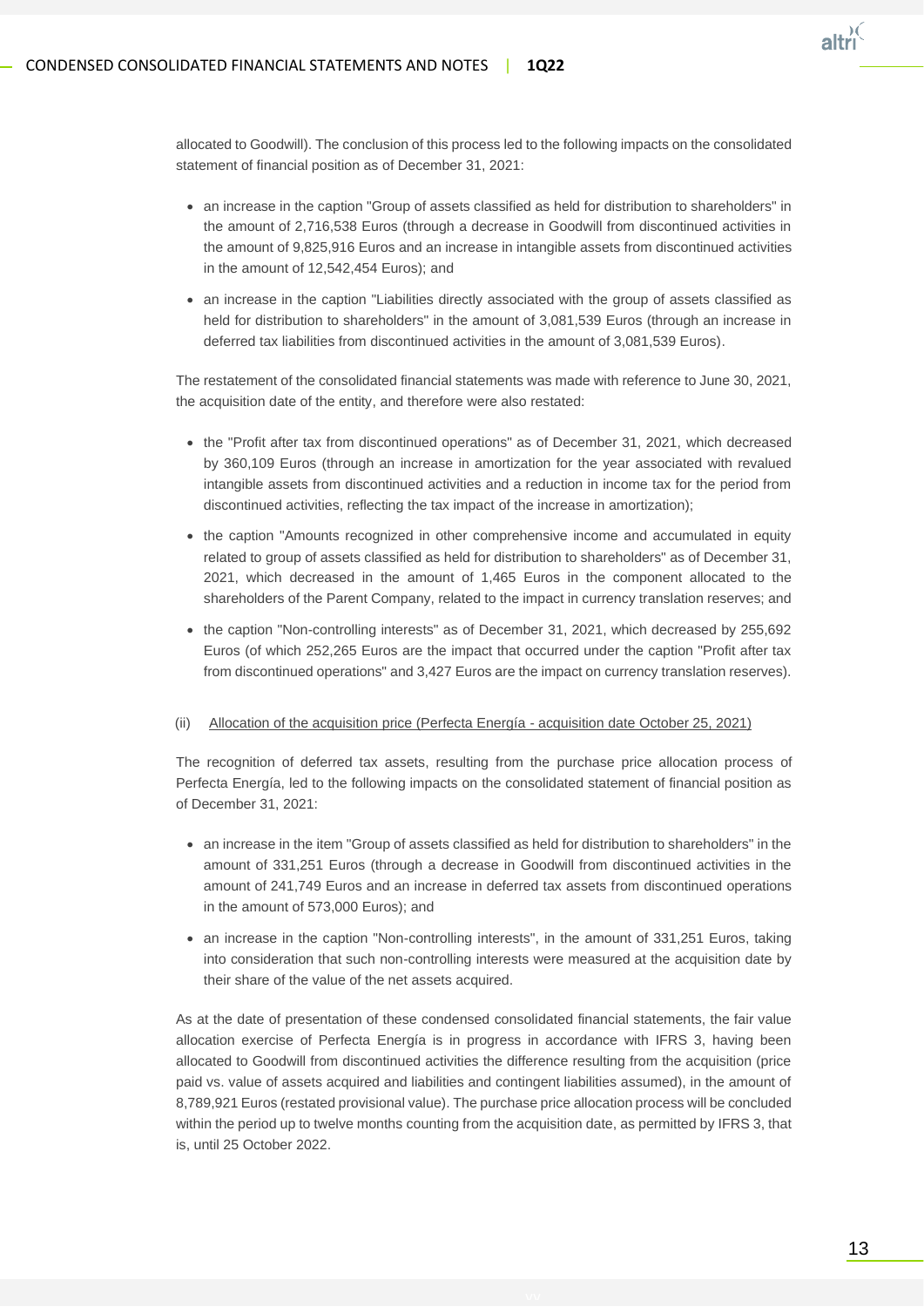

The impacts of the restatement on the consolidated statement of financial position as of December 31, 2021 are as follows:

| <b>ASSETS</b>                                                                                                                                                | 31.12.2021<br>(Before<br>Restatement) | (i) PPA Tilbury          | (ii) PPA Perfecta        | 31.12.2021<br>(After Restatement) |
|--------------------------------------------------------------------------------------------------------------------------------------------------------------|---------------------------------------|--------------------------|--------------------------|-----------------------------------|
| NON-CURRENT ASSETS:                                                                                                                                          |                                       |                          |                          |                                   |
| <b>Biological assets</b>                                                                                                                                     | 105,583,652                           |                          |                          | 105,583,652                       |
| Property, plant and equipment                                                                                                                                | 341,794,191                           |                          |                          | 341,794,191                       |
| Right-of-use assets                                                                                                                                          | 63,961,630                            |                          |                          | 63,961,630                        |
| Investment properties                                                                                                                                        | 24,169                                |                          |                          | 24,169                            |
| Goodwill                                                                                                                                                     | 265,630,973                           |                          |                          | 265,630,973                       |
| Intangible assets                                                                                                                                            | 367,268                               |                          |                          | 367,268                           |
| Investments in joint ventures and associates                                                                                                                 | 758,652                               |                          |                          | 758,652                           |
| Other investments                                                                                                                                            | 317,046                               |                          |                          | 317,046                           |
| Other non-current assets<br>Derivative financial instruments                                                                                                 | 3,210,260                             |                          |                          | 3,210,260                         |
|                                                                                                                                                              | 163,618                               |                          |                          | 163,618                           |
| Deferred tax assets<br>Total non-current assets                                                                                                              | 16,813,768<br>798,625,227             |                          |                          | 16,813,768<br>798,625,227         |
|                                                                                                                                                              |                                       |                          |                          |                                   |
| <b>CURRENT ASSETS:</b>                                                                                                                                       |                                       |                          |                          |                                   |
| Inventories                                                                                                                                                  | 82,821,010                            |                          |                          | 82,821,010                        |
| Trade receivables                                                                                                                                            | 100,495,090                           |                          |                          | 100,495,090                       |
| Other receivables                                                                                                                                            | 17,364,991                            |                          |                          | 17,364,991                        |
| Income tax                                                                                                                                                   | 3,361,653                             |                          |                          | 3,361,653                         |
| Other current assets                                                                                                                                         | 7,716,549                             |                          |                          | 7,716,549                         |
| Derivative financial instruments                                                                                                                             | 1,130,725                             |                          |                          | 1,130,725                         |
| Cash and cash equivalents                                                                                                                                    | 238,937,382                           |                          |                          | 238, 937, 382                     |
| Total current assets                                                                                                                                         | 451,827,400                           |                          |                          | 451,827,400                       |
| Group of assets classified as held for distribution to shareholders                                                                                          | 1,039,610,758                         | 2,716,538                | 331,251                  | 1,042,658,547                     |
| <b>Total assets</b>                                                                                                                                          | 2,290,063,385                         | 2,716,538                | 331,251                  | 2,293,111,174                     |
|                                                                                                                                                              |                                       |                          |                          |                                   |
| <b>EQUITY AND LIABILITIES</b>                                                                                                                                |                                       |                          |                          |                                   |
| EQUITY:                                                                                                                                                      |                                       |                          |                          |                                   |
| Share capital                                                                                                                                                | 25,641,459                            |                          |                          | 25,641,459                        |
| Legal reserve                                                                                                                                                | 5,128,292                             |                          |                          | 5,128,292                         |
| Hedging reserve                                                                                                                                              | (2,364,102)                           |                          |                          | (2,364,102)                       |
| Other reserves                                                                                                                                               | 393,895,052                           |                          |                          | 393,895,052                       |
| Amounts recognized in other comprehensive income and accumulated in equity related to<br>group of assets classified as held for distribution to shareholders | (7,833,846)                           | (1,465)                  |                          | (7,835,311)                       |
| Consolidated net profit for the year attributable to Equity holders of the parent<br>Total equity attributable to Equity holders of the parent               | 127,799,449<br>542,266,304            | (107, 844)<br>(109, 309) | $\overline{\phantom{a}}$ | 127,691,605<br>542, 156, 995      |
| Non-controlling interests                                                                                                                                    | 181,273,579                           | (255, 692)               | 331.251                  | 181,349,138                       |
| Total equity                                                                                                                                                 | 723,539,883                           | (365,001)                | 331,251                  | 723,506,133                       |
| LIABILITIES:<br>NON-CURRENT LIABILITIES:                                                                                                                     |                                       |                          |                          |                                   |
| Bank loans                                                                                                                                                   |                                       |                          |                          |                                   |
| Other loans<br>Reimbursable government grants                                                                                                                | 458,218,797<br>2,288,430              |                          |                          | 458,218,797<br>2,288,430          |
| Lease liabilities                                                                                                                                            | 62,858,948                            |                          |                          | 62,858,948                        |
| Other non-current liabilities                                                                                                                                | 6,724,855                             |                          |                          | 6,724,855                         |
| Deferred tax liabilities                                                                                                                                     | 32,150,741                            |                          |                          | 32, 150, 741                      |
| Pension liabilities                                                                                                                                          | 3,271,159                             |                          |                          | 3,271,159                         |
| Provisions                                                                                                                                                   | 4,082,239                             |                          |                          | 4,082,239                         |
| Derivative financial instruments                                                                                                                             | 540,350                               |                          |                          | 540,350                           |
| Total non-current liabilities                                                                                                                                | 570, 135, 519                         |                          |                          | 570, 135, 519                     |
|                                                                                                                                                              |                                       |                          |                          |                                   |
| <b>CURRENT LIABILITIES:</b>                                                                                                                                  |                                       |                          |                          |                                   |
| Bank loans                                                                                                                                                   | 27,584,583                            |                          |                          | 27,584,583                        |
| Other loans                                                                                                                                                  | 97,854,330                            |                          |                          | 97,854,330                        |
| Reimbursable government grants<br>Lease liabilities                                                                                                          | 653,837<br>10,255,602                 |                          |                          | 653,837<br>10,255,602             |
|                                                                                                                                                              |                                       |                          |                          |                                   |
| Trade payables<br>Liabilities associated with contracts with customers                                                                                       | 134,741,292<br>5,347,173              |                          |                          | 134,741,292<br>5,347,173          |
| Other payables                                                                                                                                               | 16,626,218                            |                          |                          | 16,626,218                        |
| Income tax                                                                                                                                                   | 21,049,389                            |                          |                          | 21,049,389                        |
|                                                                                                                                                              |                                       |                          |                          |                                   |
| Other current liabilities<br>Derivative financial instruments                                                                                                | 30,050,829                            |                          |                          | 30,050,829                        |
| Total current liabilities                                                                                                                                    | 3,099,150<br>347,262,403              |                          |                          | 3,099,150<br>347,262,403          |
|                                                                                                                                                              |                                       |                          |                          |                                   |
| Liabilities directly associated with the group of assets classified as held for distribution to<br>shareholders                                              | 649,125,580                           | 3,081,539                |                          | 652,207,119                       |
| Total liabilities and equity                                                                                                                                 | 2,290,063,385                         | 2,716,538                | 331,251                  | 2,293,111,174                     |
|                                                                                                                                                              |                                       |                          |                          |                                   |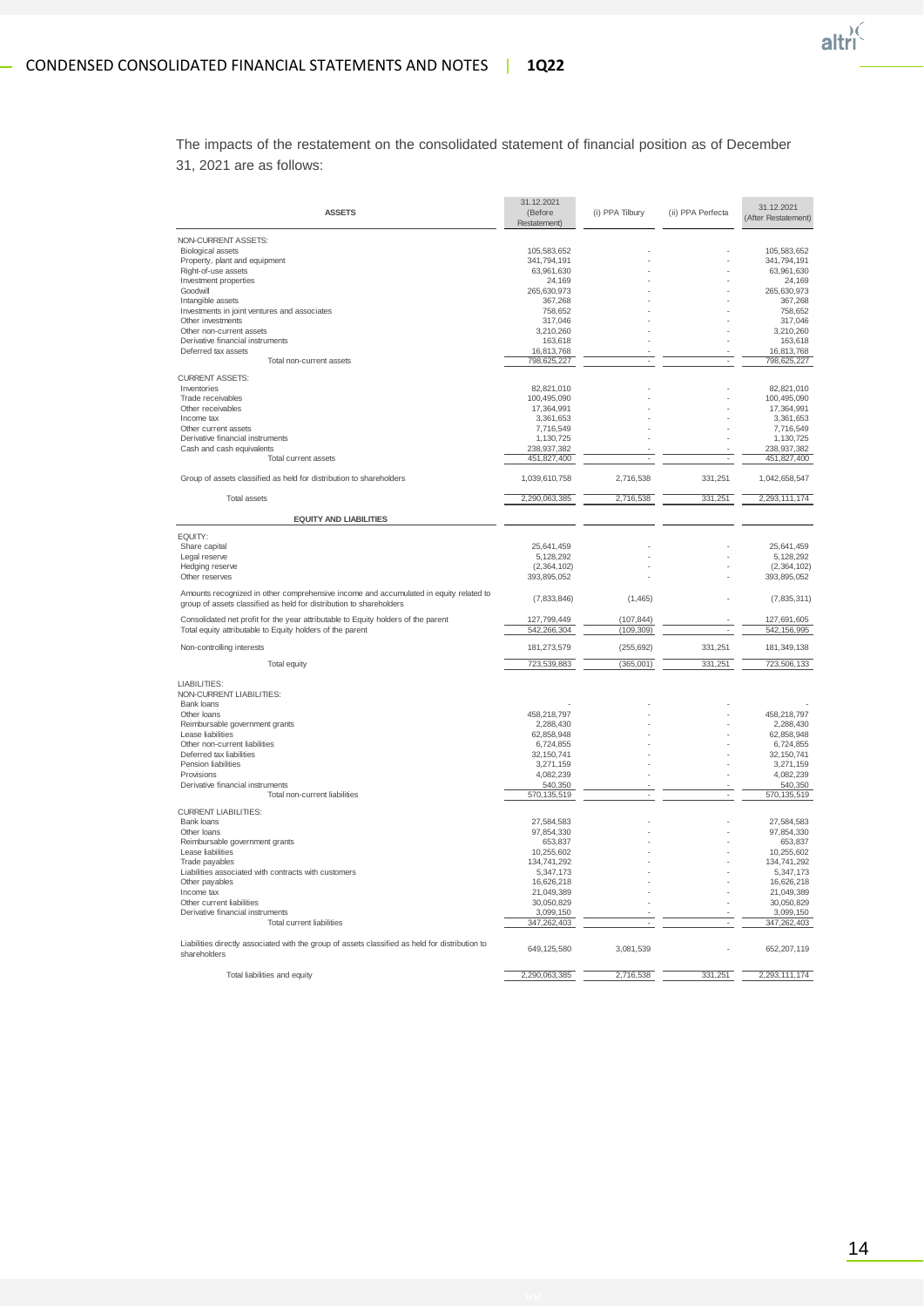

In turn, the impacts of the restatement on the consolidated income statement for the year ended December 31, 2021 are as follows:

|                                                 | 31.12.2021      |                 |                   | 31.12.2021      |
|-------------------------------------------------|-----------------|-----------------|-------------------|-----------------|
|                                                 | (Before         | (i) PPA Tilbury | (ii) PPA Perfecta | (After          |
|                                                 | Restatement)    |                 |                   | Restatement)    |
| Sales                                           | 775,710,375     |                 |                   | 775,710,375     |
| Services rendered                               | 9,506,950       |                 |                   | 9,506,950       |
| Other income                                    | 8,200,776       |                 |                   | 8,200,776       |
| Costs of sales                                  | (321, 425, 367) |                 |                   | (321, 425, 367) |
| External supplies and services                  | (201, 247, 844) |                 |                   | (201, 247, 844) |
| Payroll expenses                                | (43, 248, 488)  |                 |                   | (43, 248, 488)  |
| Amortisation and depreciation                   | (63,991,936)    |                 |                   | (63,991,936)    |
| Fair value changes in biological assets         | (37, 547)       |                 |                   | (37, 547)       |
| Provisions and impairment losses                | 3,575,100       |                 |                   | 3,575,100       |
| Other expenses                                  | (3,291,162)     |                 |                   | (3, 291, 162)   |
| Results related to investments                  | 3,069           |                 |                   | 3,069           |
| Financial expenses                              | (22,075,872)    |                 |                   | (22,075,872)    |
| Financial income                                | 8,612,984       |                 |                   | 8,612,984       |
| Earnings before taxes and CESE                  | 150,291,038     |                 |                   | 150,291,038     |
| Income tax                                      | (26, 516, 279)  |                 |                   | (26, 516, 279)  |
| Energy sector extraordinary contribution (CESE) | (97, 227)       |                 |                   | (97, 227)       |
| Earnings after taxes and CESE                   | 123,677,532     |                 |                   | 123,677,532     |
| Profit after tax from discontinued operations   | 11,552,292      | (360, 109)      |                   | 11, 192, 183    |
| Consolidated net profit for the year            | 135,229,824     | (360, 109)      | ä,                | 134,869,715     |
| Attributable to:                                |                 |                 |                   |                 |
| Equity holders of the parent                    |                 |                 |                   |                 |
| Continued operations                            | 123,677,532     |                 |                   | 123,677,532     |
| Discontinued operations                         | 4,121,917       | (107, 844)      |                   | 4,014,073       |
| Non-controlling interests                       |                 |                 |                   |                 |
| Continued operations                            |                 |                 |                   |                 |
| Discontinued operations                         | 7,430,375       | (252, 265)      |                   | 7,178,110       |
|                                                 | 135.229.824     | (360, 109)      |                   | 134,869,715     |

Additionally, it should be noted that this restatement had no impact on the consolidated cash flow statement or the condensed consolidated income statement for the three-month period ended March 31, 2021.

#### **6. CHANGES IN THE CONSOLIDATION PERIMETER**

During the three-month period ended March 31, 2022, there were no changes in the consolidation perimeter of the continued operations compared to December 31, 2021. Regarding discontinued activities, the changes occurred in the perimeter are indicated in note 7.3.

#### **7. DISCONTINUED ACTIVITIES**

#### 7.1 Background

In July 2021, the subsidiary GreenVolt was listed on the stock exchange as a result of the Initial Public Offering (IPO). As a result of this operation, Altri Group now owns 58.72% of Greenvolt -Energias Renováveis, S.A. and its subsidiaries. The Altri Group carried out as well a study regarding the optimization of its shareholding in its subsidiary Greenvolt - Energias Renováveis, S.A., which, after analyzing the impacts and advantages of a full separation of the pulp and renewable energy businesses, concluded that such separation would be feasible as it would provide an adequate response to the optimized evolution of the companies concerned, adjusted to the underlying reality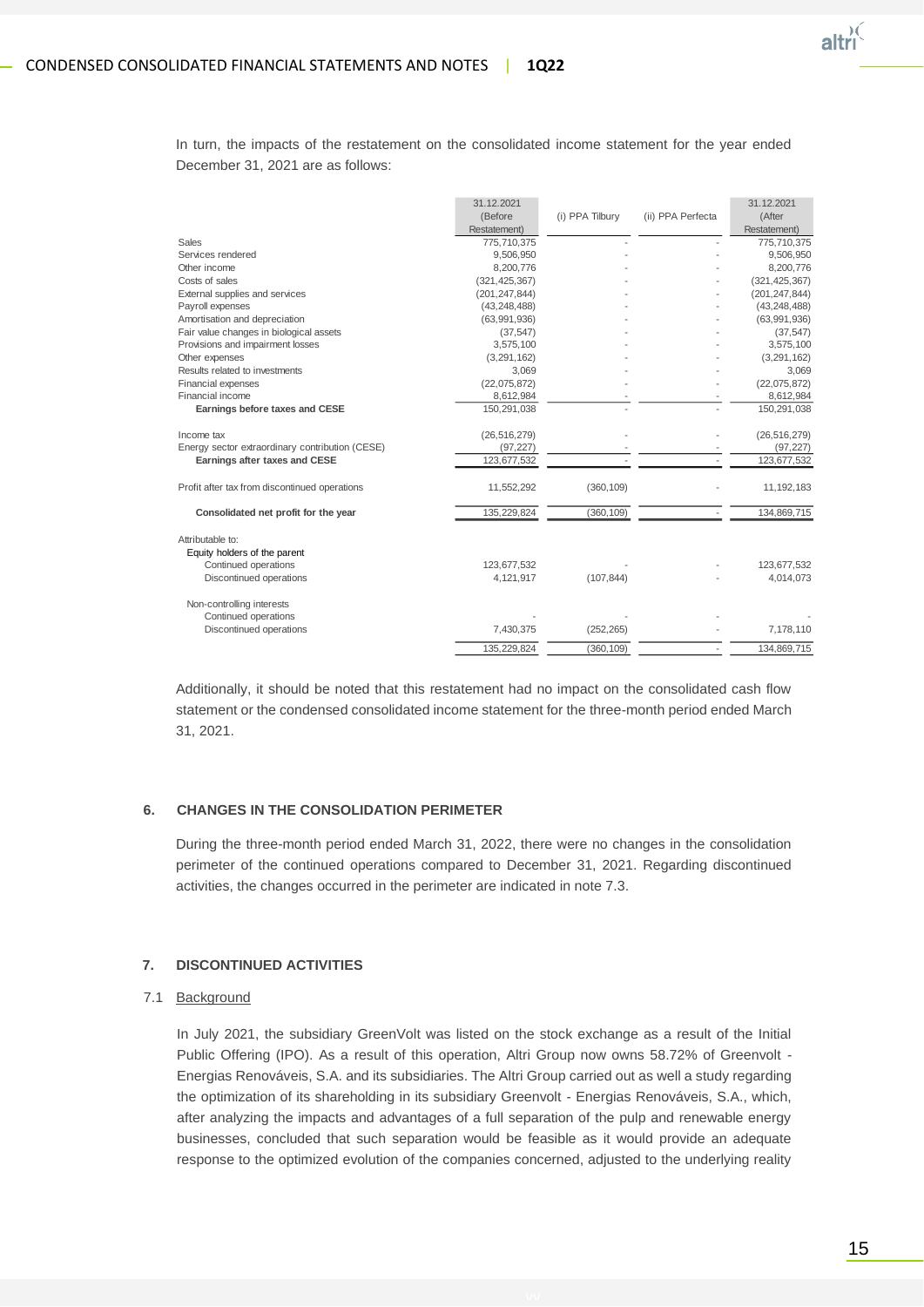

of their businesses and their growth perspectives. Accordingly, as of March 31, 2022, GreenVolt and its subsidiaries continue to be presented in this consolidated financial information as a Group of assets classified as held for distribution to shareholders (Notes 1 and 5). The distribution of the shares to the shareholders took place on May 25, 2022 (Notes 19 and 20).

During 2021, Altri Group, through the subsidiary GreenVolt, began a growth strategy based not only on biomass, but also dedicated to the development of wind and photovoltaic energy projects and decentralized electricity generation. During the first quarter of 2022, the subsidiary GreenVolt pursued its growth strategy, mainly through the following operations of the discontinued activities:

- Incorporation, on January 4, 2022, of Sustainable Energy One, in Spain, in which GreenVolt holds a 98.75% stake, for the development of small-scale solar projects, with a very fast time to market. Through this company, the Group signed a co-development agreement with Green Mind Ventures;
- Acquisition of resources from Oak Creek Energy Systems ("Oak Creek"), through the company incorporated in the United States V-Ridium Oak Creek Renewables (part of V-Ridium Group), which is 80% held by the Group. Oak Creek is dedicated to the promotion and development of renewable energy projects in the United States and Mexico. This operation was concluded on January 10, 2022;
- Co-development agreement for solar photovoltaic projects in Portugal established with Infraventus, a reference promoter in the Portuguese market, with a pipeline of 243 MW. This operation was concluded on March 9, 2022, through the acquisition of 50% of the share capital of six companies;
- Conclusion of the acquisition of a 35% stake in the German company MaxSolar BidCo GmbH (MaxSolar), a leading company in the development, implementation and management of solar photovoltaic and energy storage projects in the German and Austrian markets. The completion of this transaction occurred on March 31, 2022;
- Creation of Perfecta Industrial, a new business unit of distributed generation of renewable energy, focused on the commercial and industrial segment in the Spanish market.

#### 7.2 Perimeter of the discontinued activities

The subsidiary companies classified as held for distribution to shareholders, their head offices, effective percentage of interest and main activity developed at March 31, 2022 and December 31, 2021 are as follows: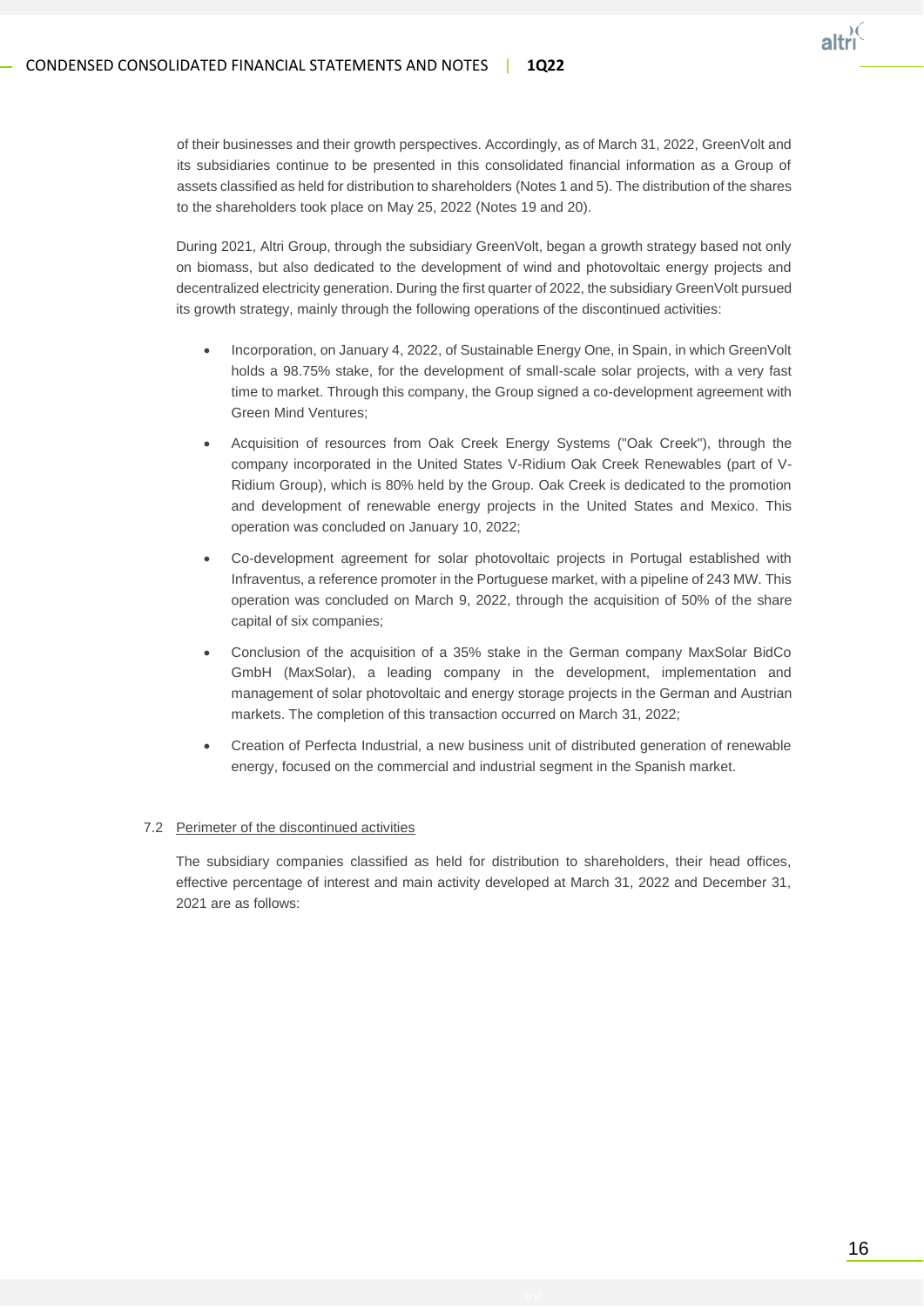## CONDENSED CONSOLIDATED FINANCIAL STATEMENTS AND NOTES | **1Q22**



| Company                                                           | Registered office |            | Effective held percentage | Main activity                                                                               |
|-------------------------------------------------------------------|-------------------|------------|---------------------------|---------------------------------------------------------------------------------------------|
|                                                                   |                   | 31.03.2022 | 31.12.2021                |                                                                                             |
| Subsidiaries classified as held for distribution to shareholders: |                   |            |                           |                                                                                             |
| Greenvolt- Energias Renováveis, S.A.                              | Portugal          | 58.72%     | 58.72%                    | Electricity generation and holding company                                                  |
| Ródão Power - Energia e Biomassa do Ródão, S.A.                   | Portugal          | 58.72%     | 58.72%                    | Electricity generation using waste and biomass sources                                      |
| Sociedade Bioelétrica do Mondego, S.A.                            | Portugal          | 58.72%     | 58.72%                    | Electricity generation using waste and biomass sources                                      |
| Energia Unida, S.A.                                               | Portugal          | 58.72%     | 58.72%                    | Promotion, development and management of self-                                              |
|                                                                   |                   |            |                           | consumption installations                                                                   |
| Golditábua, S.A.                                                  | Portugal          | 46.97%     | 46.97%                    | Renewable energy sources                                                                    |
| Sociedade de Energia Solar do Alto Tejo (SESAT), Lda.             | Portugal          | 58.72%     | 58.72%                    | Electricity generation                                                                      |
| Paraimo Green, Lda                                                | Portugal          | 41.10%     | 41.10%                    | Electricity generation                                                                      |
| Greenvolt Energias Renovaveis Holdco Limited                      | United Kingdom    | 58.72%     | 58.72%                    | Holding                                                                                     |
| Lakeside Topco Limited                                            | United Kingdom    | 29.95%     | 29.95%                    | Holding                                                                                     |
| Lakeside Bidco Limited                                            | United Kingdom    | 29.95%     | 29.95%                    | Holding                                                                                     |
| Tilbury Green Power Holdings Limited                              | United Kingdom    | 29.95%     | 29.95%                    | Holding                                                                                     |
| Tilbury Green Power Limited                                       | United Kingdom    | 29.95%     | 29.95%                    | Electricity generation using biomass from urban waste wood                                  |
| Track Profit Energy, Lda                                          | Portugal          | 41.10%     | 41.10%                    | Installation of decentralised solar energy production units<br>(B2B)                        |
| Track Profit Energy II Invest, Unipessoal, Lda                    | Portugal          | 41.10%     | 41.10%                    | Development and financing of projects to improve energy<br>efficiency through solar energy. |
| Tresa Energía, S.L.                                               | Spain             | 24.77%     | 24.77%                    | Installation of decentralised solar energy production units<br>(B2C)                        |
| Garuda Solar, SL (a)                                              | Spain             | 19.82%     |                           | Installation of decentralised solar energy production units                                 |
| Perfecta Gestion, SL (a)                                          | Spain             | 24.77%     |                           | Provision of project and facility management and<br>administrative processing services      |
| Tresa Energía Industrial (a)                                      | Spain             | 24.77%     |                           | Installation of decentralised solar energy production units<br>(B2B)                        |
| V-Ridium Power Group Sp. Z.o.o.                                   | Poland            | 58.72%     | 58.72%                    | <b>Holding Company</b>                                                                      |
| V-Ridium Power Services Sp. z o.o.                                | Poland            | 58.72%     | 58.72%                    | Project development                                                                         |
| V-Ridium Wind (EPV 1) sp. z o.o.                                  | Poland            | 58.72%     | 58.72%                    | Development of wind energy projects                                                         |
| VRW 1 Sp. z o. o.                                                 | Poland            | 58.72%     | 58.72%                    | Wind energy project                                                                         |
| VRW 2 Sp. z o. o.                                                 | Poland            | 58.72%     | 58.72%                    | Wind energy project                                                                         |
| VRW 3 Sp. z o. o.                                                 | Poland            | 58.72%     | 58.72%                    | Wind energy project                                                                         |
| VRW 4 Sp. z o. o.                                                 | Poland            | 58.72%     | 58.72%                    | Wind energy project                                                                         |
| VRW 5 Sp. z o. o.                                                 | Poland            | 58.72%     | 58.72%                    | Wind energy project                                                                         |
| VRW 8 Sp. z o. o.                                                 | Poland            | 58.72%     | 58.72%                    | Wind energy project                                                                         |
| VRW 9 Sp. z o. o.                                                 | Poland            | 58.72%     | 58.72%                    | Wind energy project                                                                         |
| VRW 10 Sp. z o. o.                                                | Poland            | 58.72%     | 58.72%                    | Wind energy project                                                                         |
| VRW 11 Sp. z o. o.                                                | Poland            | 58.72%     | 58.72%                    | Wind energy project                                                                         |
| VRW 12 Sp. z o. o.                                                | Poland            | 58.72%     | 58.72%                    | Wind energy project                                                                         |
| VRW 13 Sp. z o. o.                                                | Poland            | 58.72%     | 58.72%                    | Wind energy project                                                                         |
| VRW 14 Sp. z o. o.                                                | Poland            | 58.72%     | 58.72%                    | Wind energy project                                                                         |
| VRW 15 Sp. z o. o.                                                | Poland            | 58.72%     | 58.72%                    | Wind energy project                                                                         |
| FW Lubieszewo Sp. z o.o.                                          | Poland            | 58.72%     | 58.72%                    | Wind energy project                                                                         |
| VRW 16 Sp. z o.o.                                                 | Poland            | 58.72%     | 58.72%                    | Wind energy project                                                                         |
| VRW 17 Sp. z o.o.                                                 | Poland            | 58.72%     | 58.72%                    | Wind energy project                                                                         |
| VRW 18 Sp. z o.o.                                                 | Poland            | 58.72%     | 58.72%                    | Wind energy project                                                                         |
| WPP FOREST WIND DOO (a)                                           | Serbia            | 58.72%     |                           | Wind energy project                                                                         |
| WPP GREENWATT DOO (a)                                             | Serbia            | 58.72%     |                           | Wind energy project                                                                         |
|                                                                   | Serbia            |            |                           |                                                                                             |
| WPP WEST WIND DOO (a)                                             | Serbia            | 58.72%     |                           | Wind energy project                                                                         |
| WPP BLACK MUD DOO (a)<br>WPP EAST WIND ONE DOO (a)                | Serbia            | 58.72%     |                           | Wind energy project                                                                         |
|                                                                   |                   | 58.72%     |                           | Wind energy project                                                                         |
| WINDNET Sp. Z o.o. (a)                                            | Poland            | 58.72%     |                           | <b>Holding Company</b>                                                                      |
| Agat Energia Sp. z o.o. (a)                                       | Poland            | 58.72%     |                           | Wind energy project                                                                         |
| Ametyst Energia Sp. z o.o. (a)                                    | Poland            | 58.72%     |                           | Wind energy project                                                                         |
| Bursztyn Energia Sp. z o.o. (a)                                   | Poland            | 58.72%     |                           | Wind energy project                                                                         |
| Szafir Energia Sp. z o.o. (a)                                     | Poland            | 58.72%     |                           | Wind energy project                                                                         |
| Diament Energia Sp. z o.o. (a)                                    | Poland            | 58.72%     |                           | Wind energy project                                                                         |
| Koral Energia Sp. z o.o. (a)                                      | Poland            | 58.72%     |                           | Wind energy project                                                                         |
| Perła Energia Sp. z o.o. (a)                                      | Poland            | 58.72%     |                           | Wind energy project                                                                         |
| Rubin Energia Sp. z o.o. (a)                                      | Poland            | 58.72%     |                           | Wind energy project                                                                         |
| Szmaragd Energia Sp. z o.o. (a)                                   | Poland            | 58.72%     |                           | Wind energy project                                                                         |
| Topaz Energia Sp. Z o.o. (a)                                      | Poland            | 58.72%     |                           | Wind energy project                                                                         |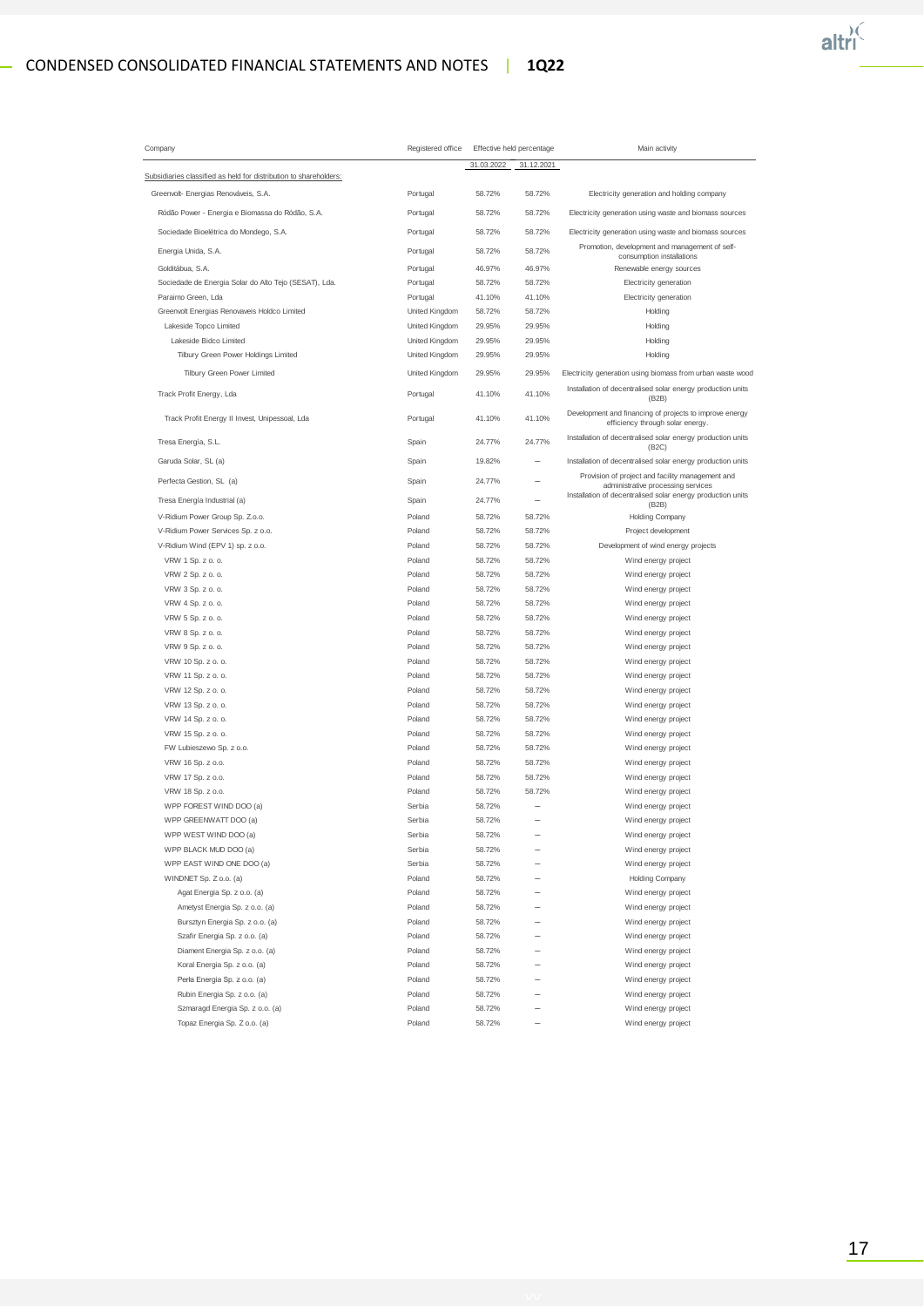## CONDENSED CONSOLIDATED FINANCIAL STATEMENTS AND NOTES | **1Q22**



|                                                                  |                    | 31.03.2022       | 31.12.2021               |                                                              |
|------------------------------------------------------------------|--------------------|------------------|--------------------------|--------------------------------------------------------------|
| WINDNET 2 Sp. Z o.o. (a)                                         | Poland             | 58.72%           |                          | Holding Company                                              |
| Mars Energia Sp. Z o.o. (a)                                      | Poland             | 58.72%           |                          | Wind energy project                                          |
| Neptun Energia Sp. Z o.o. (a)                                    | Poland             | 58.72%           |                          | Wind energy project                                          |
| Saturn Energia Sp. Z o.o. (a)                                    | Poland             | 58.72%           |                          | Wind energy project                                          |
| Wenus Energia Sp. Z o.o. (a)                                     | Poland             | 58.72%           |                          | Wind energy project                                          |
| Jowisz Energia Sp. Z o.o. (a)                                    | Poland             | 58.72%           |                          | Wind energy project                                          |
| Uran Energia Sp. Z o.o. (a)                                      | Poland             | 58.72%           |                          | Wind energy project                                          |
| V-Ridium Galicia Wind, S.L.U. (a)                                | Poland             | 58.72%           |                          | Wind energy project                                          |
| V-Ridium Solar sp. z o.o.                                        | Poland             | 58.72%           | 58.72%                   | Development of solar energy projects                         |
| VRS 1 Sp. zo.o.                                                  | Poland             | 58.72%           | 58.72%                   | Solar energy project                                         |
| VRS 3 Sp. zo.o.                                                  | Poland             | 58.72%           | 58.72%                   | Solar energy project                                         |
| VRS 6 Sp. zo.o.                                                  | Poland             | 58.72%           | 58.72%                   | Solar energy project                                         |
| VRS 7 Sp. zo.o.                                                  | Poland             | 58.72%           | 58.72%                   | Solar energy project                                         |
| VRS 8 Sp. zo.o.                                                  | Poland             | 58.72%           | 58.72%                   | Solar energy project                                         |
| VRS 9 Sp. zo.o.                                                  | Poland             | 58.72%           | 58.72%                   | Solar energy project                                         |
| VRS 10 Sp. zo.o.                                                 | Poland             | 58.72%           | 58.72%                   | Solar energy project                                         |
| VRS 11 Sp. zo.o.                                                 | Poland             | 58.72%           | 58.72%                   | Solar energy project                                         |
| VRS 12 Sp. zo.o.                                                 | Poland             | 58.72%           | 58.72%                   | Solar energy project                                         |
| VRS 13 Sp. zo.o.                                                 | Poland             | 58.72%           | 58.72%                   | Solar energy project                                         |
| VRS 14 Sp. zo.o.                                                 | Poland             | 58.72%           | 58.72%                   | Solar energy project                                         |
| VRS 15 Sp. zo.o.                                                 | Poland             | 58.72%           | 58.72%                   | Solar energy project                                         |
| VRS 16 Sp. zo.o.                                                 | Poland             | 58.72%           | 58.72%                   | Solar energy project                                         |
| VRS 18 Sp. zo.o.                                                 | Poland             | 58.72%           | 58.72%                   | Solar energy project                                         |
| VRS 19 Sp. zo.o.                                                 | Poland             | 58.72%           | 58.72%                   | Solar energy project                                         |
| VRS 22 Sp. zo.o.                                                 | Poland             | 58.72%           | 58.72%                   | Solar energy project                                         |
| VRS 23 Sp. zo.o.                                                 | Poland             | 58.72%           | 58.72%                   | Solar energy project                                         |
| VRS 24 Sp. zo.o.                                                 | Poland             | 58.72%           | 58.72%                   | Solar energy project                                         |
| VRS 25 Sp. zo.o.                                                 | Poland             | 58.72%           | 58.72%                   | Solar energy project                                         |
| J&Z PV Farms Mikułowa Sp. z o.o.                                 | Poland             | 58.72%           | 58.72%                   | Solar energy project                                         |
| Merak Energia Sp. z o.o.                                         | Poland             | 58.72%           | 58.72%                   | Solar energy project                                         |
| PVE 3 Sp. z o.o.                                                 | Poland             | 58.72%           | 58.72%                   | Solar energy project                                         |
| Green Venture Rotello S.r.l.                                     | Italy              | 58.72%           | 58.72%                   | Solar energy project                                         |
| V-Ridium Solar Lazio 1 S.r.l.                                    | Italy              | 58.72%           | 58.72%                   | Solar energy project                                         |
| V-Ridium Solar Marche 1 S.r.l.                                   | Italy              | 58.72%           | 58.72%                   | Solar energy project                                         |
| V-Ridium Solar Abruzzo 1 S.r.l.                                  | Italy              | 58.72%           | 58.72%                   | Solar energy project                                         |
| Green Venturo Montenero Srl                                      | Italy              | 58.72%           | 58.72%                   | Solar energy project                                         |
| Green Venturo Montorio Srl                                       | Italy              | 58.72%           | 58.72%                   | Solar energy project                                         |
| V-Ridium Solar 45 SRL (a)                                        | Italy              | 58.72%           |                          | Solar energy project                                         |
| V-Ridium Solar Abruzzo 2 S.r.l. (a)                              | Italy              | 58.72%           |                          | Solar energy project                                         |
| V-Ridium Solar Puglia 1 S.r.I (a)<br>V-Ridium PV Greece M.I.K.E. | Italy              | 58.72%           | $\overline{\phantom{0}}$ | Solar energy project                                         |
| Rensol Energy Pv1 Mike                                           | Greece<br>Greece   | 58.72%           | 58.72%                   | Solar energy project<br>Solar energy project                 |
| Rensol Energy Pv2 Mike                                           | Greece             | 58.72%<br>58.72% | 58.72%<br>58.72%         | Solar energy project                                         |
|                                                                  | Greece             | 58.72%           | 58.72%                   | Solar energy project                                         |
| Rensol Energy Pv3 Mike                                           | Greece             | 58.72%           | 58.72%                   |                                                              |
| Rensol Energy Pv4 Mike<br>Rensol Energy Pv5 Mike                 | Greece             | 58.72%           | 58.72%                   | Solar energy project<br>Solar energy project                 |
| Rensol Energy Pv6 Mike                                           |                    |                  |                          |                                                              |
|                                                                  | Greece             | 58.72%           | 58.72%                   | Solar energy project                                         |
| Rensol Energy Pv7 Mike                                           | Greece<br>Bulgaria | 58.72%<br>58.72% | 58.72%<br>58.72%         | Solar energy project                                         |
| V-Ridium Bulgaria LTD                                            |                    | 58.72%           |                          | Holding, project development                                 |
| V Ridium Greece IKE<br>V Ridium Renouvelables SAS                | Greece<br>France   | 58.72%           | 58.72%<br>58.72%         | Holding, project development<br>Holding, project development |
| V-ridium Italy S.r.l.                                            | Italy              | 58.72%           | 58.72%                   | Holding, project development                                 |
| Krajowy System Magazynów Energii sp. z o.o.                      | Poland             | 29.95%           | 29.95%                   |                                                              |
| V-Ridium Renewables S.R.L (Romania)                              | Romania            | 58.72%           | 58.72%                   | Project development<br>Holding, project development          |
| V-Ridium Spain, S.L.U. (a)                                       | Spain              | 58.72%           | $\overline{\phantom{0}}$ | Holding, project development                                 |
| OSD V-Ridium Sp. z o.o.                                          | Poland             | 58.72%           | 58.72%                   | Electricity distribution                                     |
| Magazyn EE Turośń Kościelna Sp. Z o.o. (a)                       | Poland             | 58.72%           | -                        | Electricity generation                                       |
| Magazyn EE Kozienice Sp. Z o.o. (a)                              | Poland             | 58.72%           |                          | Electricity generation                                       |
| Magazyn EE Ełk Sp. Z o.o. (a)                                    | Poland             | 58.72%           |                          | Electricity production                                       |
| Magazyn EE Mieczysławów Sp. Z o.o. (a)                           | Poland             | 58.72%           |                          | Electricity production                                       |
| Magazyn EE Kamionka Sp. Z o.o. (a)                               | Poland             | 58.72%           |                          | Electricity generation                                       |
| Magazyn EE Siedlce Sp. Z.o.o (a)                                 | Poland             | 58.72%           | $\overline{\phantom{0}}$ | Electricity generation                                       |
|                                                                  |                    |                  |                          |                                                              |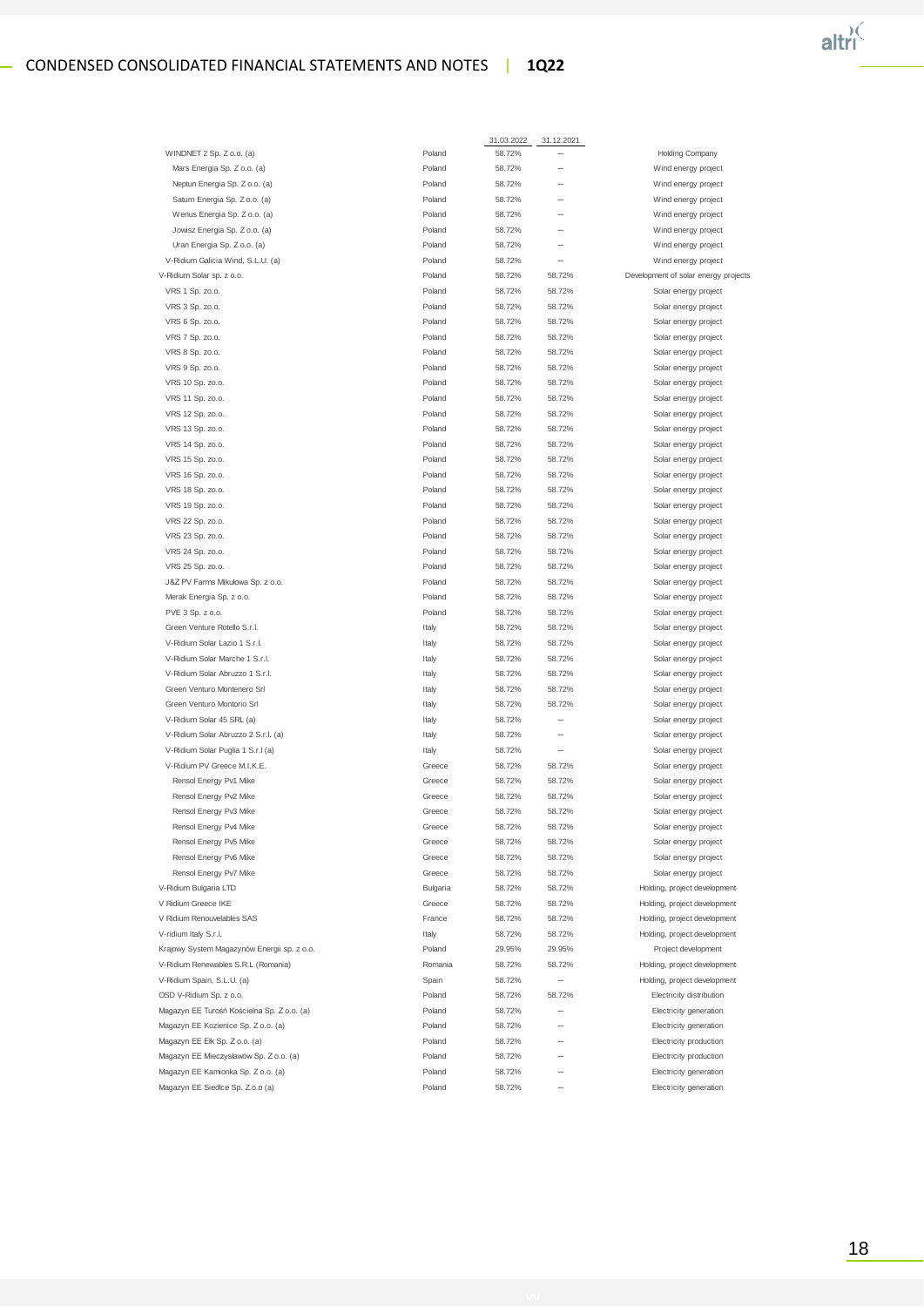

|                                                    |            | 31.03.2022 | 31.12.2021               |                               |
|----------------------------------------------------|------------|------------|--------------------------|-------------------------------|
| Green Repower Photovoltaic Single Member P.C. (a)  | Poland     | 58.72%     |                          | Electricity generation        |
| V-Ridium Inc.                                      | <b>USA</b> | 58.72%     | 58.72%                   | Holding, project development  |
| V-Ridium Oak Creek Renewables, LLC                 | <b>USA</b> | 46.97%     | 46.97%                   | Holding, project development  |
| V-Ridium Oak Creek Holdings, LLC                   | <b>USA</b> | 46.97%     | 46.97%                   | Holding, project development  |
| NetWind Services LLC (a)                           | <b>USA</b> | 41.69%     | -                        | Electricity generation        |
| NetWind Services ApS (a)                           | Denmark    | 41.69%     | $\overline{\phantom{a}}$ | Electricity generation        |
| Oak Creek de Mexico, S. de R.L. de CV (a)          | Mexico     | 46.97%     |                          | Holding, project development  |
| Renewable Frontier, S. de R.L. de CV (a)           | Mexico     | 46.97%     | $\overline{\phantom{a}}$ | Holding, project development  |
| Oak Creek Energia de Mexico, S. de R.L. de CV (a)  | Mexico     | 46.97%     |                          | Holding, project development  |
| Monclova Solar, S. de R.L. de C.V. (a)             | Mexico     | 46.97%     | -                        | Electricity generation        |
| Monclova Solar 2, S. de R.L. de C.V. (a)           | Mexico     | 46.97%     | -                        | Electricity generation        |
| Dime Energia Renovable, S. de R.L. de C.V. (a)     | Mexico     | 46.97%     | $\overline{\phantom{a}}$ | Electricity production        |
| Energia Renovable La Noria, S. de R.L. de C.V. (a) | Mexico     | 46.97%     |                          | Electricity generation        |
| Sustainable Energy One, SL (a)                     | Spain      | 57.98%     |                          | Development of solar projects |
|                                                    |            |            |                          |                               |

orated in the first quarter of 2022

#### 7.3 Changes occurred in the perimeter of the discontinued activities

During the first quarter of 2022, the most significant change in the perimeter of discontinued activities was the acquisition of Oak Creek Group. The acquisition of 80% of Oak Creek, through the company incorporated in the United States V-Ridium Oak Creek Renewables (part of V-Ridium Group), was concluded on January 10, 2022. The acquisition value, at that date, amounted to approximately 1.3 million US dollars, plus a contingent amount of approximately 6.7 million US dollars (corresponding to the fair value of the maximum contingent consideration, with the present value of the estimated future payments taking into consideration management's best estimate of the payment term, as well as the probability of conclusion of the projects that are in progress at the acquisition date), which is expected to be paid in full by the end of the year ended December 31, 2030, depending on the future sale of the projects to be developed by the subsidiary.

The acquisition of Oak Creek will allow the subsidiary GreenVolt to enter the market for the promotion and development, construction and operation of renewable energy projects (solar photovoltaic and wind), in the United States and Mexico, relying on a very experienced team with a vast track record in the development of energy projects in those markets.

As at the date of presentation of these condensed consolidated financial statements, the fair value allocation exercise is ongoing in accordance with IFRS 3, having been allocated to Goodwill of discontinued activities the difference resulting from the acquisition (price paid vs. value of assets acquired and liabilities assumed). The purchase price allocation process is ongoing, and it is expected to be concluded until December 31, 2022.

In this context, a provisional Goodwill of discontinued activities of 3,903,350 Euros was calculated regarding this acquisition, based on the expected capacity to generate projects and their sale by the management team in place.

#### 7.4 Amounts recognized in the financial statements

In accordance with IFRS 5, all the activites of Greenvolt - Energias Renováveis, S.A. and its subsidiaries were presented under "Profit after tax from discontinued activities" in the consolidated income statement for the period of three months ended March 31, 2022, with the information for the period of three months ended March 31, 2021 having been restated (Note 5.1).

At March 31, 2022, the results from discontinued operations are as follows: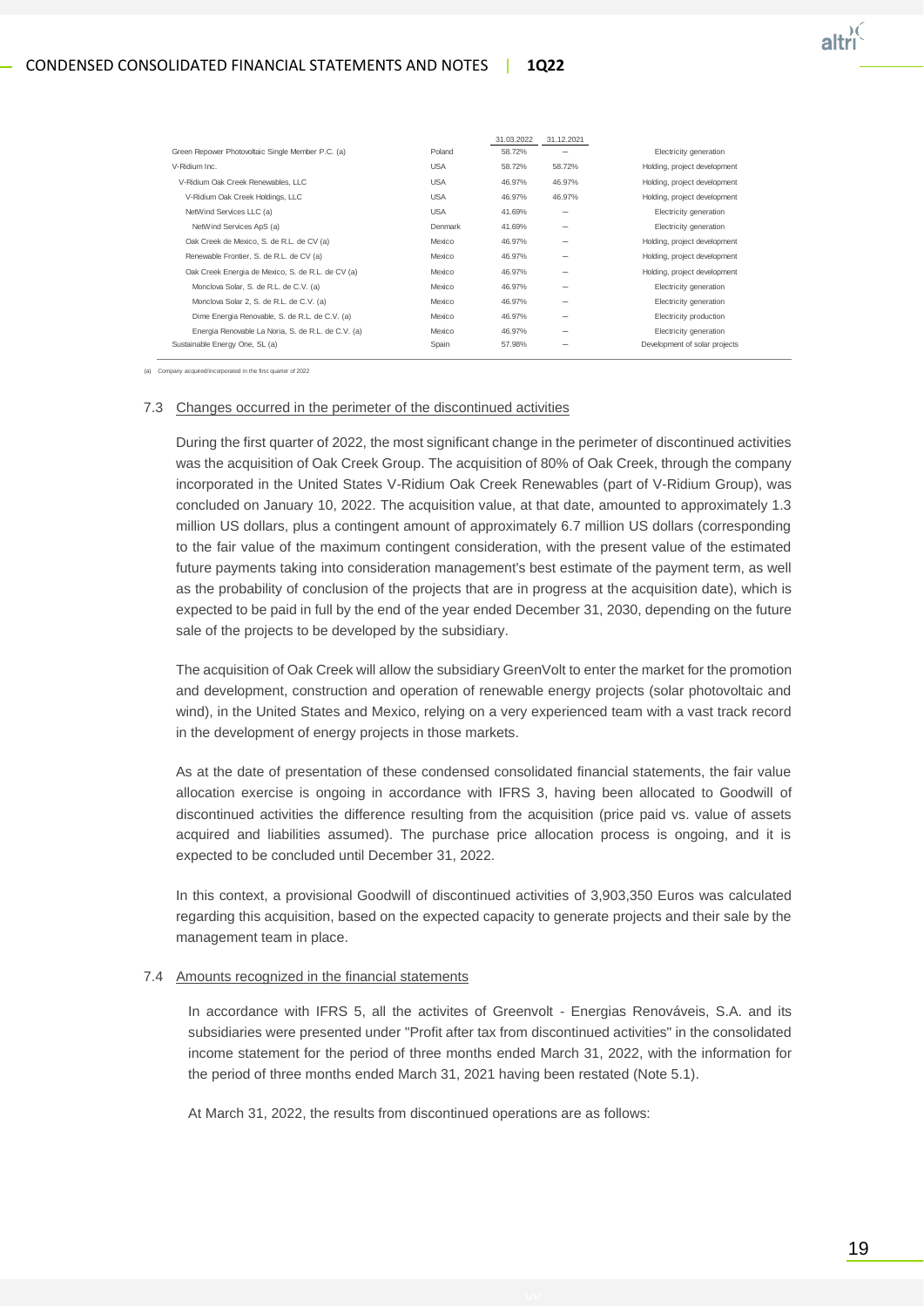

|                                                            | 31.03.2022     |
|------------------------------------------------------------|----------------|
| <b>Sales</b>                                               | 37,437,002     |
| Services rendered                                          | 5,786,663      |
| Other income                                               | 386,026        |
| Costs of sales                                             | (5,504,820)    |
| External supplies and services                             | (11, 196, 071) |
| Payroll expenses                                           | (4,735,586)    |
| Amortisation and depreciation                              |                |
| Provisions and impairment losses                           | (48, 530)      |
| Other expenses                                             | (210, 145)     |
| Results related to investments                             | (168, 851)     |
| <b>Financial expenses</b>                                  | (5,481,061)    |
| Financial income                                           | 1,107,730      |
| Earnings before taxes and CESE of discontinued operations  | 17,372,357     |
| Income tax                                                 | (3,923,608)    |
| Energy sector extraordinary contribution (CESE)            | (951,000)      |
| Equatoria displayment and AEAE of disposable conditions of | $40.407$ 740   |

**Earnings after taxes and CESE of discontinued operations** 12,497,749

It is the Group's expectation that transactions between continuing operations and discontinued operations, namely sales of biomass and operation and maintenance services, will continue after distribution, which is why the income and expenses in the discontinued activities line have been eliminated. It is the Group's understanding that this disclosure best represents the activity of continuing operations after distribution. The amount of income from transactions between continuing and discontinued operations is approximately 13.0 million Euros at March 31, 2022 and 12.1 million Euros at March 31, 2021.

As of March 31, 2022, the main assets and liabilities of the discontinued activities present the following detail:

|                                                                                                                                                              | 31.03.2022     |
|--------------------------------------------------------------------------------------------------------------------------------------------------------------|----------------|
| Property, plant and equipment                                                                                                                                | 385,317,660    |
| Goodwill                                                                                                                                                     | 116,673,310    |
| Intangible assets                                                                                                                                            | 146,488,519    |
| Cash and cash equivalents                                                                                                                                    | 238,075,005    |
| Bank loans                                                                                                                                                   | (166,991,505)  |
| Other Ioans                                                                                                                                                  | (247,744,443)  |
| Other net liabilities                                                                                                                                        | (82,327,232)   |
| <b>Total net assets</b>                                                                                                                                      | 389,491,314    |
|                                                                                                                                                              |                |
| Group of assets classified as held for distribution to shareholders                                                                                          | 1,103,033,805  |
| Liabilities directly associated with the group of assets classified as held for distribution to<br>shareholders                                              | (713,542,491)  |
| Total recognised in the statement of financial position                                                                                                      | 389,491,314    |
|                                                                                                                                                              |                |
| Hedging reserve                                                                                                                                              | (11,026,505)   |
| Comprehensive income of joint ventures and associates                                                                                                        | (183, 301)     |
| Exchange rate reserve                                                                                                                                        | (516,701)      |
| Amounts recognized in other comprehensive income and accumulated in equity<br>related to group of assets classified as held for distribution to shareholders | (11, 726, 507) |

Additionally, it should also be mentioned that the discontinued activities did not have any impact on the consolidated cash flow statement, since the transfer to discontinued activities occurred with reference to December 31, 2021.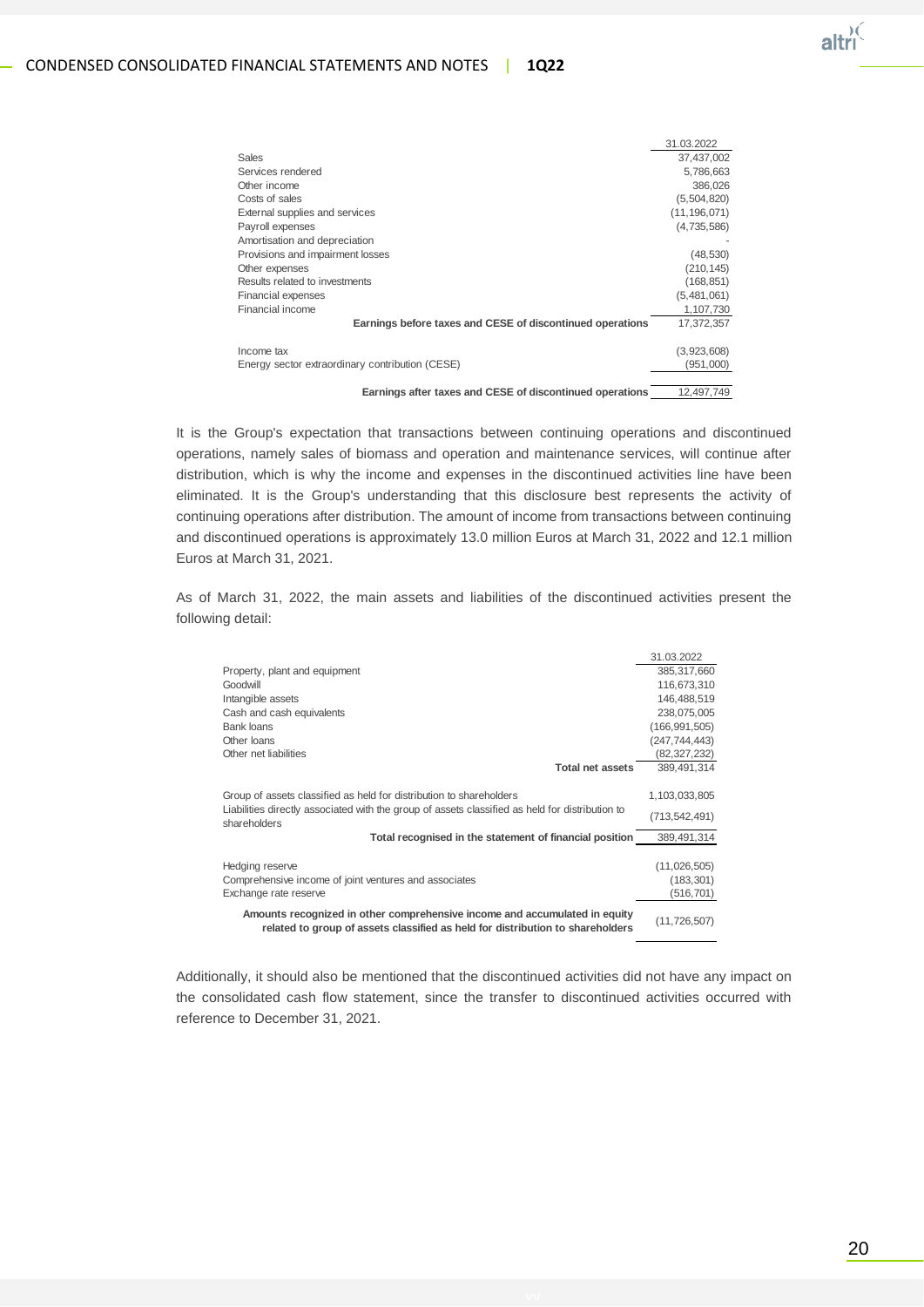

#### 7.5 Subsequent events of discontinued activities

During 2022, the subsidiary GreenVolt carried out the following operations:

- On April 5, 2022, GreenVolt launched Energia Unida (EU), a distributed generation company dedicated to collective self-consumption through the concept of energy communities;
- On April 21, 2022, GreenVolt completed the acquisition of 50% of Univergy Autoconsumo, a Spanish distributed generation company that operates in the commercial and industrial market segment, for the price of 13.5 million Euro;
- GreenVolt, through its existing partnership with KGAL, has entered into five long-term renewable energy supply agreements (PPA - Power Purchase Agreement) with T-Mobile Polska, one of the largest Polish telecom operators;
- GreenVolt, through subsidiaries of the V-Ridium group, has acquired a solar photovoltaic plant in Romania (LIONS);
- GreenVolt, through its subsidiary V-Ridium, has acquired a project for the development of a wind farm in Iceland.

#### **8. CASH AND CASH EQUIVALENTS**

As at 31 March 2022 and 2021, Cash and cash equivalents are as follows:

| 31.03.2022  | 31.03.2021  |
|-------------|-------------|
|             |             |
|             | 36,555      |
| 244,532,847 | 238,248,301 |
| 244,568,002 | 238,284,855 |
|             |             |
|             |             |
|             |             |
| 244,568,002 | 238,284,855 |
|             | 35.155      |

#### **9. CURRENT AND DEFERRED TAXES**

According to current Portuguese legislation, tax returns are subject to review and correction by the Portuguese tax authorities during a period of four years (five years for Social Security), except when there have been tax losses, tax benefits granted, or when inspections, complaints or challenges are in progress, in which cases, depending on the circumstances, the deadlines are extended or suspended. Thus, the Group's tax returns since 2018 may still be subject to review.

The Group's Board of Directors considers that any corrections resulting from reviews/inspections by the tax authorities to those tax returns will not have a material effect on the condensed consolidated financial statements as at 31 March 2022.

#### **10. SHARE CAPITAL**

As at 31 March 2022 and 31 December 2021, the Company's share capital was fully subscribed and paid up, consisting of 205,131,672 shares with a nominal value of 12.5 cents of Euro each.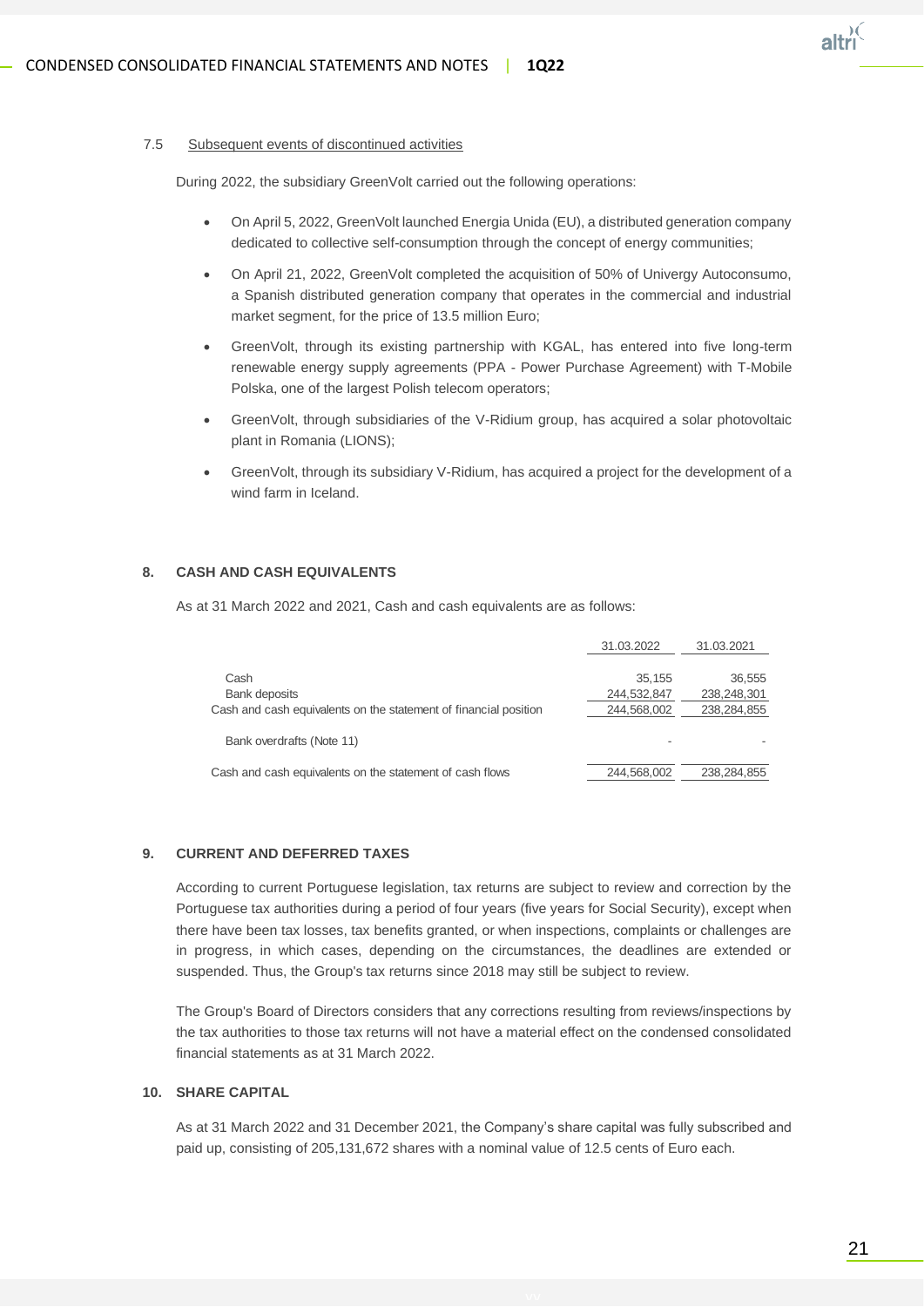

#### **11. BANK LOANS, OTHER LOANS AND REIMBURSABLE GOVERNMENT GRANTS**

As at 31 March 2022 and 31 December 2021, 'Bank loans', 'Other loans' and 'Reimbursable government grants' can be detailed as follows:

|                                   | 31.03.2022   |               |             |            |             |             |  |
|-----------------------------------|--------------|---------------|-------------|------------|-------------|-------------|--|
|                                   |              | Nominal value |             |            | Book value  |             |  |
|                                   | Current      | Non-current   | Total       | Current    | Non-current | Total       |  |
| Bank loans                        |              | 25,000,000    | 25.000.000  |            | 25,000,000  | 25,000,000  |  |
| <b>Bank overdrafts</b>            |              |               |             |            |             |             |  |
| Bank loans                        |              | 25.000.000    | 25.000.000  |            | 25,000,000  | 25.000.000  |  |
| Commercial paper                  | 62,500,000   | 40,000,000    | 102,500,000 | 62,684,414 | 40.000.000  | 102,684,414 |  |
| Bond loans                        | ٠            | 420.400.000   | 420.400.000 | 1,398,108  | 418,398,551 | 419,796,659 |  |
| Other loans                       |              |               |             |            |             |             |  |
| Other Ioans                       | 62,500,000   | 460.400.000   | 522.900.000 | 64,082,522 | 458.398.551 | 522,481,073 |  |
| Reimbursable government<br>grants | 653.837      | 1,961,512     | 2,615,349   | 653.837    | 1,961,512   | 2,615,349   |  |
|                                   | 63, 153, 837 | 487.361.512   | 550.515.349 | 64,736,359 | 485,360,063 | 550,096,422 |  |

|                                   | 31.12.2021    |               |               |             |             |             |  |
|-----------------------------------|---------------|---------------|---------------|-------------|-------------|-------------|--|
|                                   |               | Nominal value |               |             | Book value  |             |  |
|                                   | Current       | Non-current   | Total         | Current     | Non-current | Total       |  |
| <b>Bank loans</b>                 | 27,500,000    |               | 27,500,000    | 27,584,583  |             | 27,584,583  |  |
| <b>Bank overdrafts</b>            |               |               |               |             |             |             |  |
| <b>Bank loans</b>                 | 27.500.000    |               | 27.500.000    | 27.584.583  |             | 27,584,583  |  |
| Commercial paper                  | 70,000,000    | 40,000,000    | 110,000,000   | 70.099.494  | 40,000,000  | 110,099,494 |  |
| Bond loans                        | 25,000,000    | 420.400.000   | 445.400.000   | 27.754.836  | 418,218,797 | 445.973.633 |  |
| Other loans                       |               |               |               |             |             |             |  |
| Other Ioans                       | 95,000,000    | 460,400,000   | 555,400,000   | 97,854,330  | 458,218,797 | 556,073,127 |  |
| Reimbursable government<br>grants | 653.837       | 2.288.430     | 2,942,267     | 653.837     | 2,288,430   | 2,942,267   |  |
|                                   | 123, 153, 837 | 462,688,430   | 585, 842, 267 | 126,092,750 | 460,507,227 | 586,599,977 |  |

The book value includes accrued interest and the expenditures with the issuance of the loans. These expenses were deducted from its nominal value and are being recognised as financial expenses along the life period of the loan (Note 14).

#### **12. ACCUMULATED PROVISIONS AND IMPAIRMENT LOSSES**

The movement occurred under provisions and impairment losses in the three months periods ended 31 March 2022 and 2021 can be detailed as follows: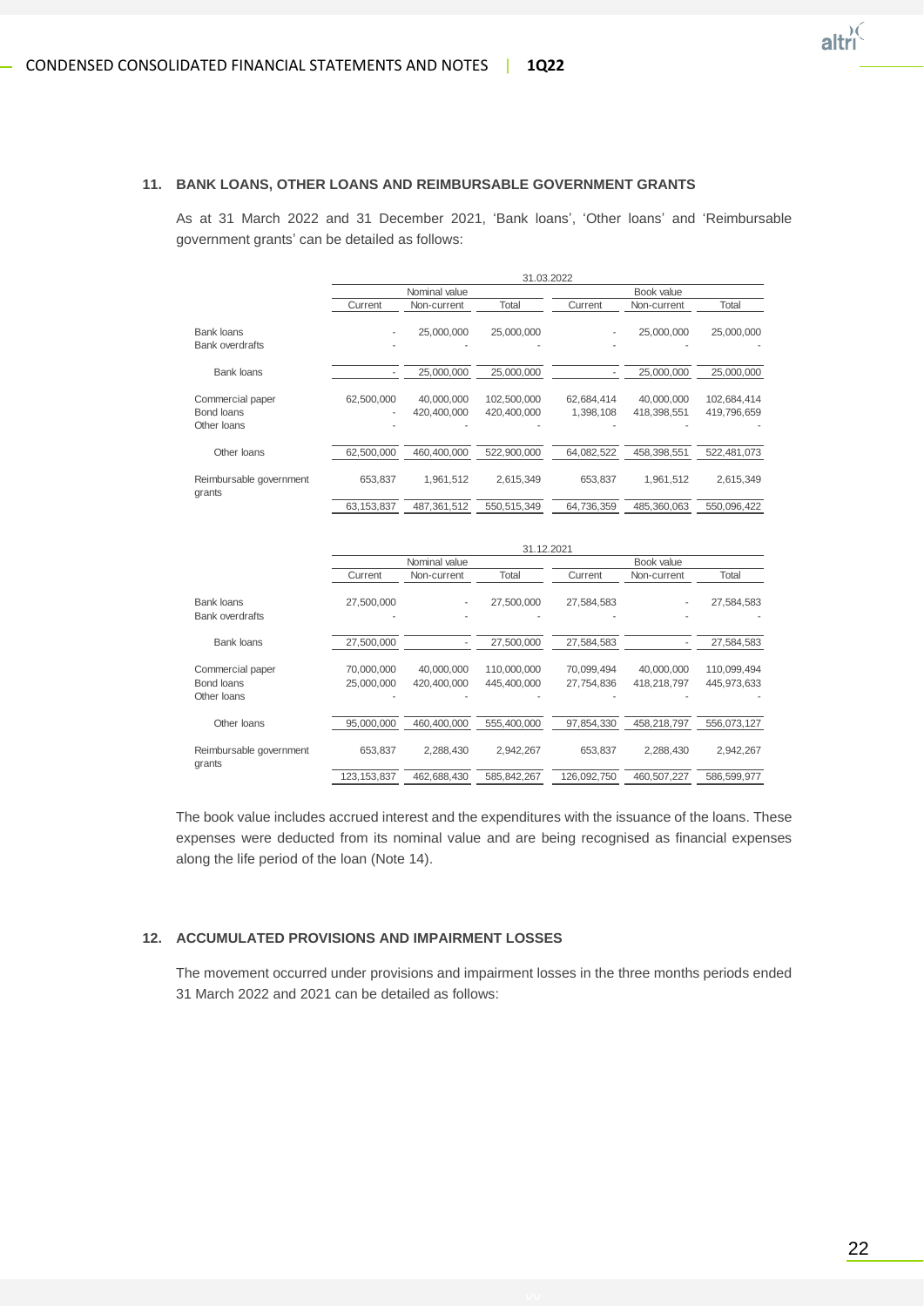|                                              |                      | 31.03.2022                             |                                        |                        |  |  |
|----------------------------------------------|----------------------|----------------------------------------|----------------------------------------|------------------------|--|--|
|                                              | Provisions           | Impairment<br>losses<br>in receivables | Impairment<br>losses<br>in inventories | Total                  |  |  |
| Opening balance                              | 4,082,239            | 3,612,771                              | 10,414,552                             | 18,109,562             |  |  |
| Increases<br><b>Utilizations</b>             | (390, 866)           |                                        |                                        | (390, 866)             |  |  |
| <b>Reversals</b><br><b>Transfers</b>         | (3,051)              | ٠                                      |                                        | (3,051)                |  |  |
| Closing balance                              | 3,688,322            | 3,612,771                              | 10,414,552                             | 17,715,645             |  |  |
|                                              |                      | 31.03.2021                             |                                        |                        |  |  |
|                                              | Provisions           | Impairment<br>losses<br>in receivables | Impairment<br>losses<br>in inventories | Total                  |  |  |
| Opening balance<br>Increases<br>Utilizations | 16,689,458<br>30,488 | 3,618,696                              | 13,046,936                             | 33, 355, 090<br>30,488 |  |  |

The amount recorded under "Provisions" at March 31, 2021, includes the dismantling provision of the power generation plants operated by Greenvolt - Energias Renováveis, S.A. and its subsidiaries. At December 31, 2021, this amount was transferred to the caption "Liabilities directly associated with the group of assets classified as held for distribution to shareholders" and, therefore, at March 31, 2022, this amount is presented in the referred caption (Note 7).

Reversals - - (664,130) (664,130) Transfers (3,051) - - (3,051) Closing balance 16,716,895 3,618,696 12,382,806 32,718,397

The amount recorded under the caption 'Provisions' is the best estimate from the Board of Directors in order to address the entirety of losses to be incurred with currently ongoing legal proceedings.

#### **13. DERIVATIVE FINANCIAL INSTRUMENTS**

As at 31 March 2022 and 31 December 2021, companies of the Altri Group had in force derivative financial instrument contracts associated with hedging interest rate changes, exchange rate changes and pulp price changes. All these instruments are recorded at fair value, based on assessments carried out by specialized external entities, which were subject to internal validation.

Altri Group subsidiaries only use derivatives to hedge cash flows associated with operations generated by their activity.

As at 31 March 2022 and 31 December 2021, the fair value of derivative financial instruments is as follows:

|                                                                                          | 31.03.2022        |                      |                                 |              | 31.12.2021     |                   |                                 |             |
|------------------------------------------------------------------------------------------|-------------------|----------------------|---------------------------------|--------------|----------------|-------------------|---------------------------------|-------------|
|                                                                                          |                   | Asset                | Liabilitv                       |              |                | Asset             | Liabilitv                       |             |
|                                                                                          | Current           | Non-current          | Current                         | Non-current  | Current        | Non-current       | Current                         | Non-current |
| Interest rate derivatives<br>Exchange rate derivatives<br>Pulp price hedging derivatives | ۰<br>754.788<br>۰ | 2,197,344<br>732.999 | 250,887<br>3,858,504<br>709.025 | 715.605<br>٠ | ۰<br>1,130,725 | 163.618<br>٠<br>۰ | 144.498<br>2,273,978<br>680,674 | 540,350     |
|                                                                                          | 754.788           | 2,930,343            | 4,818,416                       | 715,605      | 1,130,725      | 163,618           | 3,099,150                       | 540,350     |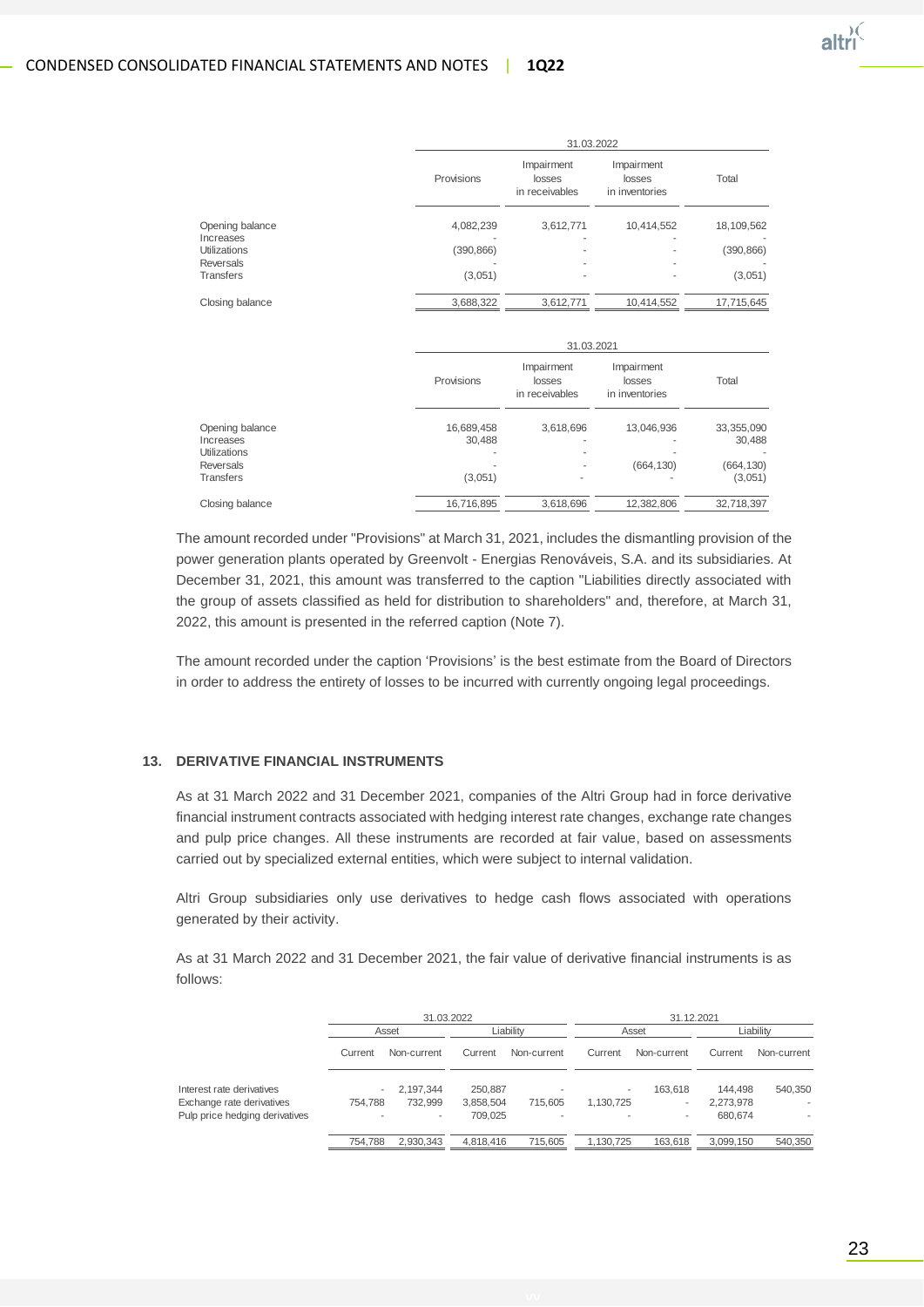

The movement in the fair value of the derivative financial instruments during the three months period ended 31 March 2022 can be broken down as follows:

|                                                                                                                                | Interest rate<br>derivatives | Exchange rate<br>derivatives         | Pulp price<br>hedging<br>derivatives  | Total                                 |
|--------------------------------------------------------------------------------------------------------------------------------|------------------------------|--------------------------------------|---------------------------------------|---------------------------------------|
| Opening balance                                                                                                                | (521, 230)                   | (1, 143, 253)                        | (680, 674)                            | (2,345,157)                           |
| Change in fair value<br>Effects on equity<br>Effects on the income statement<br>Effects on the statement of financial position | 2,534,817<br>(67, 130)       | (1,763,859)<br>(773, 981)<br>594.771 | (28, 356)<br>(2,303,537)<br>2,303,542 | 742,602<br>(3, 144, 648)<br>2,898,313 |
| Closing balance                                                                                                                | 1,946,457                    | (3,086,322)                          | (709, 025)                            | (1,848,890)                           |

#### **14. FINANCIAL RESULTS**

The financial results for the three months periods ended 31 March 2022 and 2021 are detailed as follows:

|                                     | 31.03.2022 | 31.03.2021<br>(Restated) |
|-------------------------------------|------------|--------------------------|
| <b>Financial expenses</b>           |            |                          |
| Interest expenses                   | 2,977,455  | 2,416,852                |
| Other financial expenses and losses | 2,980,217  | 575,181                  |
|                                     |            |                          |
|                                     | 5,957,672  | 2,992,033                |
| Financial income                    |            |                          |
| Interest income                     | 10,785     | 27,210                   |
| Other financial income and gains    | 2,329,766  | 2,833,852                |
|                                     | 2,340,551  | 2,861,062                |
|                                     |            |                          |

During the three months period ended on 31 March 2022, the caption 'Other financial expenses and losses' includes, among others, expenses incurred with loans, which are being recognised as an expense over the life of the respective loan (Note 11) and the expenses on derivatives (Note 13). The caption 'Other financial income and gains' includes, mainly, exchange rate gains.

#### **15. EARNINGS PER SHARE**

Earnings per share for the three months period ended 31 March 2022 and 2021 were calculated based on the following amounts: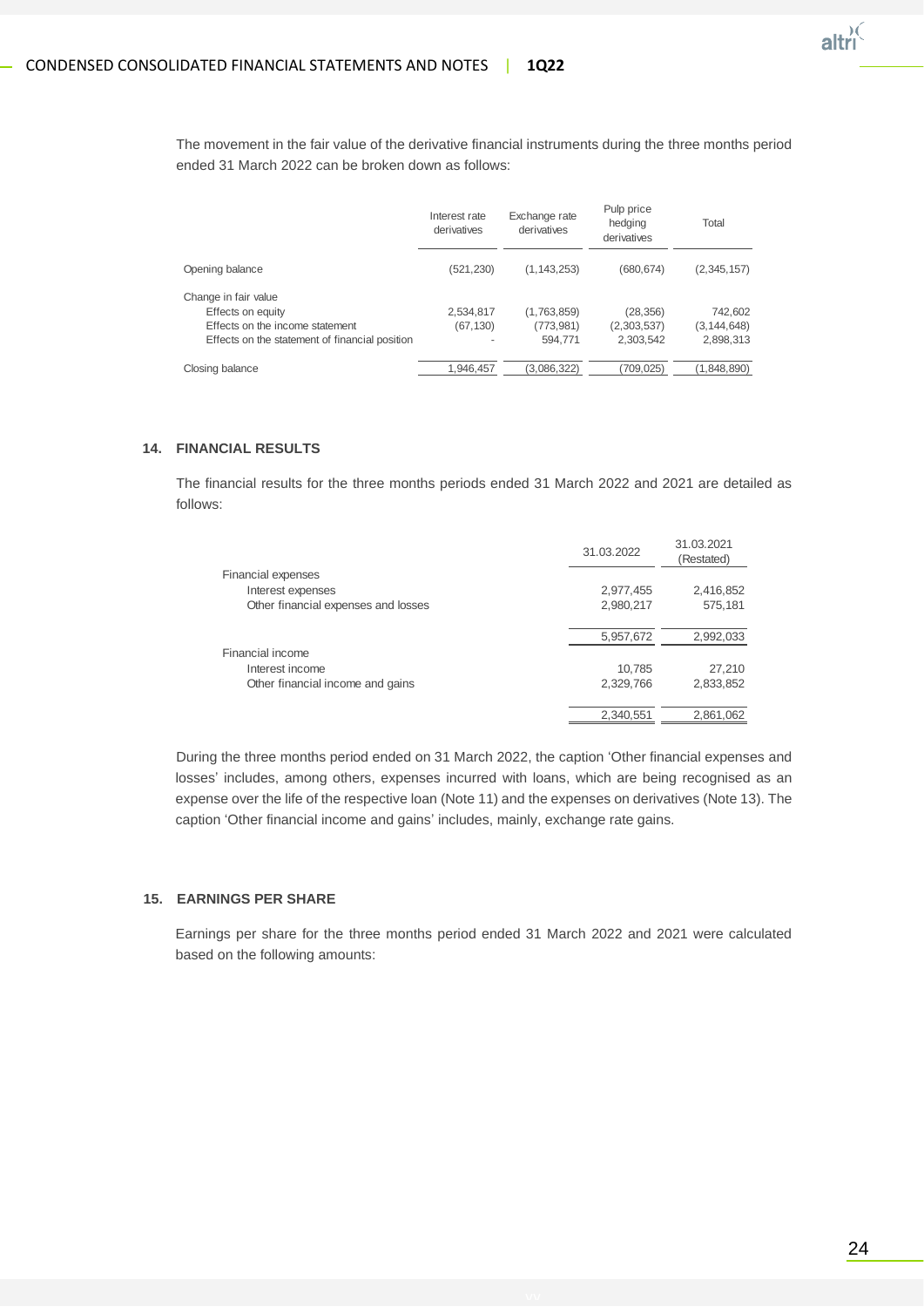

|                                                                                                                                                                             | 31.03.2022              | 31.03.2021<br>(Restated) |
|-----------------------------------------------------------------------------------------------------------------------------------------------------------------------------|-------------------------|--------------------------|
| Number of shares for basic and diluted earning calculation                                                                                                                  | 205, 131, 672           | 205, 131, 672            |
| Earnings of continued operations for the purpose of calculating earnings per share<br>Earnings of discontinued operations for the purpose of calculating earnings per share | 29,833,887<br>3.737.961 | 12,186,912<br>1,017,456  |
| Earnings per share<br>From Continued Operations<br>Basic<br><b>Diluted</b>                                                                                                  | 0.15<br>0.15            | 0.06<br>0.06             |
| From Discontinued Operations<br>Basic<br><b>Diluted</b>                                                                                                                     | 0.02<br>0.02            | 0.00<br>0.00             |

#### **16. OTHER INCOME**

As at 31 March 2022 and 2021, the caption 'Other Income' is detailed as follows:

|                                                       | 31.03.2022         | 31.03.2021<br>(Restated) |
|-------------------------------------------------------|--------------------|--------------------------|
| Investment and exploration subsidies<br><b>Others</b> | 850,653<br>438.991 | 857,863<br>423.173       |
|                                                       | 1,289,644          | 1,281,036                |

#### **17. INFORMATION BY SEGMENTS**

As mentioned in Notes 1 and 7, GreenVolt and its subsidiaries are presented in this consolidated condensed financial information as a Group of assets classified as held for distribution to shareholders, since December 31, 2021. Under the terms of the operations referred to above, the planned reorganization will have as its objective the separation of Altri's two autonomous business units corresponding to the exercise of the management of investments in the paper pulp sector and in the electric energy production sector, respectively. This reorganization was part of a rationale of focus and transparency of Altri's business, aimed at giving each of the areas greater visibility and perception of value by the market, and allowed the Altri Group to concentrate its activity on its core business, the production of bleached pulp from eucalyptus. Therefore, with reference to March 31, 2022, the Board of Directors considers that there is only one segment that can be reported, namely the production and commercialization of bleached paper pulp from eucalyptus, and the management information is also prepared and analysed on this basis.

#### **18. RELATED PARTIES**

Altri Group subsidiary companies have relationships with each other that qualify as transactions with related parties, which were carried out at market prices.

In the consolidation procedures, transactions between companies included in the consolidation using the full consolidation method are eliminated, since the consolidated financial statements show information on the holder and its subsidiaries as if it were a single company, and so they are not disclosed under this note.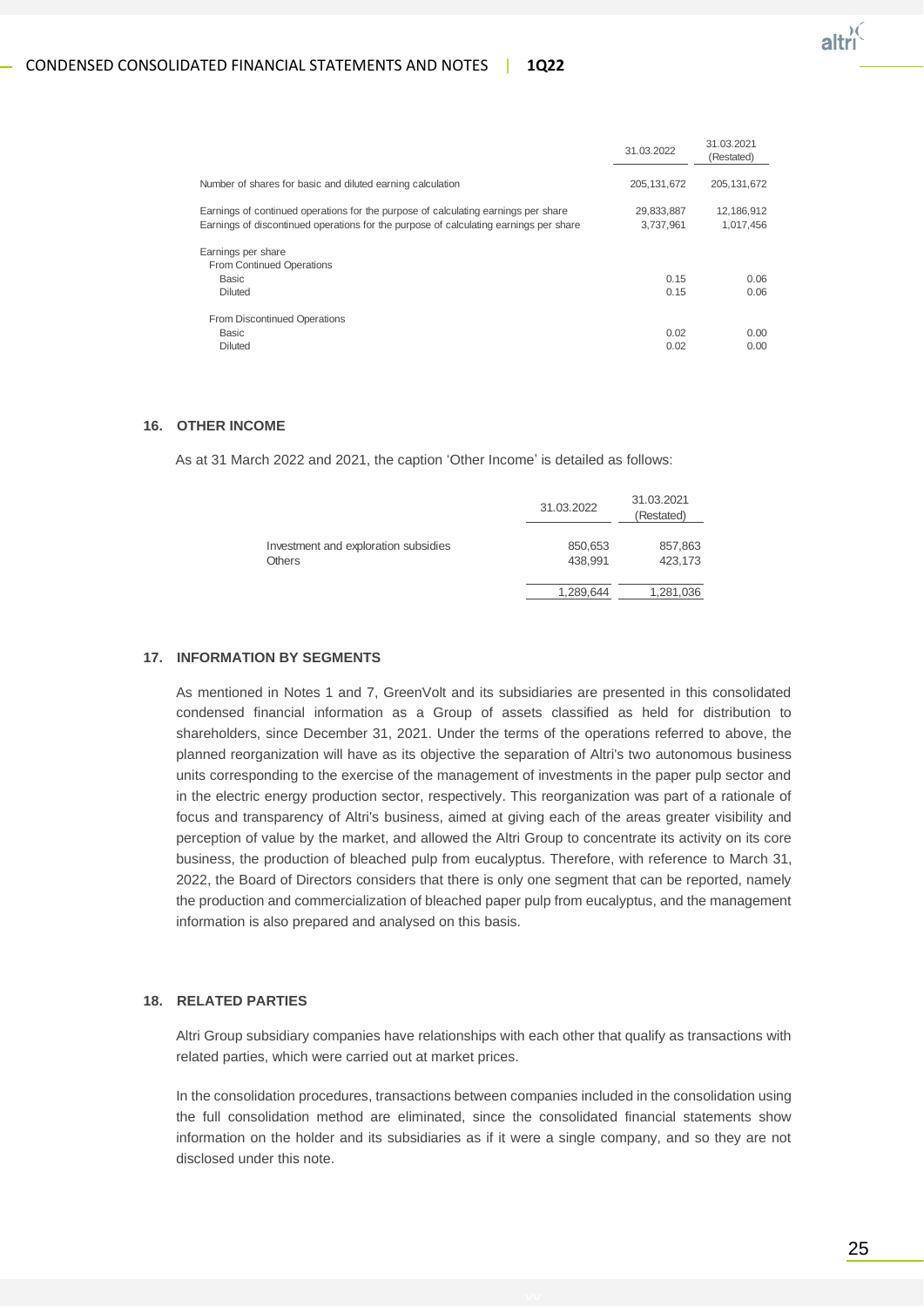

During the three months periods ended 31 March 2022 and 2021, there were no transactions with the Board of Directors, nor were they granted loans.

#### 18.1 Related parties from continued activities

As at 31 March 2022 and 2021, balances and transactions from continued activities with related entities during the three months periods ended on those dates can be summarised as follows:

|                                   | Purchases and acquired |            | Payments related to lease |            |
|-----------------------------------|------------------------|------------|---------------------------|------------|
|                                   | services               |            | liabilities               |            |
|                                   | 31.03.2022             | 31.03.2021 | 31.03.2022                | 31.03.2021 |
| <b>Transactions</b>               |                        |            |                           |            |
| Joint ventures and associates (a) | 7,817,623              | 4,185,915  |                           |            |
| Other related parties             | 668,792                | 556,521    | 6,817,228                 | 6,785,682  |
|                                   | 8,486,415              | 4,742,436  | 6,817,228                 | 6,785,682  |
|                                   |                        |            |                           |            |
|                                   | Payables               |            | Receivables               |            |
|                                   | 31.03.2022             | 31.03.2021 | 31.03.2022                | 31.03.2021 |
| <b>Balances</b>                   |                        |            |                           |            |
| Joint ventures and associates (a) | 2,243,660              | 686,513    |                           |            |
| Other related parties             | 239,283                | 130.581    | 658                       |            |
|                                   | 2.482.943              | 817.094    | 658                       |            |

(a) Entities included in the consolidation using the equity method as at 31 March 2022 and 2021 (Note 4.2)

'Other related parties' includes subsidiaries of Ramada Group, Cofina Group, shareholders and other related entities.

#### 18.2 Related parties from discontinued activities

As at 31 March 2022 and 2021, balances and transactions from discontinued activities with related entities during the three months periods ended on those dates can be summarised as follows:

|                                                        | <b>Transactions</b>                   |                                   |                                                |                     |                      |
|--------------------------------------------------------|---------------------------------------|-----------------------------------|------------------------------------------------|---------------------|----------------------|
|                                                        | Purchases<br>and acquired<br>services | Sales and<br>services<br>rendered | Payments<br>related to<br>lease<br>liabilities | Interest<br>expense | Interest<br>obtained |
| Joint ventures and associates<br>Other related parties | ۰<br>21,525                           | 389,826<br>139.428                | 25.500                                         | ۰<br>707.860        | 353,835              |
|                                                        | 21,525                                | 529,254                           | 25,500                                         | 707,860             | 353,835              |
|                                                        |                                       |                                   | <b>Balances</b>                                |                     |                      |

|                                                        | Payables    | <b>Receivables</b> | Loans<br>granted         | Shareholders<br>Loans |
|--------------------------------------------------------|-------------|--------------------|--------------------------|-----------------------|
| Joint ventures and associates<br>Other related parties | ٠<br>29.506 | 251,718<br>285.697 | 48,718,622<br>10,020,196 | 41.246.944            |
|                                                        | 29,506      | 537.415            | 58,738,818               | 41,246,944            |

The caption 'Shareholder loans' includes a loan obtained from a shareholder of one of Altri's subsidiaries classified as a discontinued activity, Lakeside Topco Limited. This loan bears interest at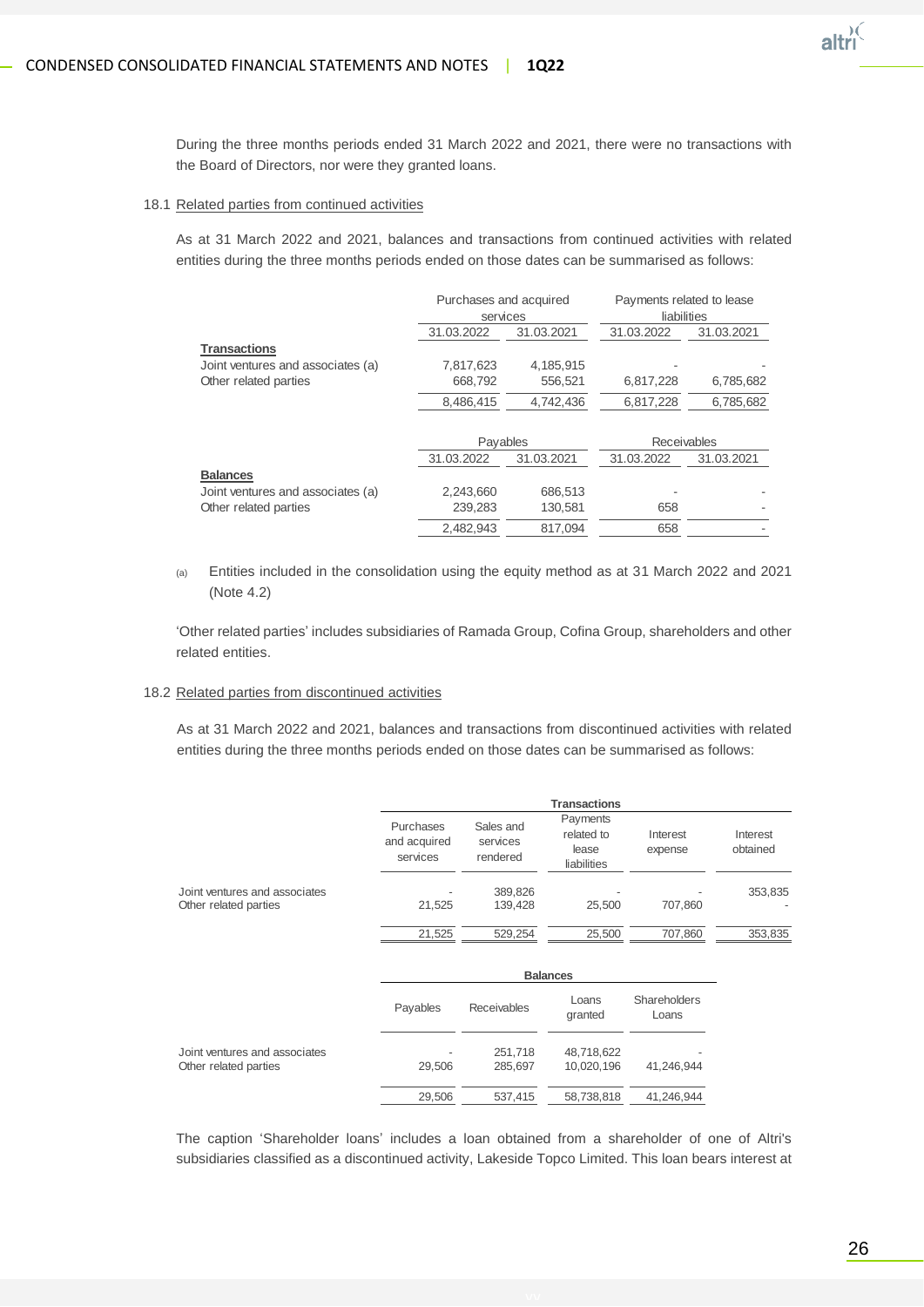

a rate of 7% and the payment date of the loan is due on 31 March 2054. Thus, the totality of the nominal value of the loan was classified as non-current. The corresponding interest is also recorded under the same caption.

It is worth noting that as of March 31, 2021, there were no balances or transactions with related parties from discontinued activities.

#### **19. APPROPRIATION OF NET PROFIT**

Regarding the 2021 financial year, the Board of Directors proposed in its annual report that the individual net profit of Altri, SGPS, S.A. in the amount of 88,065,822 Euros, should be allocated as follows:

| <b>Dividends</b> | EUR 51,282,918 |
|------------------|----------------|
| Free reserves    | EUR 36,782,904 |

The Board of Directors proposed to the General Meeting in its annual report the distribution, under the conditions presented in the respective proposal, which was approved in the General Meeting held on 29 April 2022, of a cash dividend corresponding to 25 cents per share. The same proposal also contemplated the distribution of a dividend in kind, consisting of a maximum number of 52,523,229 shares representing GreenVolt's share capital and voting rights. If in this scenario of joint distribution, i.e. in cash and in kind (the latter, as referred to in Notes 1 and 7) the amount to be distributed exceeded the amount of distributable funds, the portion of the dividend in cash would be reduced by the amount corresponding to the excess, rounded down (to a minimum of 0.01 Euros per share).

On May 25, 2022, and according to the previously announced conditions, the amount of the dividend in cash was reduced by the amount corresponding to the surplus, rounded off by default, as the distributable funds corresponding to the distribution in kind exceeded the amount of 112,748,942 Euros, as approved by the General Meeting.

Accordingly, a total cash dividend of 49,231,601 Euros (0.24 Euros per share) was distributed and 48,118,446 GreenVolt shares (Note 20) were distributed.

#### **20. SUBSEQUENT EVENTS**

The Gama project in Galicia continues to move forward at a high pace, with the potential location having been announced in April. The sustainable fibre plant is to be located in the Palas de Rei area in the province of Lugo, Autonomous Community of Galicia in Spain. The next expected steps include the environmental impact study, the detailed engineering and economic feasibility project, as well as the definition of the financing structure. It should be reminded that the Gama project stems from a Memorandum of Understanding (MoU) signed with Impulsa, a public-private consortium from the region of Galicia, to study exclusively the construction of a greenfield industrial plant with an annual production capacity of 200,000 tons of soluble pulp and sustainable textile fibers and for which a final investment decision is expected during the fourth quarter of 2022.

As mentioned in note 19, on May 25, 2022, and in accordance with the conditions previously announced, the distribution of 48,118,446 shares representing the share capital of GreenVolt took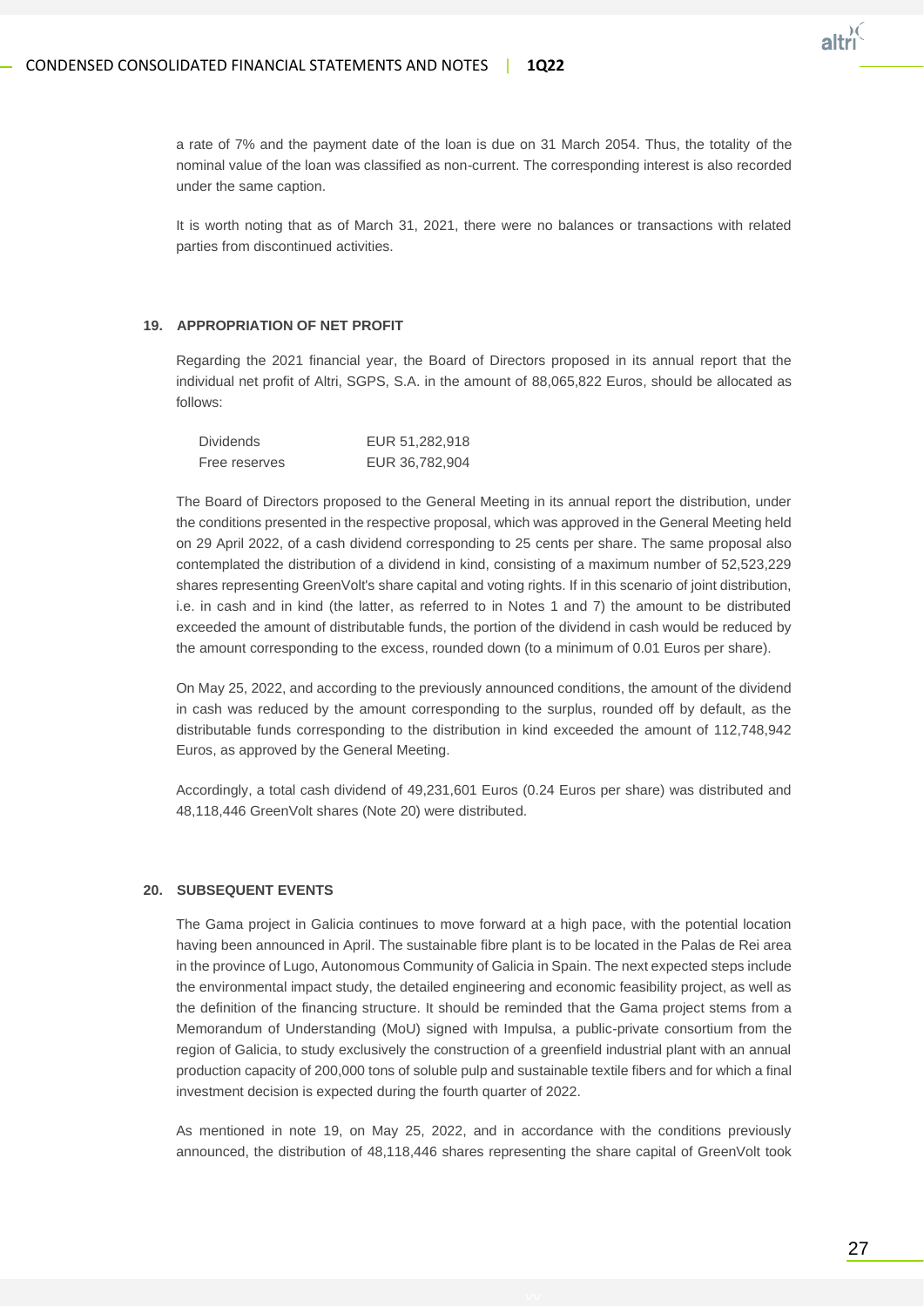

place, following which the Altri Group now holds 19.08% of GreenVolt, with a total of 23,154,783 shares.

Regarding the war in Ukraine, notwithstanding the terrible devastation caused by its invasion by the Russian Federation, it is also important to note the very present challenge that is being overcome, namely in terms of the generalized inflation of variable costs and which the Group continues to try to manage in the best way possible. The war in Ukraine and the sanctions decreed on Russia by a number of Western countries should contribute to a worsening of logistical constraints and general inflation of production factors and of some variable costs.

Subsequent events that occurred in the group through the subsidiary GreenVolt are shown in note 7.5.

From 31 March 2022 to the date of issue of this report, there were no other relevant facts that could materially affect the financial position and future results of the Altri Group, its subsidiaries, joint ventures and associates included in the consolidation.

#### **21. APPROVAL OF THE FINANCIAL STATEMENTS**

The consolidated condensed financial statements were approved by the Board of Directors and authorised for issue on May 26, 2022.

#### **22. TRANSLATION NOTE**

These consolidated financial statements are a translation of the financial statements originally issued in Portuguese in accordance with IAS 34 – Interim Financial Reporting and with the International Financial Reporting Standards as adopted by the European Union, some of which may not conform or be required by generally accepted accounting principles in other countries. In the event of discrepancies, the Portuguese language version prevails.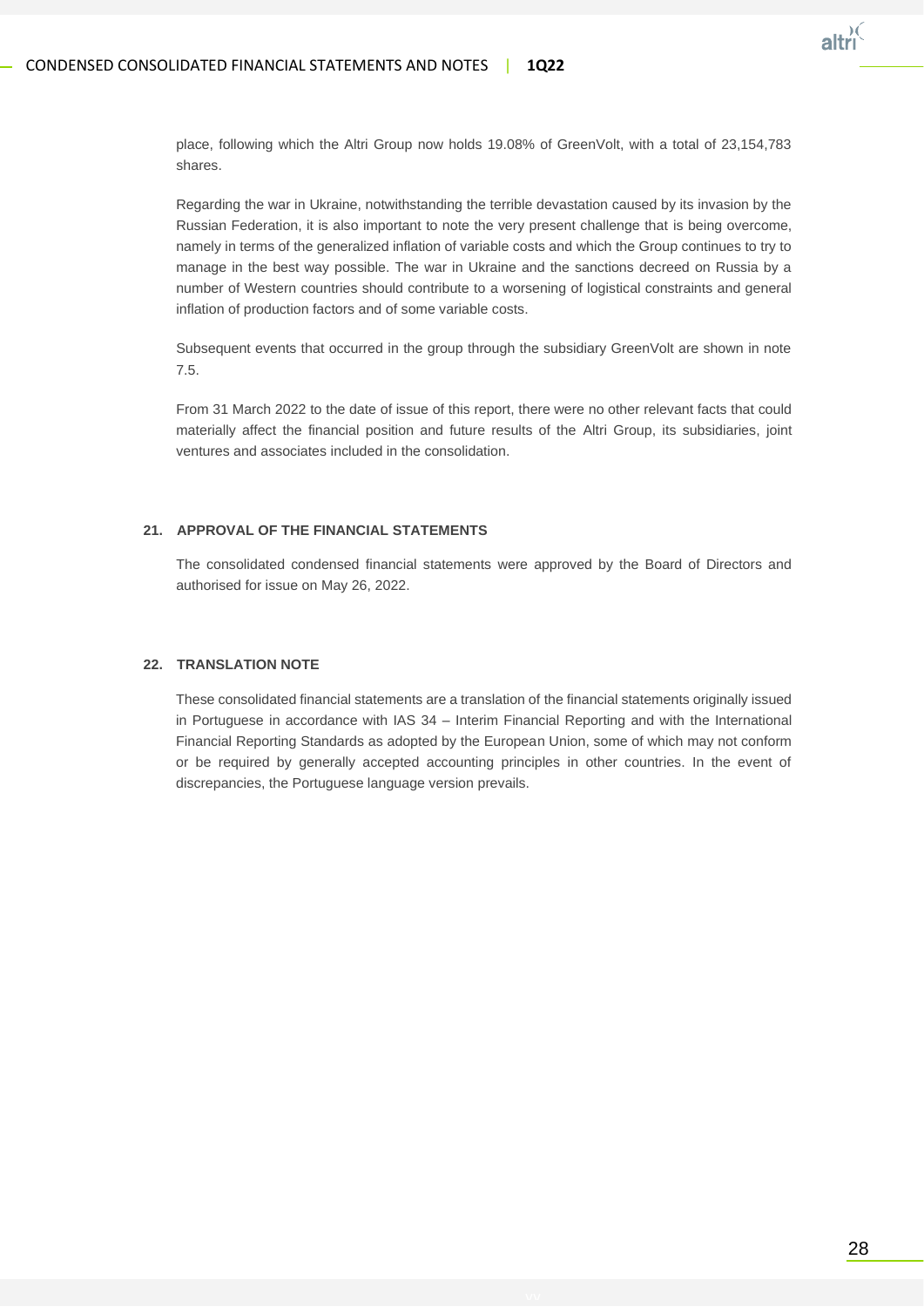

#### The Board of Directors

Alberto João Coraceiro de Castro

Paulo Jorge dos Santos Fernandes

João Manuel Matos Borges de Oliveira

Domingos José Vieira de Matos

Laurentina da Silva Martins

Pedro Miguel Matos Borges de Oliveira

Ana Rebelo de Carvalho Menéres de Mendonça

Maria do Carmo Guedes Antunes de Oliveira

Paula Simões de Figueiredo Pimentel Freixo Matos Chaves

José Armindo Farinha Soares de Pina

Carlos Alberto Sousa Van Zeller e Silva

Vítor Miguel Martins Jorge da Silva